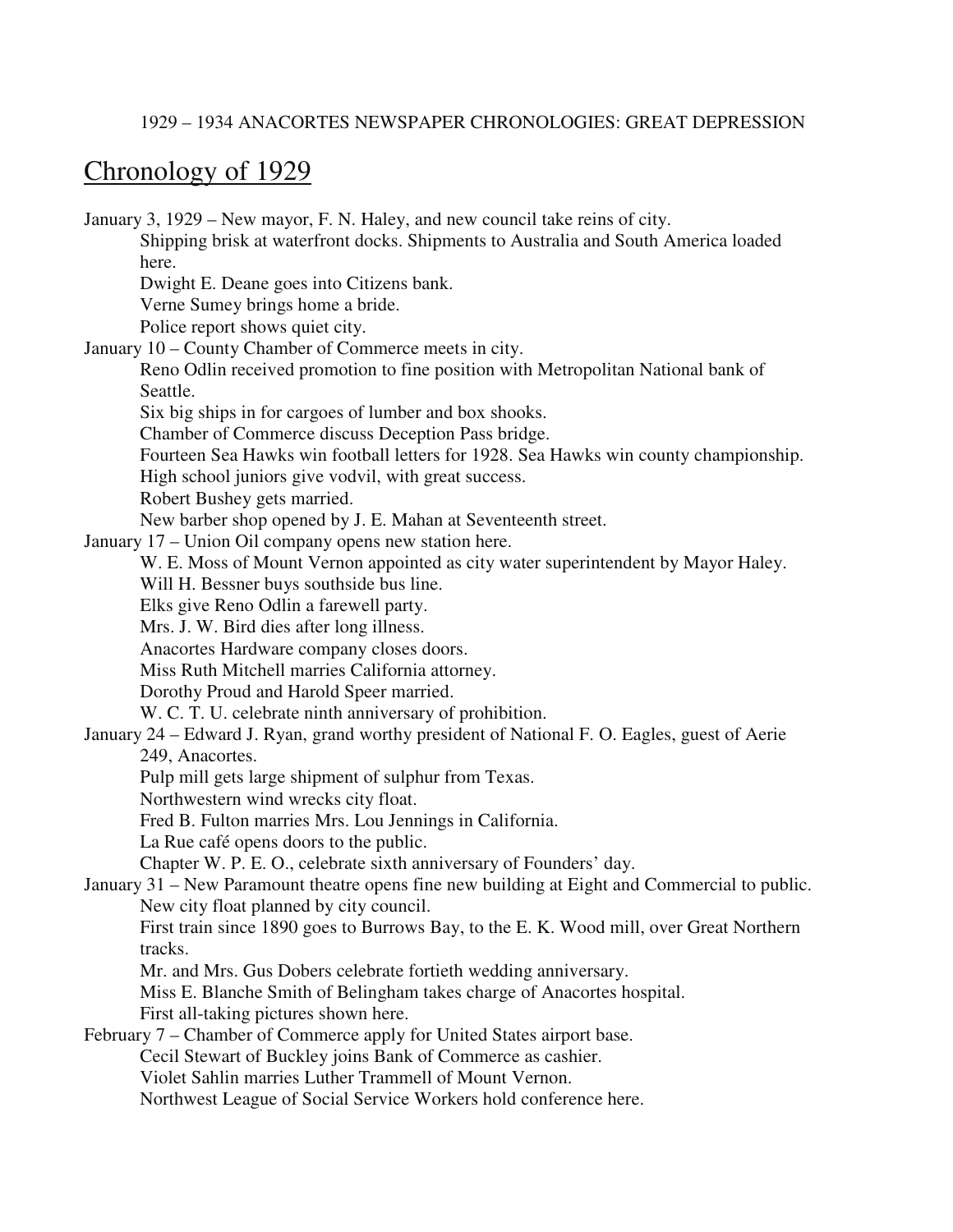Police department install tear-gas for belligerents. School board outlines year's plans for school program. February 14 – Lent begins. Farwest Fisheries lease Coast Fish company cannery. Legion boys distribute grain for game birds in county. Joe Chitwood, chairman of school board, tells P. T. A. of school needs. Whitney school children give jamboree at school house. Teachers hold successful conference at Whitney school. Farewell party for Mr. and Mrs. W. J. Isaak held. Woman's club holds luncheon at Elks club. Honor Lincoln's birthday with program. February 21 – Supreme court declares port bond election legal. Firemen hold annual ball at the Eagles' hall. Thomas Conway chosen as new fire chief. Eastern Star chapter entertains grand worthy matron, Mrs. Florence Davis, and assistant grand matron, Adna Harlow. Sea Hawks defeat Burlington at basketball. February 28 – Rotarians enjoy birthday party. L. E. Stearns elected chairman of Red Cross chapter. Kiwanis have Father and Son banquet. Eastern Star past matrons entertain county organization of past matrons. Sea Hawks defeat Bothell and Edison at basketball. Shipping brisk; many ships due this week. Charles Werner dies at 87 years of age. Frank Fuller and Mrs. Bethel Mack married. Julia Adams dies at sanitorium in Seattle. Lois Lary wins silver medal at W. C. T. U. contest. March7 – E. A. Clausius heads Chamber of Commerce as president. Ray Lowman elected to head the Elks lodge. Ten mills voted for school levy. Harry D. Jackson re-elected as director on school board. McCracken block destroyed byfire. Chamber of Commerce start movement for better water system. Anacortes has 49 pupils in the grade schools perfect in music memory contest. Margaret Erholm married at Wenatchee to Lloyd S. Grant of Cashmere. March 14 – Stockholders of Fidalgo Pulp Manufacturing company plan \$5,000,000 expansion program at conference. Work started on new McCracken building. E. K. Wood company add new planning mill to plant at Burrows Bay. Local girls go swimming in Big lake. Chamber of Commerce hear Canadian parks mantel of big game in Canada. Teddy Carison wins silver medal in W. C. T. U. contest. Woman's club hears of Bellingham decorator at club luncheon. Grand officers of Odd Fellows visit at District Encampment meeting. New heating system installed at Dobers school house. French, Danish and German ships all at port for cargoes during week; 700 tons sulphur discharged for pulp mill.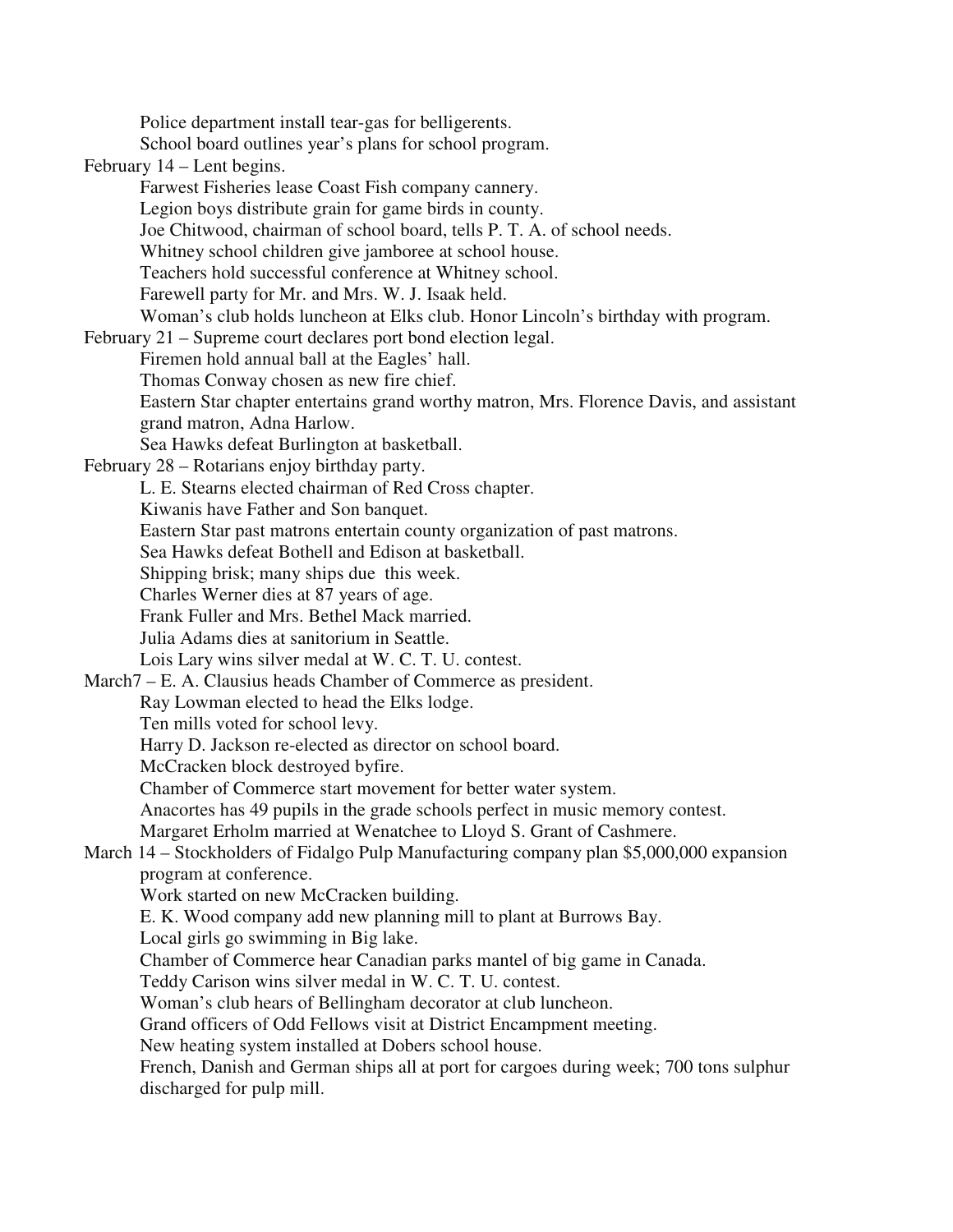Protector, gas tug, escapes being wrecked in Deception Pass during storm. Passengers and crew rescued and boat beached.

March 21 – Fidalgo Pulp Manufacturing company in mercer with Bellingham and Everett. Will open Clear Lake Lumber company for pulp wood. Lutheran Missionary Federation meet here with 150 delegates. Izaak Walton League secured five-year lease on Cranberry lake. Plans for new hospital fund discussed and plans laid for drive for money to build a new hospital. City council favors higher water rates. Victor L. W. Hill dies. Codfish schooners outfit for summer fishing. J. C. Leadbetter sells jewelry store to A. S. Huey. Miss Frances Brockman holds recital and proves her talent as a violinist. March 28 – Men and boats leave for Alaska fishing season. Chamber of Commerce is told of Cascade Pass highway program. Wilbra F. Coleman, Mount Vernon attorney, dies. Catherine Greene, daughter of Supt. G. W. Greene, wins gold medal in W. C. T. U. contest. Father and Son mixer at high school a great success. Few building permits issued for March. April 4 – Money received for port bonds. Kiwanis club plan big banquet. Rotarians entertain Canadians with fine program. Similk beach becoming quite a summer resort. Sam Mendelson grows a beard, Why? Water shipments for week include glass bottles, salmon, timber and box shooks. Adam Kurjals and Mrs. Amanda Anderson are married. Engagement of Evelyn Klawitter and Jack Houston announced. April 11 – Cleanup week keeps people busy. West Coast Creamery starts truck service on San Juan islands via auto ferry. Merchants ask for the cessation of all-day parking of cars. Women hold regular club luncheon. Music department furnish program. Chamber of Commerce members show histrionic ability in play, "Why Men Marry," clearing \$293, and incidentally explaining Sam Mendelson's growth of whiskers. Douglass Allmond appointed on state parks committee. City aids school in preparing athletic field. April 18 – City council calls meeting to discuss water project. Mr. and Mrs. William Brown celebrate golden wedding anniversary. American Home department plan art exhibit of hooked rugs and antiques. Farwest Fisheries install new machinery – vacuum canning machine and iron chinks. E. A. Clausius heads Rotary club as president. Miss Mary Carter chosen chairman of Columbian P. T. A. Mrs. Austin Shaw heads Whitney P. T. A. organization. Coast Guard cutter Hiada, with Rear Admiral Frederick Ballard of Washington, D. C., makes inspection trip to Anacortes. Mr. and Mrs. Gus Arneson celebrate  $25<sup>th</sup>$  wedding anniversary.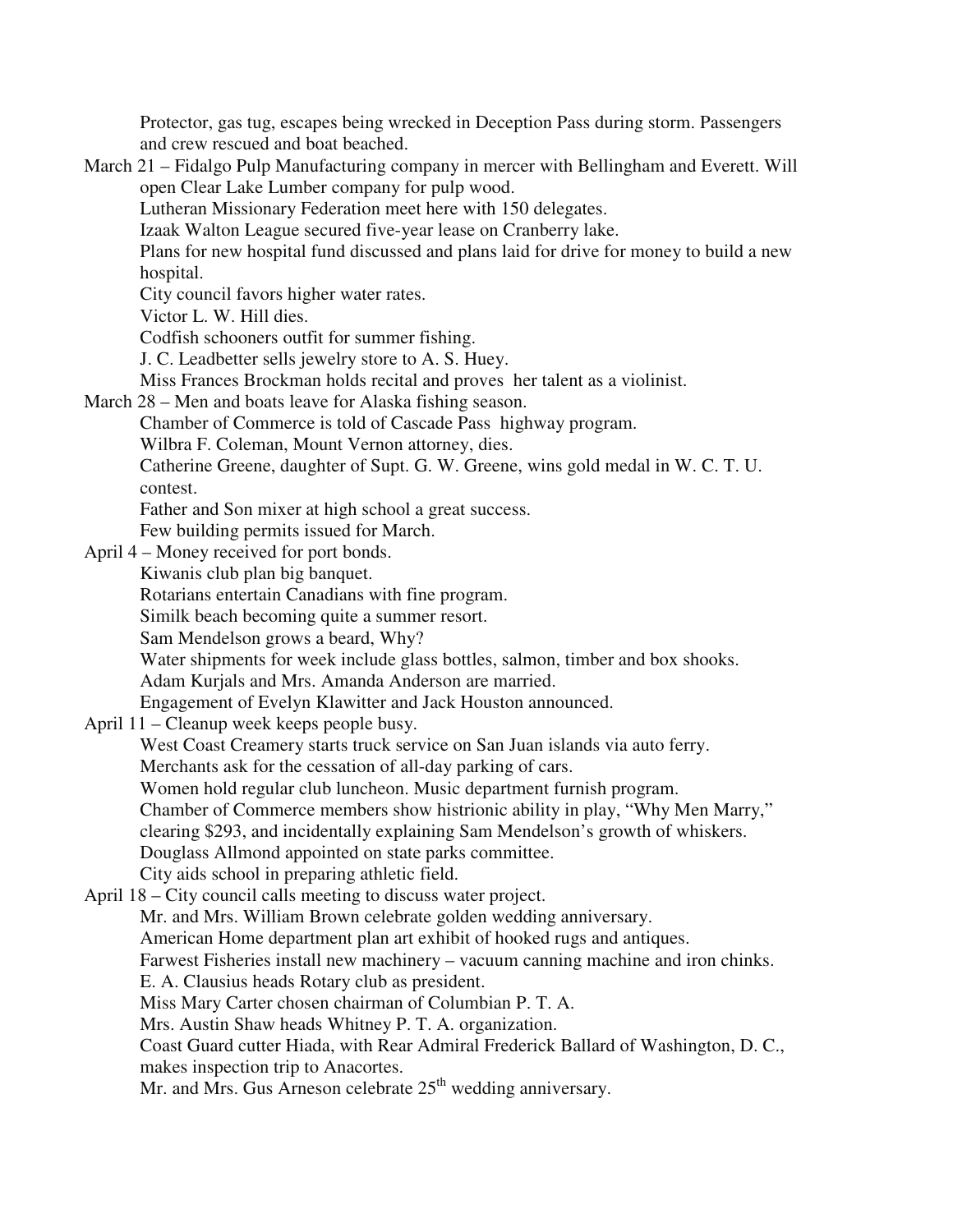April 25 – Kiwanis club hear Phil Cornelius of Burlington on milk as food product. Mr. and Mrs. Louis Ossness celebrate golden wedding. Rotarians hear talk on vocational service. Graham Grocery moves to Community Stores, Inc., building. Eagles have successful homecoming. Chamber of Commerce vote to develop island trade. Cost of Skagit river water project estimated at\$633,000 by water superintendent. Mrs. Mary Rowland celebrates 91stbirthday. Odd Fellows hold celebration of  $110<sup>th</sup>$  anniversary of lodge founding. May 2 – Building permits for April total over \$24,000. Joe Hagan chosen to head Eagles' lodge. G. W. Greene heads Rotary club as president. Anacortes Gun club holds successful shoot. Marilla Blakesley wins honors in county typing contest. Many ships in port loading for California and Mexico. John C. Stewart, U. S. civil war veteran, dies. Derrill Kinnear and Philena Farrell have pretty home wedding. Agatha Turley of Seattle charms local music lovers with her golden voice. May 9 – Baseball season opens with fine attendance. Rotary club observes National Music week with program. Many buildings being erected and property repaired. Nine ships load at local docks. American Legion starts drive for local auction sale. Anacortes wins 23rd track meet with total of 43 points. Ione Holmes weds E. E. Gyger of Bellingham. Julia Bonney and Thomas M. Mitchell married. Salmon season starts with good number of salmon. May 16 – Summer season of Sidney-Anacortes auto ferry starts with two ferries on run. Tennis tournament for city starts. Woman's club held art exhibit, which draws good crowds. Many fine rugs and antiques donated. Churches observe Mothers' day with services. 300 tons of sulphur for pulp mill among ships' cargoes brought into port. Seven ships in during week. Trulson Motor company expands business. Rudolph Schwartz leaves for visit to Switzerland. Ralph Oakley married to Edna Masters of Seattle. Capt. Henry L. Jackson spends vacation from ship in fishing trips. Rev. and Mrs. R. K. Anderson go cast for vacation. Anacortes Laundry installs 100 horsepower boiler. May 23 – Kiwanis club celebrate third birthday with banquet and celebration. Mrs. Frank Kimsley chosen as president of the Anacortes Woman's club. Frye & Company remodel market. Anacortes Gun club show gun prowess at target shooting. Rotarians visit Diablo dam at Concrete. Mount Vernon wins county tennis tournament.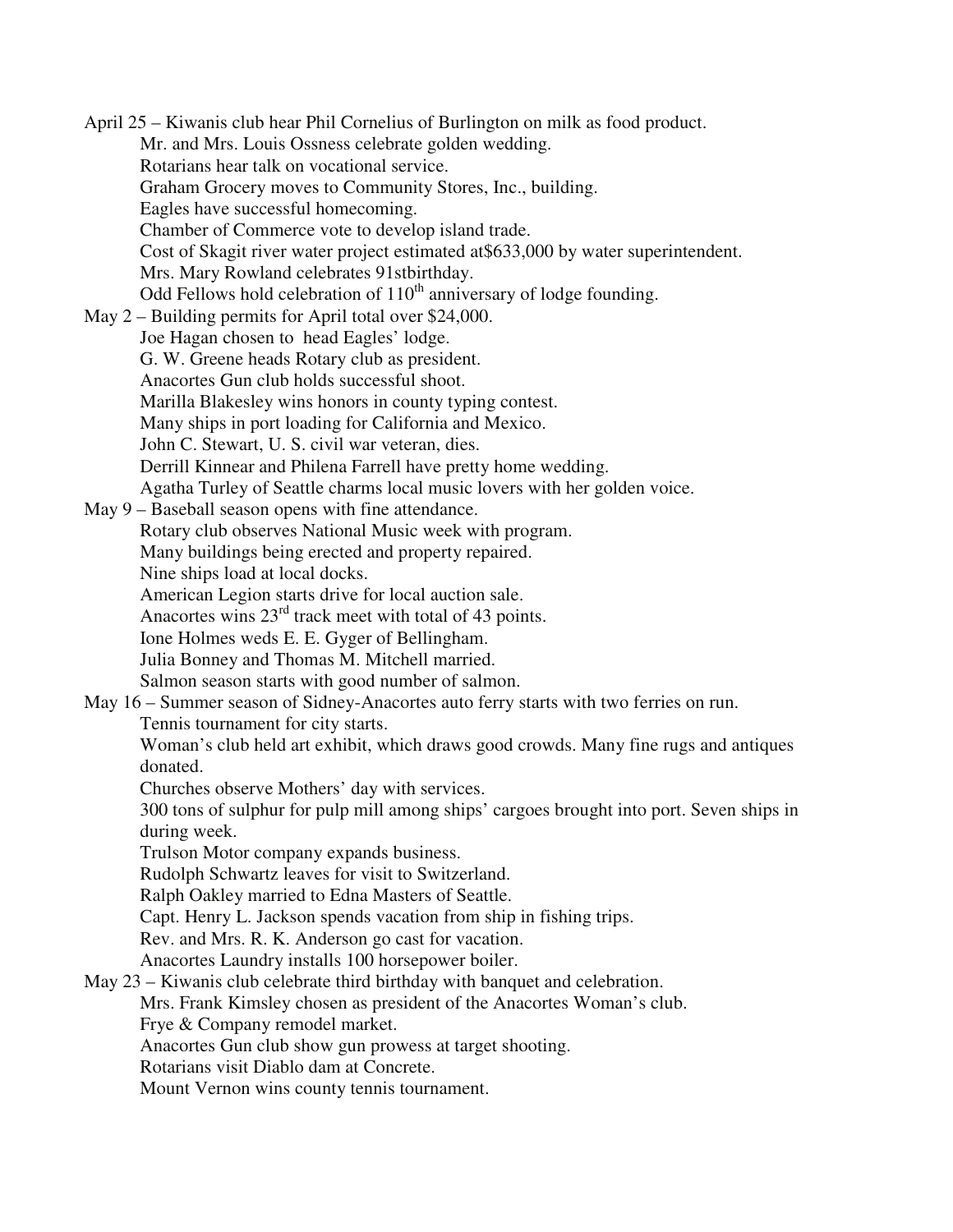Vernon Jackson chosen to represent Anacortes in national high school orchestra in Michigan.

Woman's Benefit association held costume party and program.

May 30 – McCracken building completed. Structure costing \$40,000 replaced burned buildings. High School Annual issued; 50 will graduate in senior class.

Death of Mrs. Erving S. Cook at Lewiston, Idaho, shocks her friends.

Seven ships in port, loading cargoes for Alaska, Mexico and California.

Anacortes loses county baseball championship to Mount Vernon.

 Woman's club cleans up sidewalks around ferry landing and as far as Sixth street, to improve city's appearance.

 Purchase of a site for a club house discussed at executive board meeting of Woman's club.

June 6 – Fred D. Cartwright, local banker, elected as Grand Patriarch of the State Encampment of Odd Fellows.

Helen Keepers and Theodore Bushaw announce their marriage in March.

Frye & Company install new refrigeration system.

Jack Babcock wins silver medal from W. C. T. U. contest.

Anita Coutta gives successful dance recital.

June 13 – Guest day planned by Chamber of Commerce to entertain island people. 85 students win honor roll distinction in high school. Rhena Blakesley marries Franklin D. Smith in pretty home wedding. Mrs. Mae Downs, former Anacortes resident, becomes Mrs. George Hill at Seattle. MacGregor Allan takes bridge from Eastern Washington. Homer Bothell marries Ruth Moen.

June 20 – American Legion nets \$650 in big auction sale. City is host to 1,5000 island people in big Guest day celebration. Floating cannery Retriever returns from Alaska with record salmon pack. School census totals 2,054 children. Green Lantern Coffee Shop opens in New Wilson hotel.

American Legion hold county picnic at Similk beach.

Seattle man starts prospecting on A. H. Graham place for copper mine.

June 27 – Midway confectionary store burned down in fire of mysterious origin. Receiver asked for Northern Canneries Corporation.

Paramount theatre interests absorbed by Empire theatre and doors closed.

3,000 attend American Legion picnic at Similk beach.

Water system installed at Similk beach for residents.

Western Cedar Mill suffers loss of dry kiln by fire.

Fire Chief Conway injured by fire.

Victoria Church wins gold medal in county W. C. T. U. contest at Burlington.

Arnold Werner, local violinist, gives recital.

Rebekahs hold big picnic at Rosario beach.

Skagit county Rural carri- meet here in conference and elect officers for year.

Killer whale caught in San Juan fish trap.

Henry Trafton and Ruth Livingston married.

July 4 – L. M. Barrick of Seattle moves, with his family, into a beautiful new home on Cap Sante.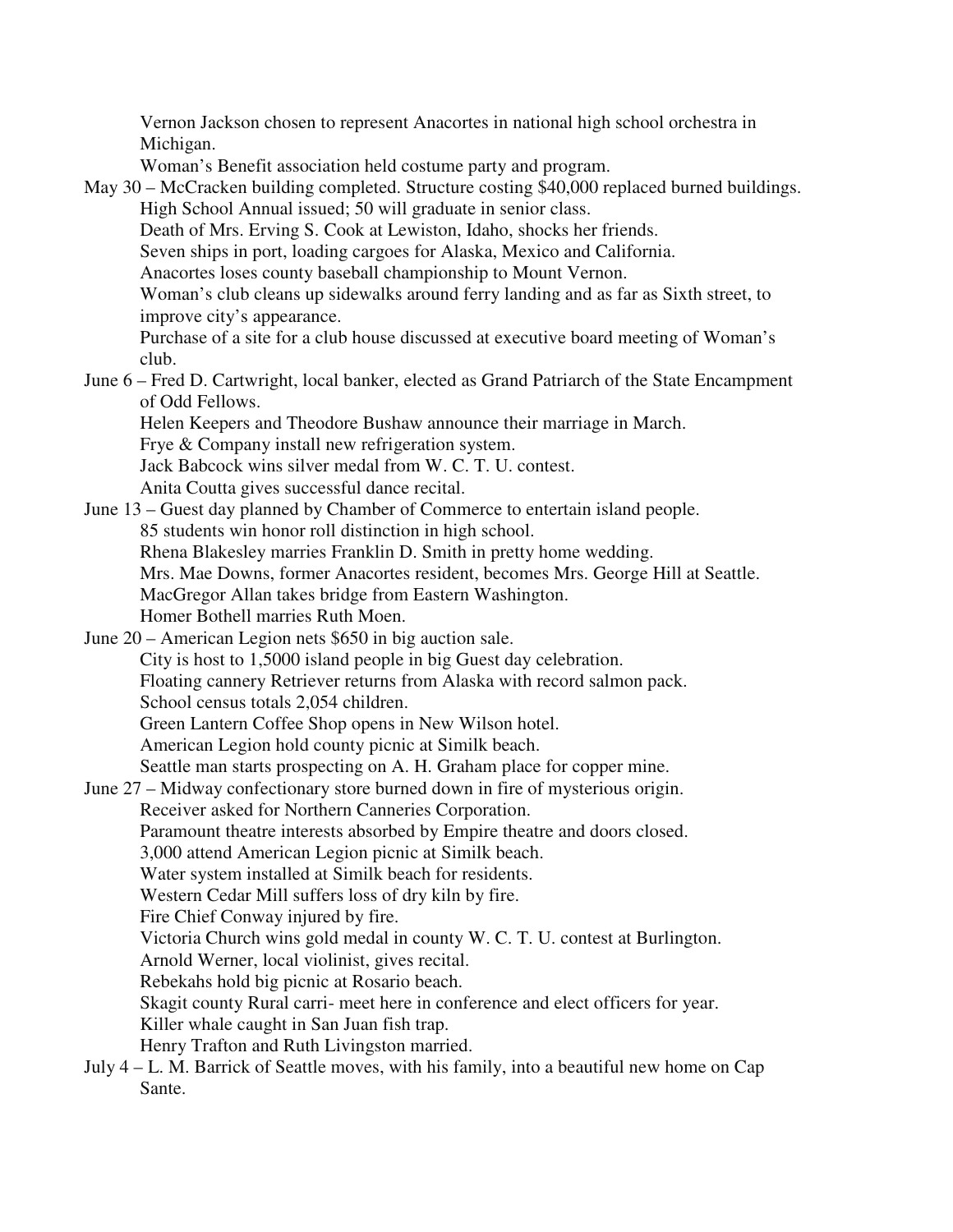Improvements planned for city by mayor and council. Chamber of Commerce favors ferry rate reduction to islands. Mrs. P. E. Nelson returns home from Chicago with master's degree from Chicago university. Holmer Wilder and Mabel H- married. Harriet Patterson and Dr. Virgil S. Rose married. July 11 – Gilkey Bros. join in big tugboat merger. New mail carrier service planned for southside residents. New officers in Odd Fellows' lodge installed. New Catholic church building commenced. Seven big ships load cargoes for Japan, California, South America and Mexico Marilla Blakesley wins Mowrer scholarship of \$500. Paddy Souliere dies suddenly. Alice Oakley announces engagement to Elvid Wolfe of Bremerton. March family hold reunion at Bay View park. July 18 – Building permits total \$12,700 for one week. Rotary and Kiwanis clubs dine together. Seven ships load cargoes for Japan, South America, Alaska and California. Burns shingle mill damaged by \$10,000 fire. Alice Oakley becomes bride of Elvid Wolfe in pretty home wedding. School buildings are being put in repair and remodeled for the winter term of school. Work on the new Christian Science church at Eighth street and K avenue is started. July 25 – Pulp shipments are sent to Italy and Japan. Canneries working overtime on sockeye run. Matt Wagner and Mrs. Hilda Westbrook marry in California. Baby girls born to the families of E. A. Clausius and Henry Nollan of Seattle. August 1 – Port district gets \$48,000 from government for harbor improvements. Kelp soap factory sold for \$4,000 at sheriff's sale. R. J. Normand loses home by fire. Many ships for coastwise trade in harbor. Mrs. Monte Hansen purchases stock of Vale's ready-to-wear shop. Woman's club purchases lots at Eight street and M avenue from Baptist church, for club house site. August 8 – Chamber of Commerce entertain 850 at banquet for Cascade Pass highway pilgrimage, Governor Hartley and other state officials guests of city. Shell Oil company secure 30-year lease for port district property for warehouse at Commercial, between Thirteenth and Fourteenth streets and Q avenue. 180,000 salmon canned here in one week. Dybbro's Cash Market and Holmes Cash Grocery open their doors to the public in the McCracken building, with fine new equipment. Kelpine Products company begin manufacture of kelp soap. Washington Egg & Poultry association hold picnic at Similk beach. Mrs. Monte Hansen opens her new store, "Jeanette's," to her many friends. Prof. O. A. Hammond receives Master of Arts degree from University of Washington. First thunderstorm of the season here. August 15 – Rotarians have breakfast for novelty program.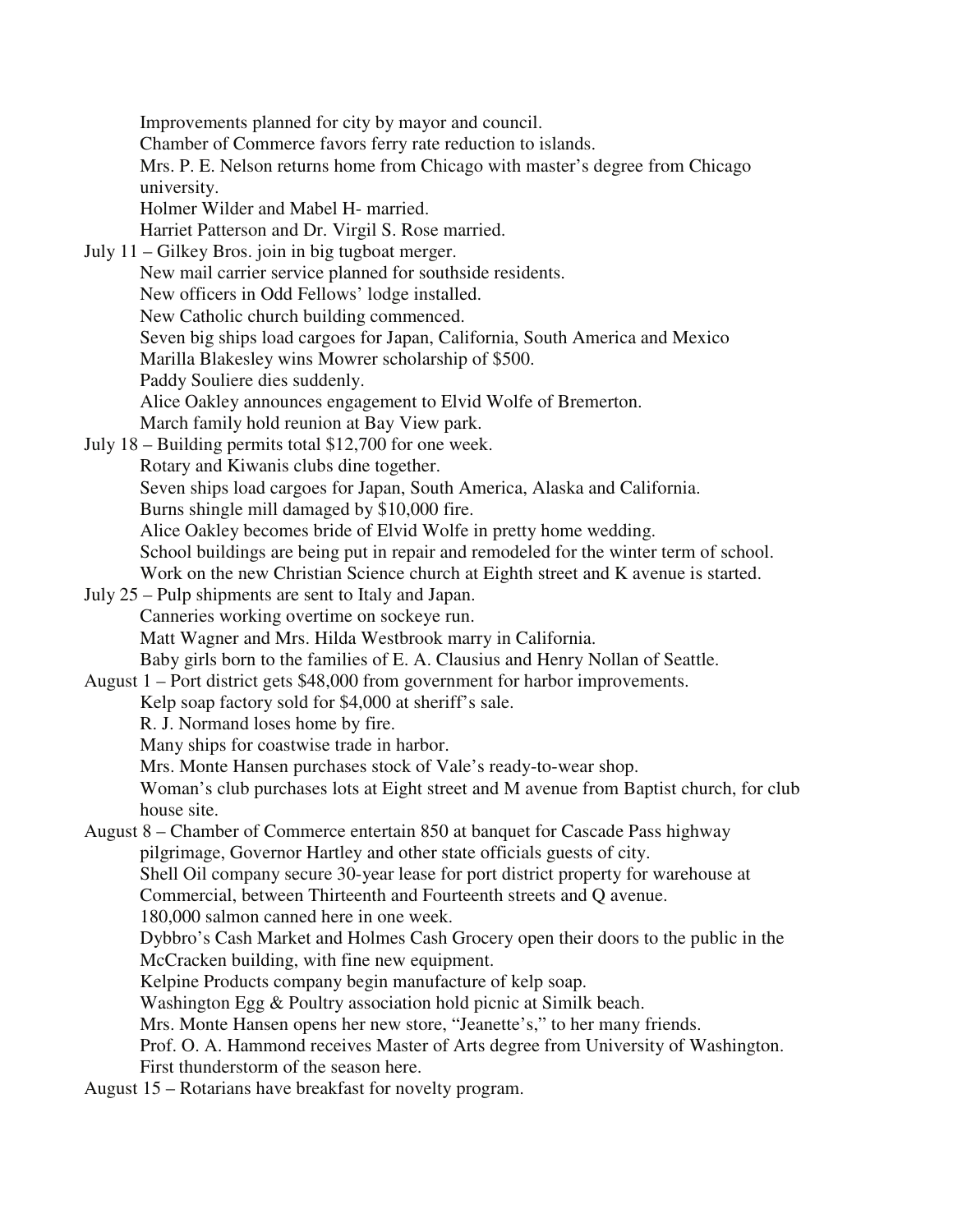Vacuum fish canning machine demonstrates its efficiency at canneries.

 Twelve ships busy at docks loading lumber, salmon, box shooks, oil cases and lumber for foreign and domestic ports.

Mr. and Mrs. Carl B. Everitt return from trip to Sweden.

H. L. Dodge entertains namesake from California.

August 22 – Cap Sante to have new water system.

Inside run of salmon starts with small catches.

Chamber of Commerce hears water committee report on Skagit river project.

 Many Alaska pioneers meet in Seattle at Sourdough stampede. Recalls Alaska stories of years gone by.

 Charles Weaverling, little five-year-old son of Mr. and Mrs. Charles P. Weaverling of Olympia, sings on stage of local theatre.

August 29 – Congressman G. N. Haugen, of Fourth Iowa District, spends several days visiting his nephew, E. E. Haugen.

 Mr. and Mrs. H. M. Beck celebrate their silver wedding anniversary at Victoria, B. C., with large party.

Many salmon being brought in to local canneries.

Skagit dairies consolidate.

Hugh Palmer marries Gladys Billingsley.

September 5 – Wawona brings in catch of 179,000 codfish from Alaska.

August building permits total \$9,940.

United Groceries open doors of new store here.

Council orders water supply survey from Skagit river by Seattle engineering firm.

Drive started for funds for new hospital.

Corinne Thibberts marries Perry E. Manley of Bellingham.

Fire department busy with grass fires.

September 12 – Ships busy bringing in Alaska salmon pack for 1929.

J. D. Rawhouser loses Oakes avenue home by fire.

Floating cannery Retriever brings 7,000 cases of salmon from Alaska.

 Farm-to-market meeting with county commissioners well attended by proponents and opponents.

 Teachers' reception held at auditorium-gymnasium is big success. Fine program given. Ethelwyn Haynes and Ronald Schwartz married.

1929 salmon packs doubles that of 1928.

September 19 – Anacortes Pile Driving company gets contract for Cap Sante waterway bulkheading and warehouse.

 Fanny Dutard and Azelea bring in codfish packs for 1929. The Dutard caught 139,999 and the Azalea 155,000.

 Grant Sauer, coast guardsman, goes to the Marine hospital at Port Townsend with burns from a gas boat explosion in the harbor.

150 Kiwanians enjoy a picnic on Whidby island, at Deception Pass park.

September 26 – 400 teachers from two counties meet in Anacortes for institute.

Council discusses lighting question.

Anacortes beats Stanwood in first football game of the season.

Hunting season opens.

Rebekah lodge celebrates 78thanniversary.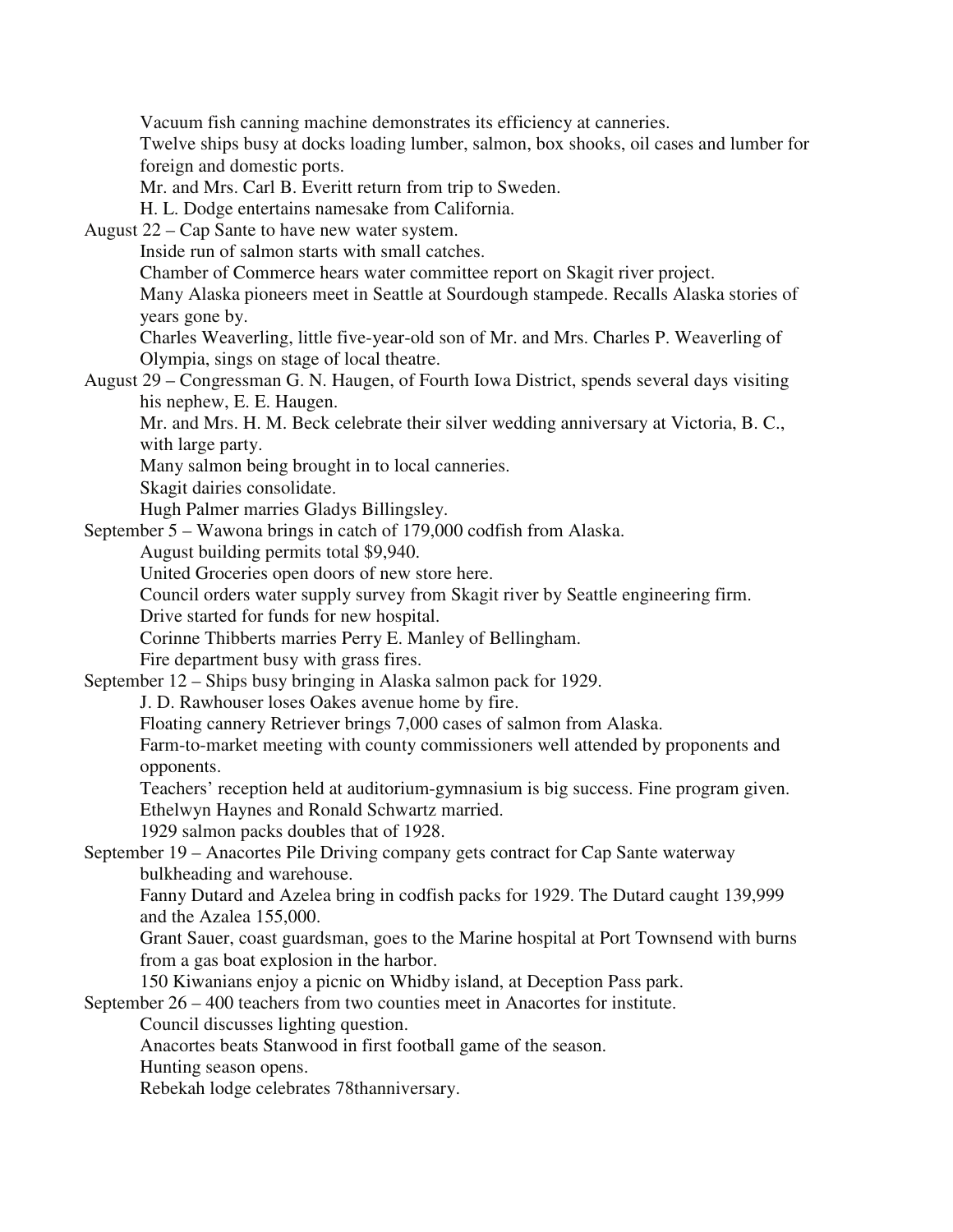Ladies of Elks give dance for hospital fund.

October 3 – Sea Hawks defeat Oak Harbor football team.

 William Beale drops off Rockport road 30 feet and lives to tell about it. Car wrecked. Judge Fred G. Abbey sends largest apple grown on his place to Massachusetts. Weighs 34 ½ ounces.

Sam Mendelson received veteran's pin from Eagles' lodge.

Three fires in one week keep fire department busy.

October10 – Fire prevention week observed by service clubs in city, with speeches at luncheons and at schools.

 Ships bring in lime, salmon and codfish tongues, and take out lumber, oil cases and salmon.

Fall fish run not coming in very fast.

Woman's club plan Merchants' and Manufacturers' show.

J. C. Leadbetter invents new automobile headlight, which will lessen accidents.

 Wagner Bros. Dairy bring home first prize for pasteurized milk and silver cup from Western Washington fair at Puyallup.

October 17 – St. Mary's Catholic church is dedicated on October  $20<sup>th</sup>$ , with large crowd from city and out of town. New \$40,000 structure is a great credit to the city.

Chamber of Commerce vote to invite conventions to the city.

County commissioners adopt farm-to-market program.

Merchants and Manufactuerers' show is great success. Nets Woman's club \$307.

Earthquake shakes Anacortes sleepers.

Bank of Commerce shows highest county deposits.

Evelyn Klawitter and Jack Houston married.

Bernice Schwartz and Fred W. Hobbs, of San Francisco, married.

Norris Bros. of Burlington get contract for water system on Cap Sante.

 Lease of Graham place for copper mine given to James Stevens of Seattle, by the city council.

City budget for 1930 revised and passed by the city council.

October 24 – Letter carriers of Northwestern district hold successful conference here, with 75 present at the meeting.

Rotary club entertains football team at luncheon.

Fall fish run keeps canneries busy.

Chamber of Commerce favors new lighting system.

 New hospital assured. Site chosen at block between Ninth and Tenth streets and M and N avenues. Building to cost \$25,000.

Ten ships load cargoes for foreign and coastwise trade.

L. L. Hutton and wife celebrate 57 years of married life.

Woman's club presented Dimpled Dolls Revue for hospital benefit.

Rebekah country fair held at Odd Fellows' hall with splendid success.

Lucile Laraway weds Harold Hanson at Summit Park.

October 31 – Rotary club hears Norse history.

Odd Fellows' district meeting held here.

Bellingham Presbytery hold conference at local Presbyterian church.

E. A. Sisson celebrates his  $80<sup>th</sup>$  birthday.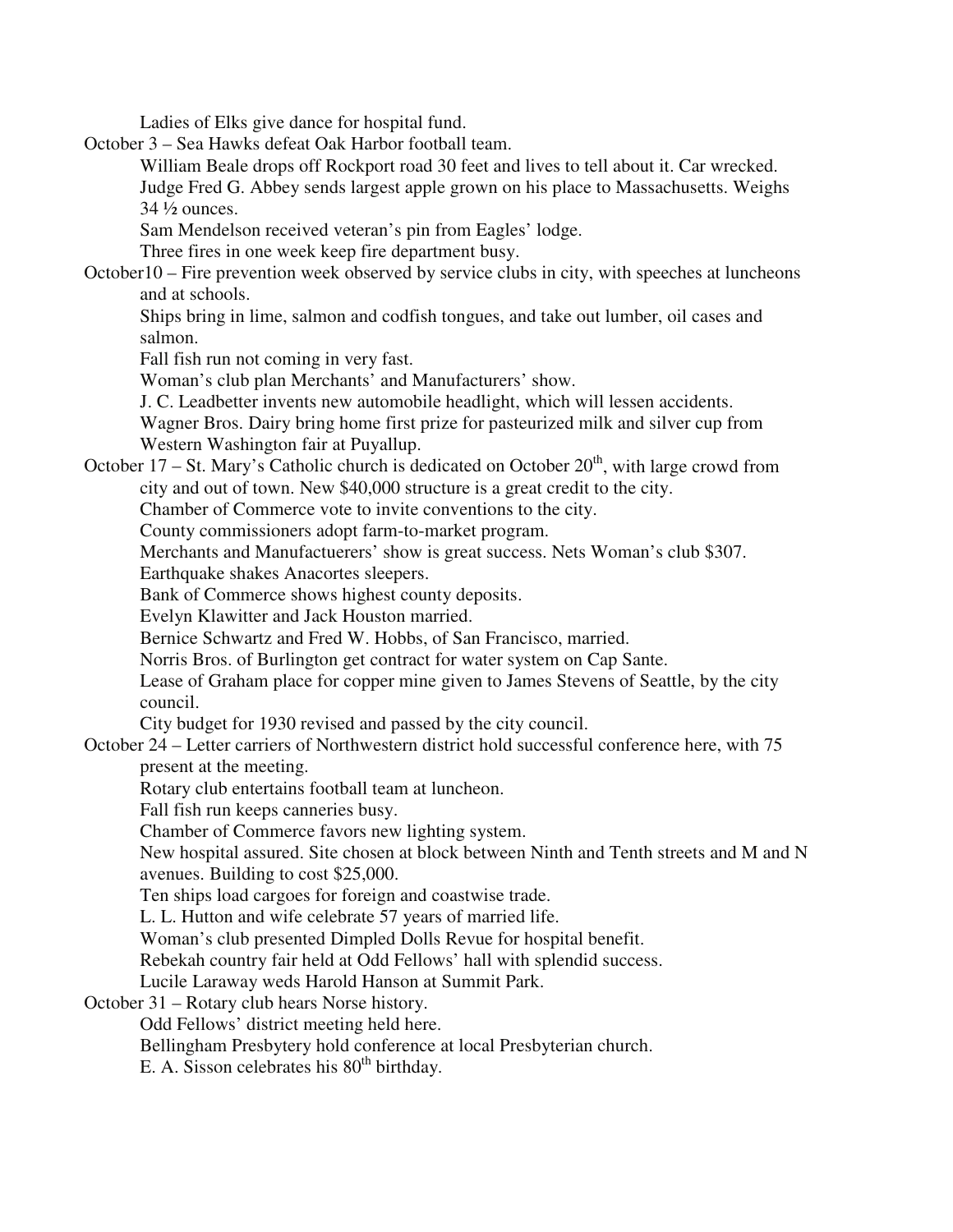Copper mine shows big in assay of ore. Work started and concentrator to be placed on the property soon.

Mexico shipments keep longshoremen busy.

District meeting of Catholic women held here.

Kiwanis club have record meeting.

Louis Deane announces marriage in California.

November 7 – Port district contract signed by government, and work to start on Cap Sante waterway December 1.

Anacortes pulp shipment to go to England.

Elks lodge has peppy meeting, with fine program.

 Armistice day celebration to be held here, with Mount Vernon Legion assisting. Statistics show rainfall diminishing.

Mr. and Mrs. Wm. Shoemaker celebrate their silver wedding anniversary.

Marie Christensen marries Stanley C. Arneson on parents' 34<sup>th</sup> wedding anniversary.

Nu-way Cleaners and Dyers open new shop on Ninth street, back of Van Buren building.

November 14 – Work on bulkheading for Q avenue extension in Cap Sante waterway improvement started.

 American Legion hold real celebration of Armistice day. Large crowd in attendance at football game and other entertainment.

Sea Hawks drop game to Whatcom Redskins by poor playing.

 Engineers turn water report on Skagit river project to city council at special meeting. Shipping is brisk, with ships loading for South America, Alaska, California and Mexico. American Legion to stage boxing matches every two weeks during the winter. Rent Odd

Fellows' hall for bouts. Also stage turkey shoot.

Two days' rainfall in November doubles that of whole month of October.

Mrs. Hannah Halpin, Skagit county pioneer, dies at Lake Campbell.

 Mrs. And Mrs. H. R. Summer celebrate their golden wedding anniversary with friends and relatives around them.

# Chronology of 1930

January 4, 1930 – A.E. Clausius was installed as chief patriarch of Harmony encampment of I. O. O. F.

January 6 – Walter E. Moss, city water superintendent died.

January 7 – City Engineer Robert B. Philips was appointed water superintendent by Mayor F. N. Haley.

Port Commission received \$984.00 from the state.

Police hold dance in Elks Home using the Hollywood studio idea.

Frank McCormack, H. C. Barney, P. F. Normand, W. W. Keyes, Melville Payne, Gus Hensler and Mrs. Fred Snyder are elected as hospital trustees.

January 8 – Twenty tons of herring were received at the old Marani Products building.

January 11 – A. E. Clausius opened the Clausius Motor Car Supply Company.

January 13 – L. A. Farmer, contractor was awarded the contract for the erection of the new hospital building.

The advertising committee of the Chamber of Commerce adopt state advertising plan. Sea Hawks lose first basketball game to Edison 20-18.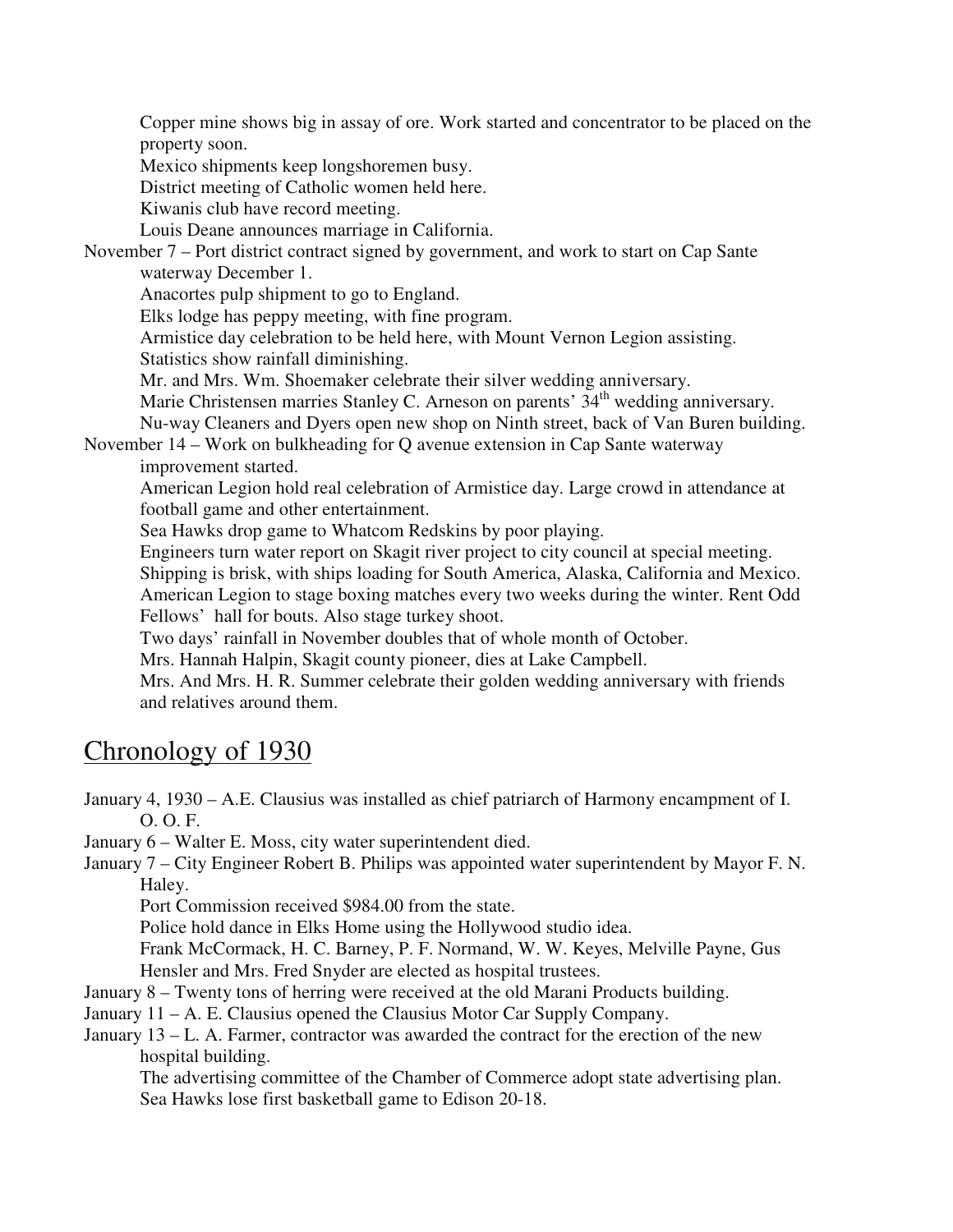January 15 – J. E. Amsberry purchased the Fuller confectionery.

- January 16 Western Washington Horticultural Association opened twentieth annual session. It was known here today that the Puget Sound Pulp and Timber Company agreed on a 50 per cent. raise in water rates.
- January 17 Sea Hawks lose basketball game to Burlington, 26-25.
- January 18 Mason Furniture Company opened new store next door to present location.
- January 21 City council instructed Ben Driftmier to begin negotiations with the firm of Preston, Thorgrimsen & Turner.
- January 22 Over 600 Indians from the Puget Sound district gathered at La Conner to celebrate the peace treaty of January 22, 1855
- January 23 Announcement was made here that Anacortes Elks lodge would be hosts for State Elks mammoth Whoopee night.

It was learned here that G. W. Greene has been appointed a member of a committee of information and advice representing secondary schools to work with the committee of the University of Washington professors.

L. A. Farmer announces that work on the new hospital will begin as soon as weather permits and the contract provides that the building shall be completed June 1.

- January 24 Sea Hawks basketball team won from Sedro-Woolley, 25-13.
	- Frederick Eyre, former county assessor died at Mount Vernon.
- January 27 County commissioners favored closing many county paved highways to loads over 4000 pounds per wheel, until the ground thawed.

Boy Scout centralization plans opposed by Chamber of Commerce.

The Puget Sound Bridge and Dredging Company started work on the Cap Sante waterway, near Morrison Mill.

- January 28 Fred D. Cartwright is named president of the Bank of Commerce.
- January 29 It is reported that a 400-gallon tank has been moved to the old Russia Cement plant in preparation of starting a new kelp soap factory.
- January 30 Van Buren & Heller opened electric shop with Geo. Brinck in charge. Six hundred or 125 tons of pickled herring packed at Russia Cement wharf.
- February 1 Anacortes U. S. Coast Guard base No. 12 installed new radio equipment. Formal opening of Amsberry's confectionery today.
- February 4 Marine ways and marine shops planned by Port Commission, with granting of 30 year lease.

City council appoints W. B. Short as water superintendent against Mayor Haley's wishes. City council make 1930 appointments.

- February 8 The Great Northern freight crew is ordered to move to Burlington for tie up point.
- February 12 10,000 fruit boxes were shipped to Germany by the Morrison Mill Company.
- February 13 Anacopper Copper Company opened offices in the New Wilson annex.
- February 14 Sea Hawks beat Edison by 33 to 23.

Captain Schroeder took 60 people to a social on Decatur island.

- February 15 One hundred and fifty Ginseng and Golden Seal growers formed state association here.
- February 19 Useful machinery of the Anacortes Glass Company was moved to Georgetown, Seattle, to be used in a new plant.
- February 20 The ban on the use of highways during cold weather was lifted by county commissioners.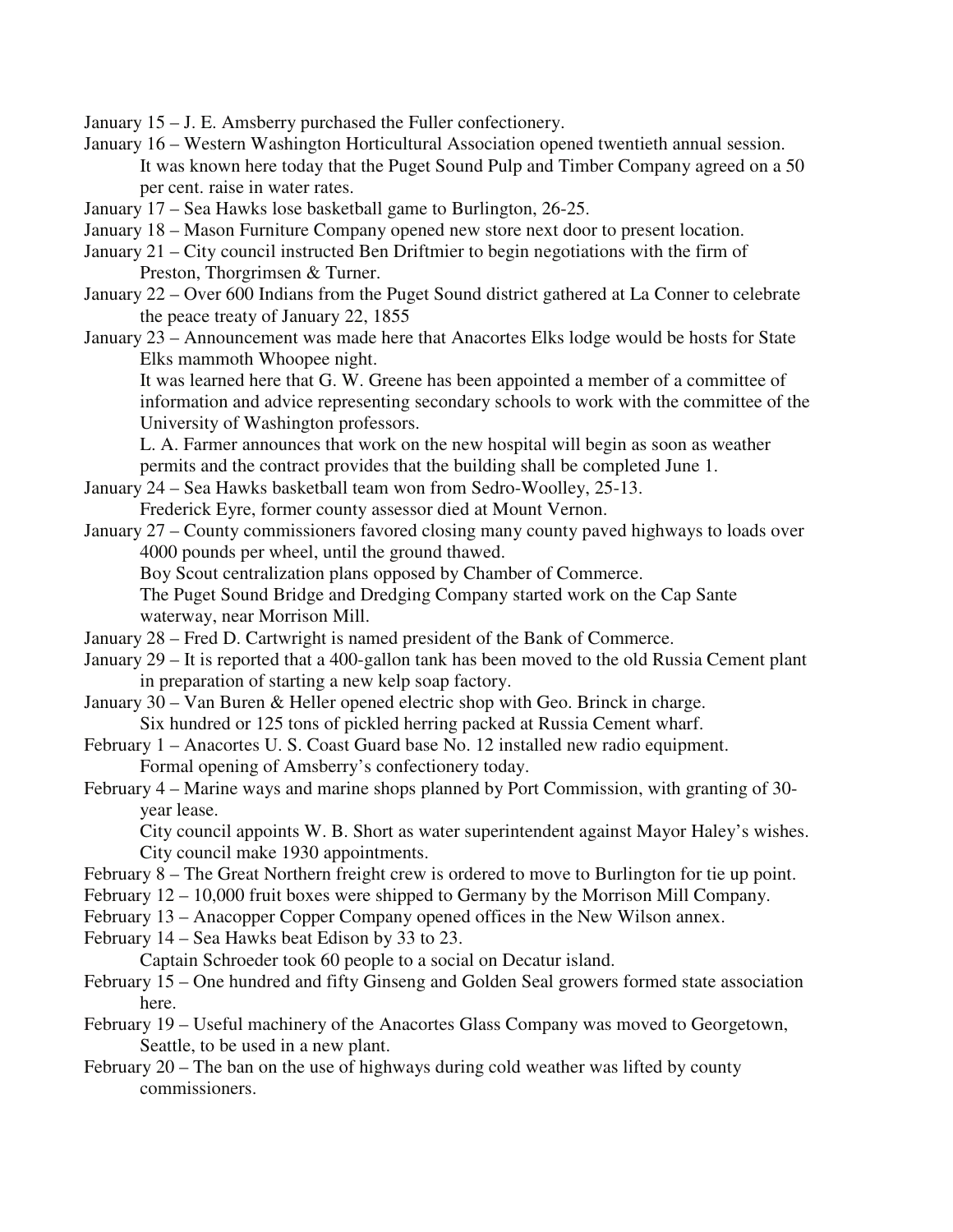Rainfall in Anacortes during month amounted to 2.9 inches.

- February 22 Reno Odlin conducted a military gathering in the Seattle civic auditorium. The annual Fireman's ball was held in the Eagles hall.
- February 23 Edward G. English, pioneer Anacortes millman, died at his home in Seattle.
- February 24 Police department are equipped with new uniforms.
- February 25 Rotary Club held seventh anniversary banquet in the Elks Home.
- February 27 Anacortes Ice Company near completion of new plant and overhauling of machinery.
	- It was learned here that Louis Willoughby has been named water superintendent by Haley, and the city council must confirm the mayor's filing.
	- Matrix Copper mine speeds development.

Announcement is made that the Sea Hawks end basketball season with 16 wins and4 losses.

Puget Sound Power & Light Company announces a cut in light rate on March 1.

- March 1 C. D. England was elected president of the Chamber of Commerce for 1930. Anacopper Copper Company elected H. W. Ross, of Seattle, as president. A 10-mill school levy passed at the city school election. It was announced here that the old depot at the foot of Commercial was being demolished to make room for the Port Commission dock.
- March 3 City council adopts Morse water extension with proposed bond issue reduced to \$400,000.
- March 6 Development of Similk beach progresses. Building permits for February amounted to \$30,000.
- March 7 American Legion meets with Superintendent Greene and school board to organize boy police at city schools.
- March 10 Whitney-Nelson junior boy patrol began.
- March 13 It was announced that Capt. Crosby sold the Crosby Fisheries, to Alaska Packers association of San Francisco.

It was learned that the women's club will sponsor clean-up week.

Anacortes' entering the semi-pro Northwest league discussed.

City council united on water plan No. 3. Council and mayor unanimous.

- March 16 Anacortes gun club holds first meet.
- March 19 Self Service Shoe store company opened.
- March 20 Farwest Fisheries Inc of Seattle, and Anacortes, purchased the Alaska General Fisheries of Anchorage, Alaska.

It was announced this week that Skagit county produced \$19,725.00 in field and factory in 1929.

March 21 – Green Lantern reopened.

Loose Ankles, was presented by the senior class of the high school.

Fire burns hole in stage of gymnasium.

March 24 – G. W. Greene is reelected head of city schools. John Stewart died. Was pioneer of Fidalgo island.

March 27 – 1189 citizens had registered.

It was announced that the Girls' baseball league, of Whitney, Columbian and Nelson schools was to begin April 1.

April 1 – 30,000,000 oysters planted in Samish bay by Rock Point Oyster Company.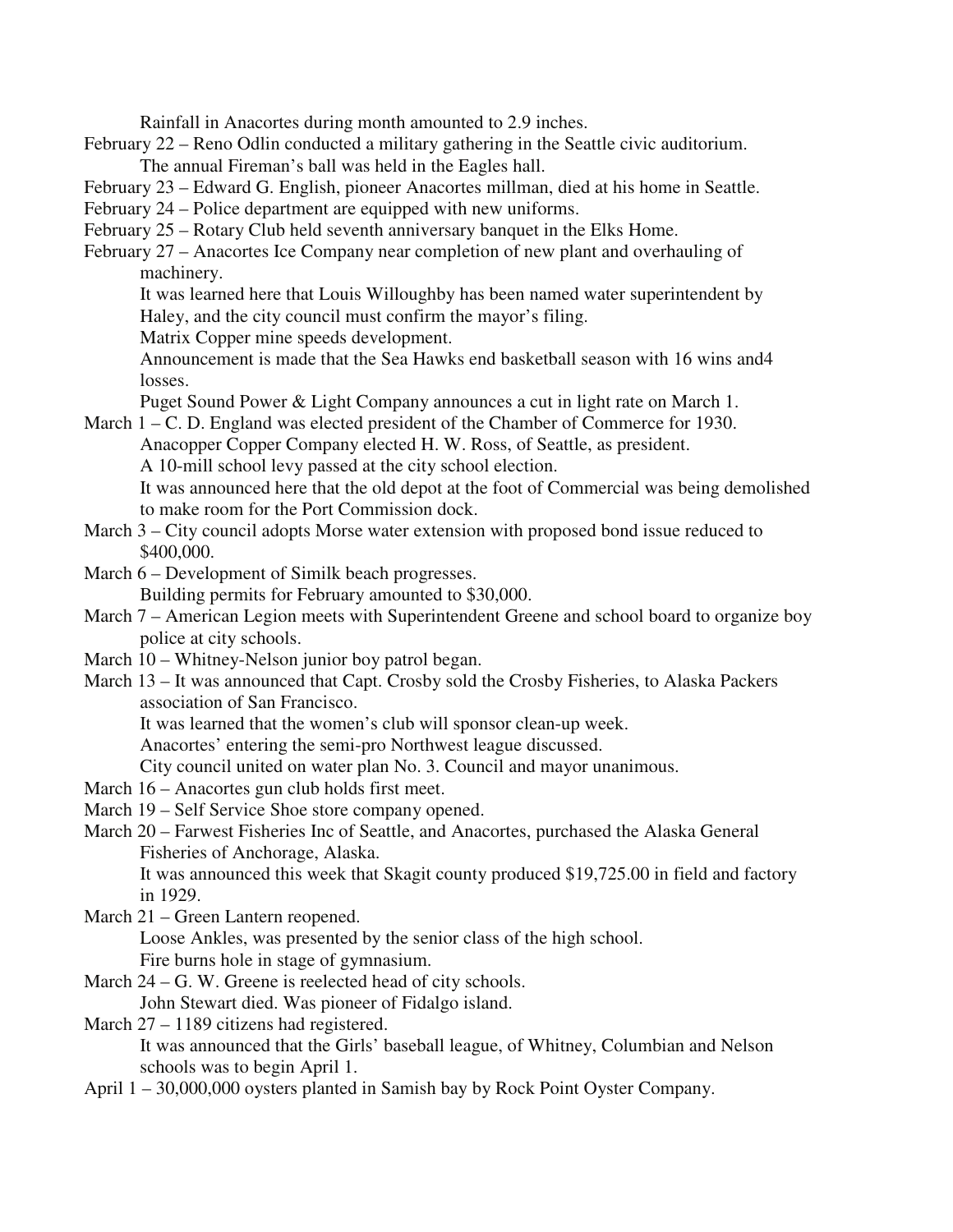Harry L. Deane was appointed assistant postmaster.

- April 2 Burglars entered Allan's market but were scared away.
- April 3 Fifteen Rotary members went to New Westminster.
	- Dredging work on waterway stopped while dredger goes back to Seattle.
- April 5 Arlington track team wins from Anacortes.
- April 7 Chamber of Commerce embarked on program cooperating with islanders.
- April 9 San Juan islanders were guests of Rotary Club. G. W. Greene went to Inland Empire Educational meeting at Spokane.
- April 10 Postoffice took 10-year lease on old building.
- April 11 Two codfish boats from Robinson Fisheries sailed to Bering sea.
- April 12 State I. O. O. F. celebrates  $39<sup>th</sup>$  anniversary here.
- April 13 Dr. Elmer E. Williams killed in auto wreck.
- April 15 Water superintendent Rob. B. Phillips announced that city water was improved.
- April 17 Frank M. Brock reelected head of Nelson school.
	- Hospital equipment arrived.

Port Commission ready to award terminal construction contract.

Anacortes topped baseball league of county.

- April 19 Kelp Soap factory started operations. Known as Lincoln Soap Company.
- April 20 Easter program held on Cap Sante.
- April 21 Hagan's ambulance went on 463-mile call to Clarkston, Washington. Henry M. Lovelace awarded the port terminal contract. It was learned that only 7.29 rainfall so far in 1930.
- April 24 Fifty business men visited Anacopper Copper mine.
- April 25 Anacortes beat Everett baseball nine.
- May 1 Two diamond drills will be installed at the Anacopper mine soon, it was learned. Anacortes high school received a diploma by Northwest Association of Secondary and Higher schools.

It was learned that the Dog House will open under the management of Pete Larsen.

- May 5 Deception Pass bridge association hold annual meeting.
- May 6 A mile of tide lands sold in island county.
- May 3 Sea Hawk track team takes second place at county meet with 26 points.
- May 5 Samuel Gilbert, 79, well known pioneer, is laid to rest. Officers and directors of Deception Pass Bridge association are elected.
- May 6 Final census returns for the city is 6,397 or a gain of 21 per cent. over 1920. Water bond issue of \$500,000 is passed by vote of 1491 to 79. Shell Oil Company is given permit to construct distributing station depot.
- May 10 Herschal Smith, A. H. S. track star, sets record in the half mile at the Northwest track meet at Mount Vernon. Time: :02.03
- May 15 Matrix Mining Co. prepares for extensive improvements.

Mrs. George B. Shannon elected to lead the Anacortes Women's Club for the coming year. Mrs. S. M. Newell, Mrs. Lyle D. Packard, vice-presidents; Mrs. C. D. Rinehart, secretary; Mrs. E. J. Laforn, treasurer.

The "Sea Hawk", high school paper, wins second place in competition with high school papers from Washington, Oregon, Idaho, and Montana.

John Ornberg, 58, died at his home on Eighth street. He had been gardener for Gus Hensler for over 25 years.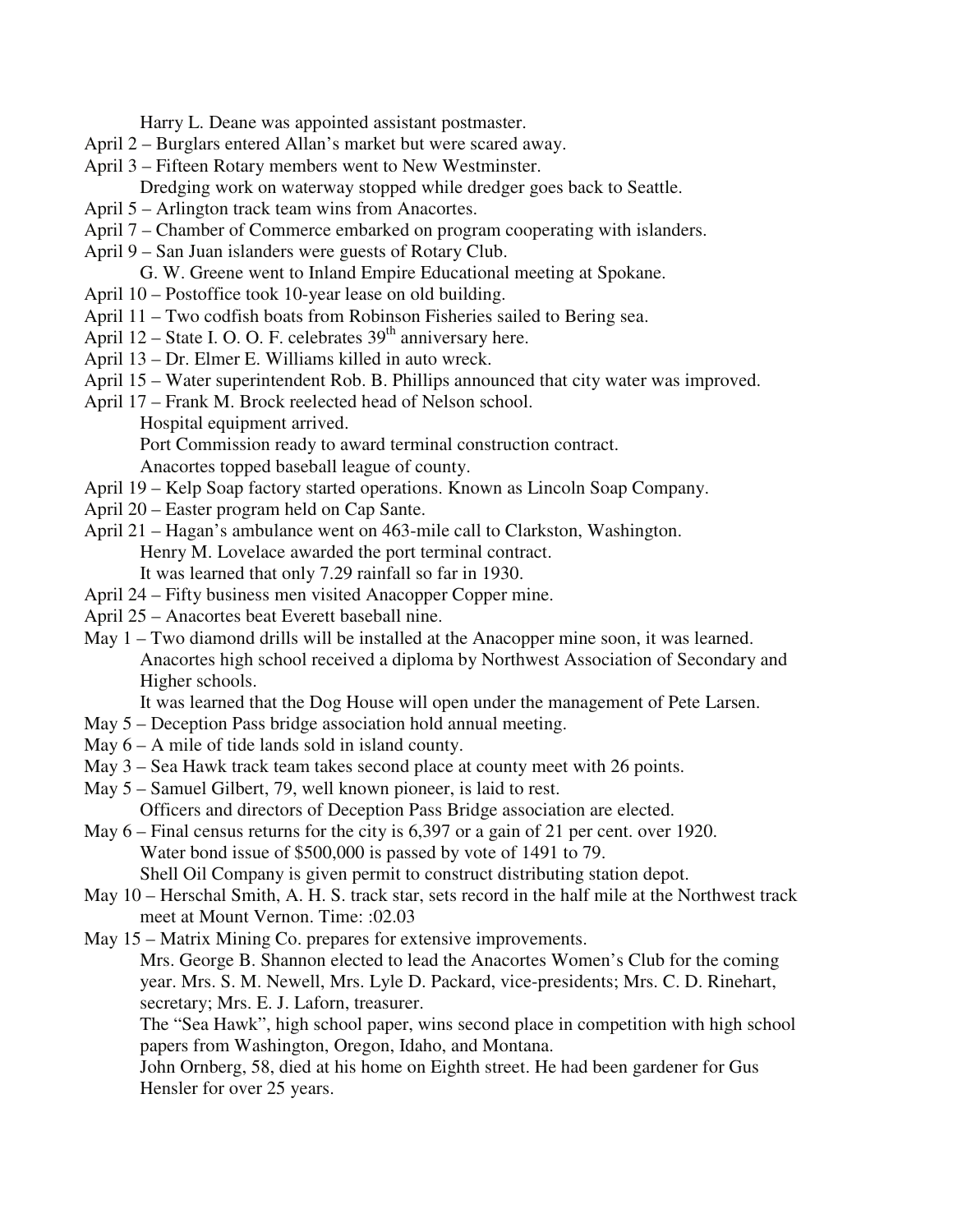May 16 – Service clubs of the city tender banquet to Coach James J. Phelan, of the University of Washington.

War veterans organize G. O. P. club. C. C. Barnett and Gunnar Apenese elected as directors.

- May 21 Sea Hawk baseball team defeat Stanwood in 14-inning game, 5 to 4. thereby laying claim to the championship of Island, Snohomish and Skagit counties.
- May 22 Fire in storage shed of the Fidalgo Mill destroys \$150,000 of lumber. Twenty-eight thousand chicks hatched at the Poyns hatchery at March's Point. Local mills working overtime due to many large orders. Chief of Police Al Sellenthin narrowly misses collision which might have proved fatal.
- May 26 14,000 cubic feet of rock and hard pan removed in one month's dredging on Cap Sante waterway.
- May 27 Rhododendron Park on Whidby island in full bloom.
- May 29 "Guest Day" date set for June 12.

American Legion and auxiliary report successful poppy sale.

"Anacortes Book of Verses" containing 42 pages of poems written by students of the high school.

Population of Skagit county given out as 34,951 which is a gain of 1,426 over 1920.

- June 1 Baccalaureate services for senior class held.
- June 2 Cap Sante waterway dredging completed, first ocean shipping.
- June 4 Eighty-two seniors received diplomas, at commencement.

Adolph Lindquist, appointed as assistant athletic director at Ellensburg Normal.

June 5 – Kiwanians back American Aviation and Ladder Club for boys. Dr. and Mrs. A. B. Cook left for a month's medical study in Chicago. It was learned here that rainfall for May was .89 inches. Building permits for May amounted to \$24,875.

June 6 – San Juan island settlers hold annual assembly at Olga. I. O. O. F. delegation from Anacortes went to Tacoma meeting. Anacortes went to Tacoma meeting.

- June 7 Purse seiners of Western Fisheries left for Alaska.
- June 12 La Conner drawbridge over Swinomish is reported open for traffic. Guest Day in Anacortes.
- June 14 Public inspected new Anacortes hospital.
- June 16 Anacortes hospital opened for service.
- June 19 1963 school children in city schools of Anacortes reported by Mrs. Lena Craig-Davis. Work on Fidalgo mill rushed after fire.
	- Farwest Fisheries pack 460 fat cases of silver salmon.
- June 20 Island county year book ready.
- June 20-21 Northwest Federation of American Indians hold meeting at La Conner.

202 barrels of fresh strawberries were packed by Richardson and Holland.

June 21 – Gus Hensler died of Bright disease at the Providence hospital in Seattle. Mayor F. N. Haley filed application for use of water of Cascade river for hydro-electric plant.

- June 26 J. M. Post published last paper. Retired from business.
- July 1 Natural Gas Corporation of Washington applied for franchise to supply gas to Anacortes.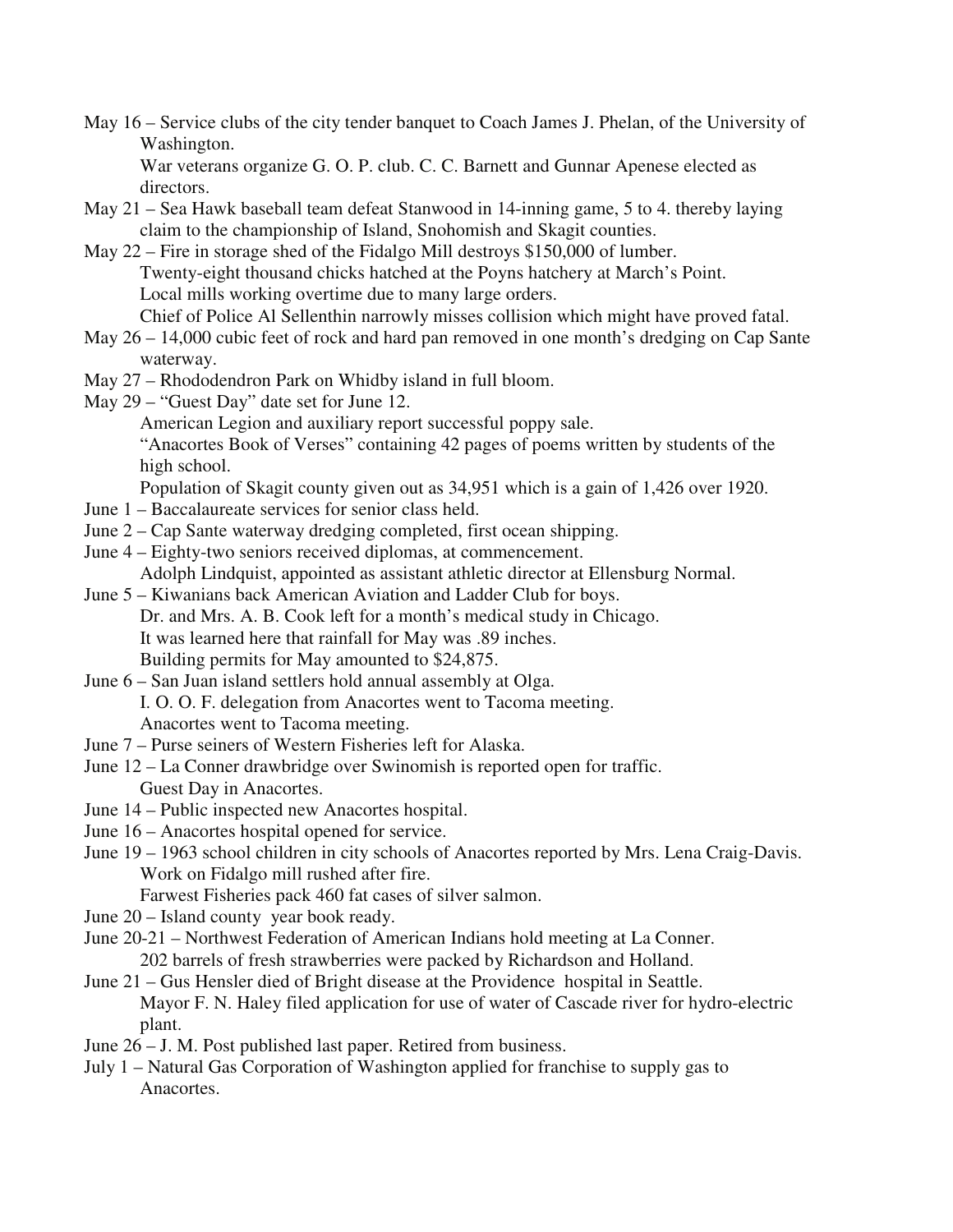Albert Furney saved Mrs. Bessie Curk from drowning.

Skagit water pipe line work halted by property owners.

July 3 - Gus Hensler wills 120 acres of land to city.

Bellingham baseball league loses tie to Anacortes.

- July 7 Velasco J. Knapp died.
- July 8 \$1000 damage to two homes, Mrs. Joe Vikes and Mr. Quinn.
- July 10 Approaches on Commercial dock are started. Chief of Police entered race for County Sheriff. Gasoline war in Seattle lowered price to 15 cents in Anacortes. John W. Brisky filed for prosecuting attorney.
- July 15 Council proposes new garbage dump at Commercial and  $14<sup>th</sup>$ .
- July 17 Great Northern railroad announces freight rate cut.

It was earned here that I. Simon will operate permanent retail department store. It was learned that Betty Burcell, of the University of Washington, would have charge of the Home Economics department at the high school.

Miss Carol Wakefield will teach in Hawaii, an announcement made this week.

- July 23 Deception Pass bridge favored by Governor Hartley at picnic.
- July 24 Grank M. Brock filed for county superintendent office.

J. M. Post was warded the highest honor – a life membership to the Washington Press Association.

- July 26 Walkers market opened.
- July 31 Anacortes Mercantile opened doors with sale.

Lin Hadley visited Anacortes.

Copies of the Natural Gas Corporation of Washington franchises filed with City Attorney Ben Driftmier.

- August 5 Skagit county fair opened at Burlington.
- August 7-8 Skagit County Pioneer association holds annual pioneer picnic at La Conner.
- August 7 G. D. Shannon buys the insurance and real estate business of the late Gus Hensler. Natural Gas Co. places bond of \$500 with city.

A committee of the city council and Puget Sound Pulp & Timber Co. Come to final agreement on water contract.

Anacortes American plans golf tournament to be held at Similk beach.

Coleman Queen leaves for Eagle's session at San Francisco.

President Lyle D. Packard returns from district convention of Rotary at Aberdeen.

- August 10 Localball team wins doubleheader from "Sons of Canada" at Victoria.
- August 14 Four purse seine boats return from Alaska with \$75,000 salmon catch. Jay Carroll opens insurance office at 705 Commercial avenue. Rabbits owned by J. A. Cole wins six first prizes at Skagit county fair.
- August 21 Sixteen qualify in first round of the Anacortes American golf tournament. Natural Gas Co. Corporation employing five people who are making survey of possible gas users.

H.M. Tew, of Bellingham, purchases Fuller's Café.

Lawrence Kronquist, local artist, presents to the city library a large oil painting depicting the smiling face of a cowboy.

Plans being made by the service clubs to entertain the new teachers.

August 23 – Reno Odlin elected state commander of the American Legion.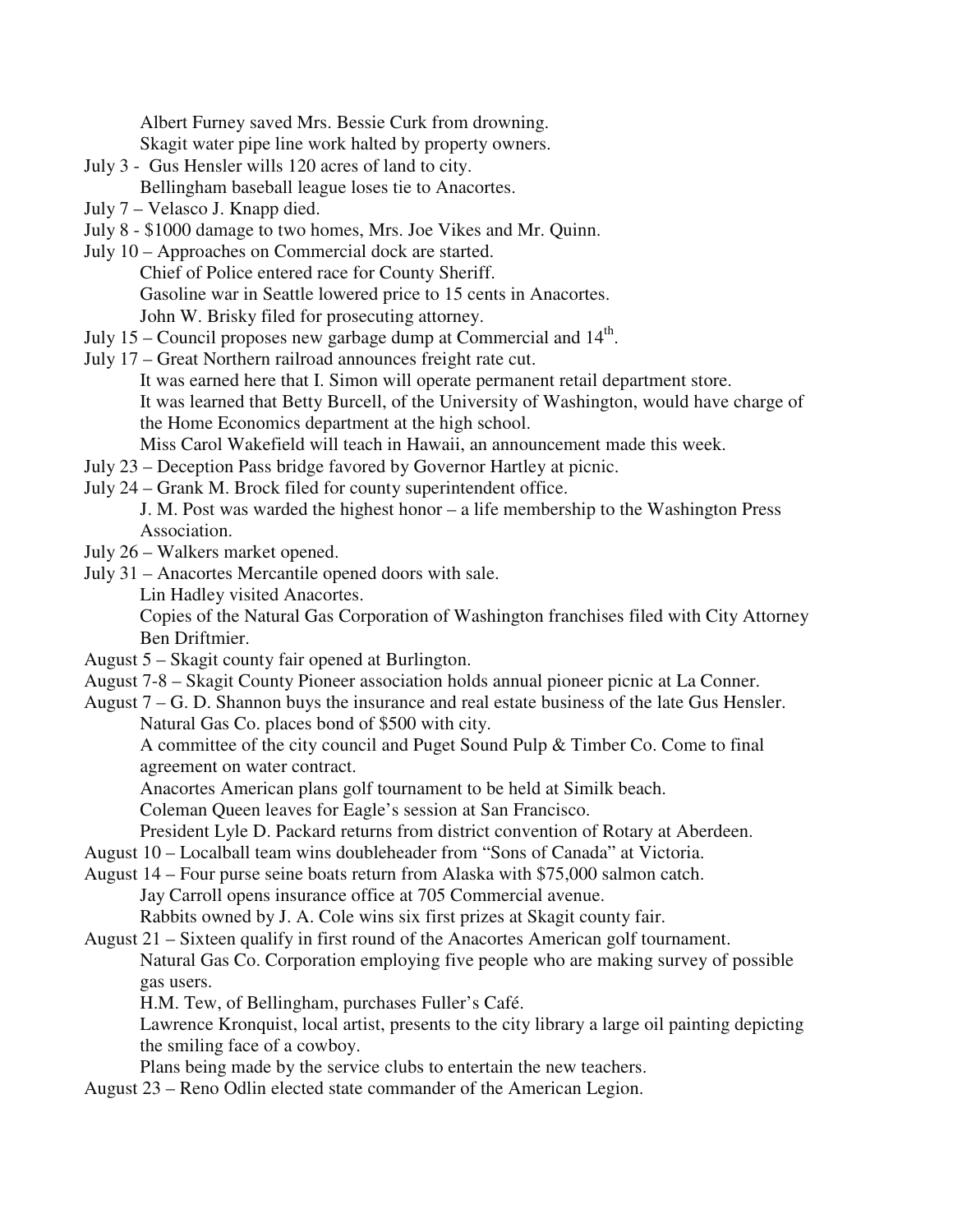August 24 – Louis F. Meunch, organizer of Fidalgo Pulp Company, died in Germany.

- August 27 "Leo" the Metro-Goldwyn-Mayer lion, paid the city a social call.
- August 28 All fish canneries working overtime with the biggest run of fish since 1913. Fifteen hundred students will return to their books next Tuesday.
- September 2 Chancy Keyes elected head of Causland Post of American Legion.
- Fred D. Cartwright delegated to go to I. O. O. F. convention in Indianapolis.
- September 4 American Legion operates free employment bureau.
	- New Port dock at Commercial virtually completed.
	- Mayor F. N. Haley added \$400 to preliminary budget.

It was learned today that Causland Post of American Legion would back Reno Odlin for Washington State Legion commander.

Announcement was made that marine shop might be here instead of in Bellingham.

- \$1,000,000 is amount of year's salmon pack here.
- September 5 Bids were opened for construction work on water project.
- September 7 Johnny Martin won Anacortes American amateur golf championship.
- September 9 City council balks on figures of pipe line bids.
- September 10 Wylie Hemphill of Seattle, addresses county Chamber of Commerce meeting in Anacortes.
- September 11 Salvation Army started drive to raise \$1,800.
- September 12 High school and grade schools have teachers' reception for public.
- September 14 Gilkey and Knipe win in whirlwind golf match.
- September 17 Ben Driftmier, Mrs. Marion Watkinson and Miss M. A. Hartman first to

September 18 – Puget Sound Pulp and Timber Company announce a 10 per cent. cut in salaries. Announcement was made that the Texas Oil Company of California will build a \$10,000 station.

Robinson Fisheries boats ready to go to winter quarters.

It was learned that Jack Hudson would open first miniature golf course in Eagles hall here.

Coach Keeney drills football men in Phelan system.

- September 19 Ole Olson died.
- September 23 J. M. Post, former editor and publisher of American, died.
- September 24 Martha M. March died.
- September 25 F. N. Haley plans power company of Cascade river, it was divulged.

Mayor F. N. Haley balks on Natural Gas Corporation of Washington franchise.

September 26 – Anacortes skating rink opened.

Home furnishing style show opened by Chas. Voitus.

September 27 – Anacortes high school opened gridiron season with game with Marysville. Miniature golf course opened in Eagles hall.

October 1 – Rotary Club host to the high school football squad and coaches.

L. O. Swansen, state high school inspector, that new high school building was needed.

October 2 – The assessed valuation for Anacortes city was raised from \$2,655,853 in 1929 to \$2,899,812 for 1930.

 Frank M. Brock will run as candidate for county superintendent of schools on sticker. Chauncey C. Keyes was elected commander of the local American Legion. Mrs. Ben Newton was elected president of the auxiliary.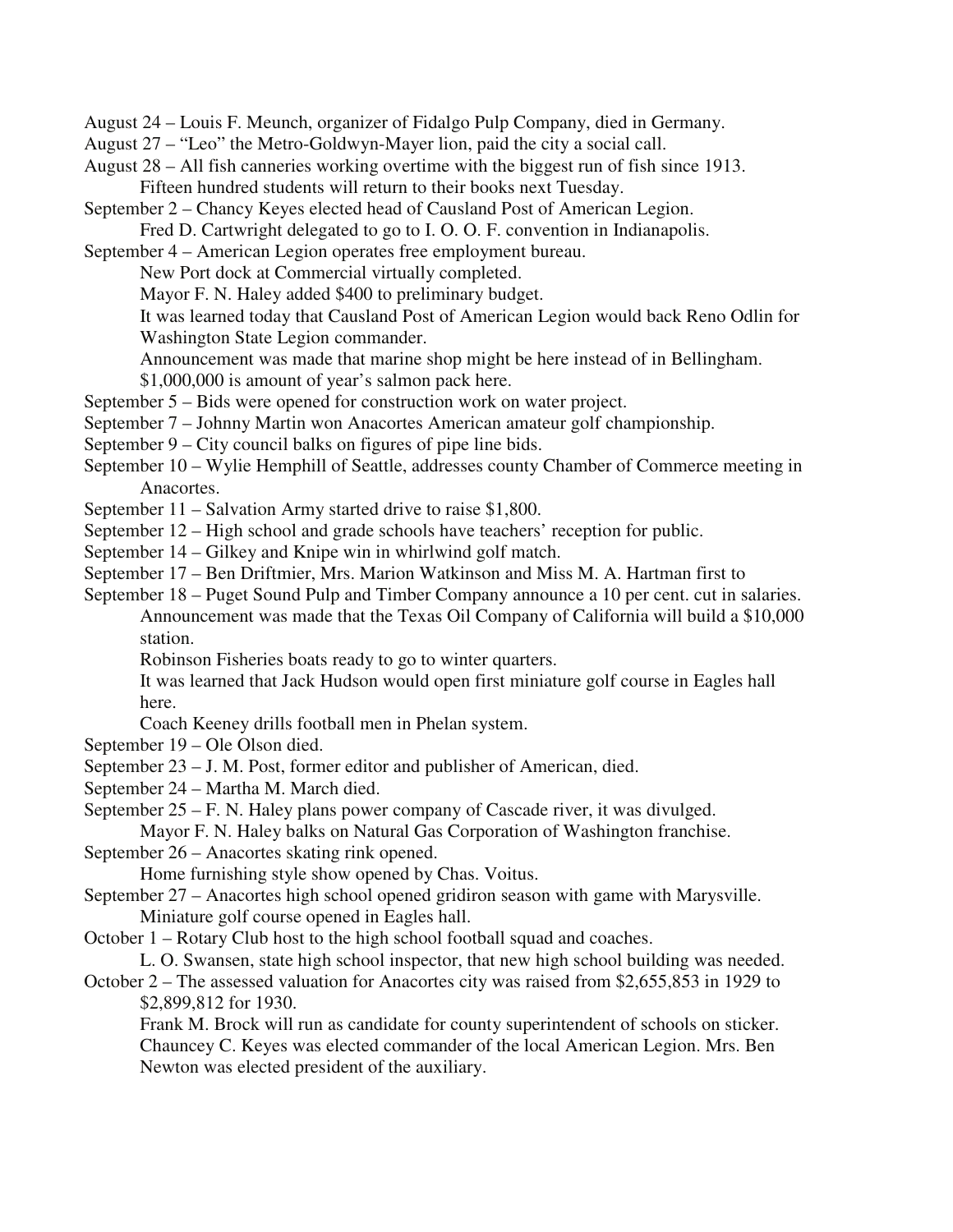- October 3 Work started on the construction of \$10,000 Texaco service station at Ninth and Commercial.
- October 7 Council slices four mills from the mayor's budget. The original budget was 23.51 mills.

October 9 – Coleman Queen runs as sticker candidate for Justice of the Peace. American Legion operating an employment agency. Two complete tickets are contesting the city primary election. The People's Progressive party headed by the present mayor, F. N. Haley, and the Citizens' party with E. E. VanBuren and Charles Rudd, candidates for the mayoralty position.

- October 13 Ten-team county basketball league organized at Mount Vernon.
- October 14 Fred D. Cartwright was elected president of the county Chamber of Commerce.

October 16 – 2,688 persons registered for the general elections and city primaries. Miss Martha Johnson and Miss Marjorie Wilson won prizes in Seattle Times ad contest. Miss Pearl Allan, daughter of Mr. and Mrs. Arckie Allan, is a member of the Whitman College annual staff.

- October 20 Captain Rudolph Franulovich and crew of the "Hollywood" gave away 1500 salmon to a great number of people who crowded the dock of the Booth fisheries. Lieutenant R. L. Raney, of the destroyer "Haida" will succeed him.
- October 21 City council advocates a new garbage dump. Many new locations being considered.
- October 25 Sea Hawks won the football game from Sedro-Woolley 12 to 6.
- October 28 Lamonete Heustis was appointed by Reno Odlin as district aeronautical officer for Anacortes.
- October 30 Educational week in the Anacortes city schools was announced to be on November 7 to 14.

It was learned here that the Midgo Golf Company would open its course on November 1. Albert Butler, of the Natural Gas Corporation, of Washington, it was learned, would have charge of the local offices.

Eighteen new books were added to the public library.

November 1 – Sea Hawks beat Snohomish eleven 12-14.

Dredging on Cap Sante waterway completed.

- November 3 It was learned in Chamber of Commerce meeting that club would back Sea Hawks in attempt to play for state football title in Seattle.
- November 4 Puget Sound Machinery Depot attempted to get change in water project contract, on pipe wrapping material.
- November 5 Van Buren defeated Mayor Haley in primary race 1176 to 546.
- November 6 It was announced that 17,000,000 oysters were to be planted in Padilla Bay in December.

Sea Hawk football squad were guests of Kiwanis Club.

- November 8 Anacortes Lumber and Box factory closed saw mill.
	- Ten Anacortes citizens selected for jury.

Sea Hawks trim Mount Vernon, 33-0.

- November 9 Thieves ransack four churches and Evan's bakery.
- November 10 2,735 citizens registered for December elections.
- November 13 P. F. Normand and Walter W. Keyes filed for port commissioners.
- November 14 The Patsy was presented by the Anacortes high school.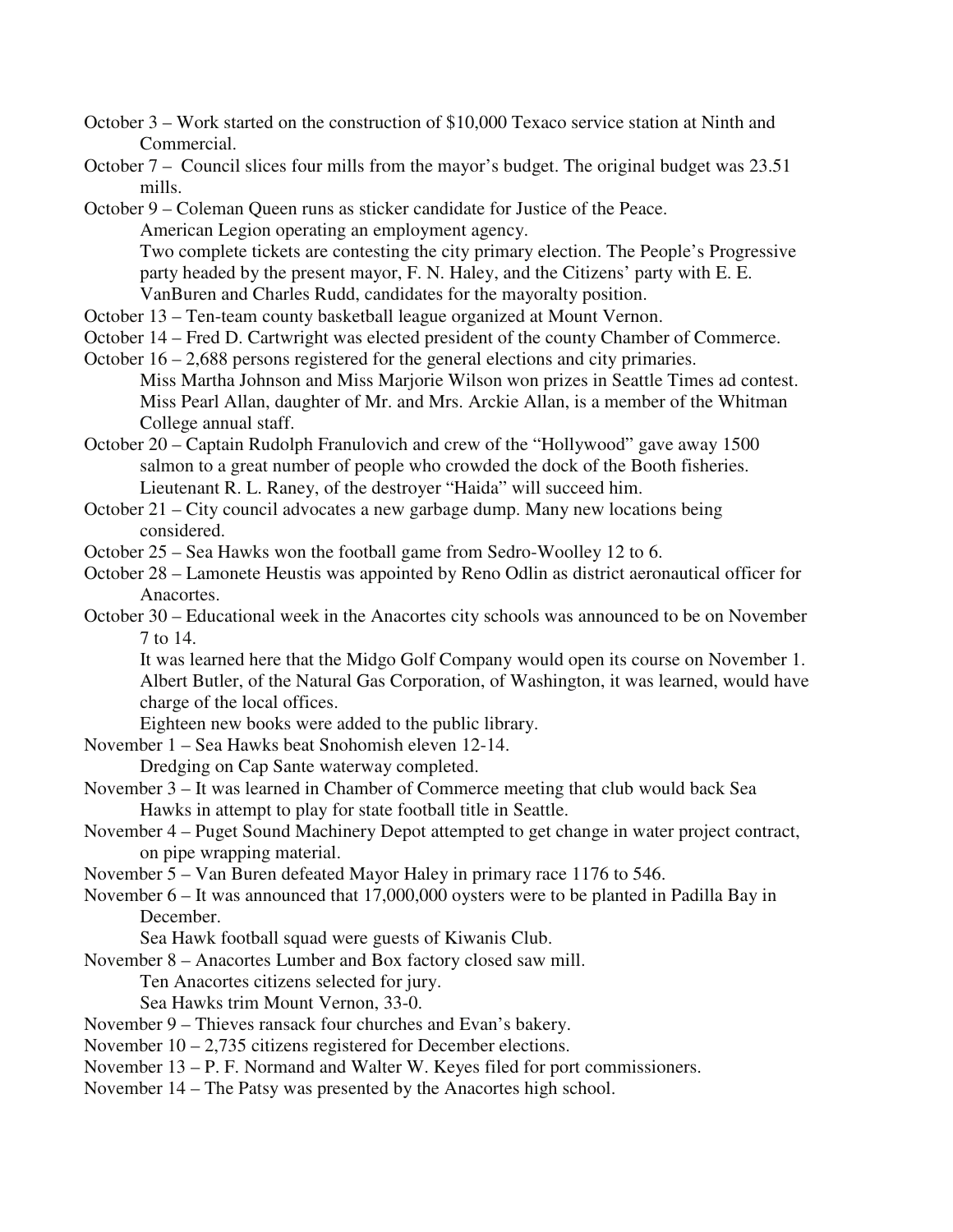November 15 - \$20,000 Texaco station opened.

- November 16 Great Northern passenger service to Anacortes inaugurated.
- November 18 City fathers can't decide on western towner ownership or change.
	- Council favor no change in water contract specifications.
- November 20 Four high school students attend State High school leaders and journalist convention at the University of Washington.
	- Red Cross funds are \$150, according to R. J. Monaghan, in charge.
	- U. S. Coast Guard cutter Chelan docked here.
	- It was learned that Anacortes-Langley power line had been completed.
- November 21 Anacortes-Mount Vernon county road may be added to state highway system, it was learned from the Good Roads convention held in Wenatchee.
- November 24 Pile driving on fishing berths in Cap Sante file for city offices. Waterway started.
- November 25 Archie Allan bought the Mercantile building from Lloyd Foster. Police department bought a 1931 Ford coupe.
	- Fifty-six Kiwanians attended an inter-club dinner with Bellingham club.
	- Records showed 2,729 citizens eligible to vote in general city elections.
- November 27 Midgo golf course installed new driving register.
	- Anacopper Copper mines development pushed.
- November 29 Mickey Mouse Club organized for children by the Fox-Empire theater.
- November 30 7,000,000 oysters planted in Padilla Bay.
- December 1 Trulson Motor Co. buys Buick agency in Mount Vernon. Twenty cases of packed salmon given to poor here, by Fishermen's Packing corporation.
- December 2 Entire Citizens' ticket won in general city election.
- December 3 La Conner citizens favor getting water from Anacortes-Skagit water project.
- December 4 Natural Gas Corporation of Washington named  $23<sup>rd</sup>$  and S as site.
	- Sea Hawks win Northwest and county grid title.
	- Dr. John Peters was elected as president of Kiwanis Club for 1931.
- December 6 P. F. Normand and Walter Keyes were elected as port commissioners in election in December 6.

960 people voted in port election.

- December 7 Charter presented to Boy Scout patrol 81 sponsored by Methodist church.
- December 11 Port received \$811,55 rebate for dredging work on Cap Sante waterway. It was learned that G. W. Greene had an article on school budget system published in the School Board Journal.

Alumni association holds assembly at High school.

- December 14 9,000,000 oysters were planted in Padilla Bay.
- December 15 Gas corporation began ditch digging for gas lines.
- December 18 City school faculty presented two plays, the admission price was food or clothing for the poor.
- December 19 American Legion sponsored "all star" charity basketball game.

Chronology of 1931

December 5, 1930 – Anacortes High school wins northwest debate title. Public library shows 44,798 books borrowed in 1930.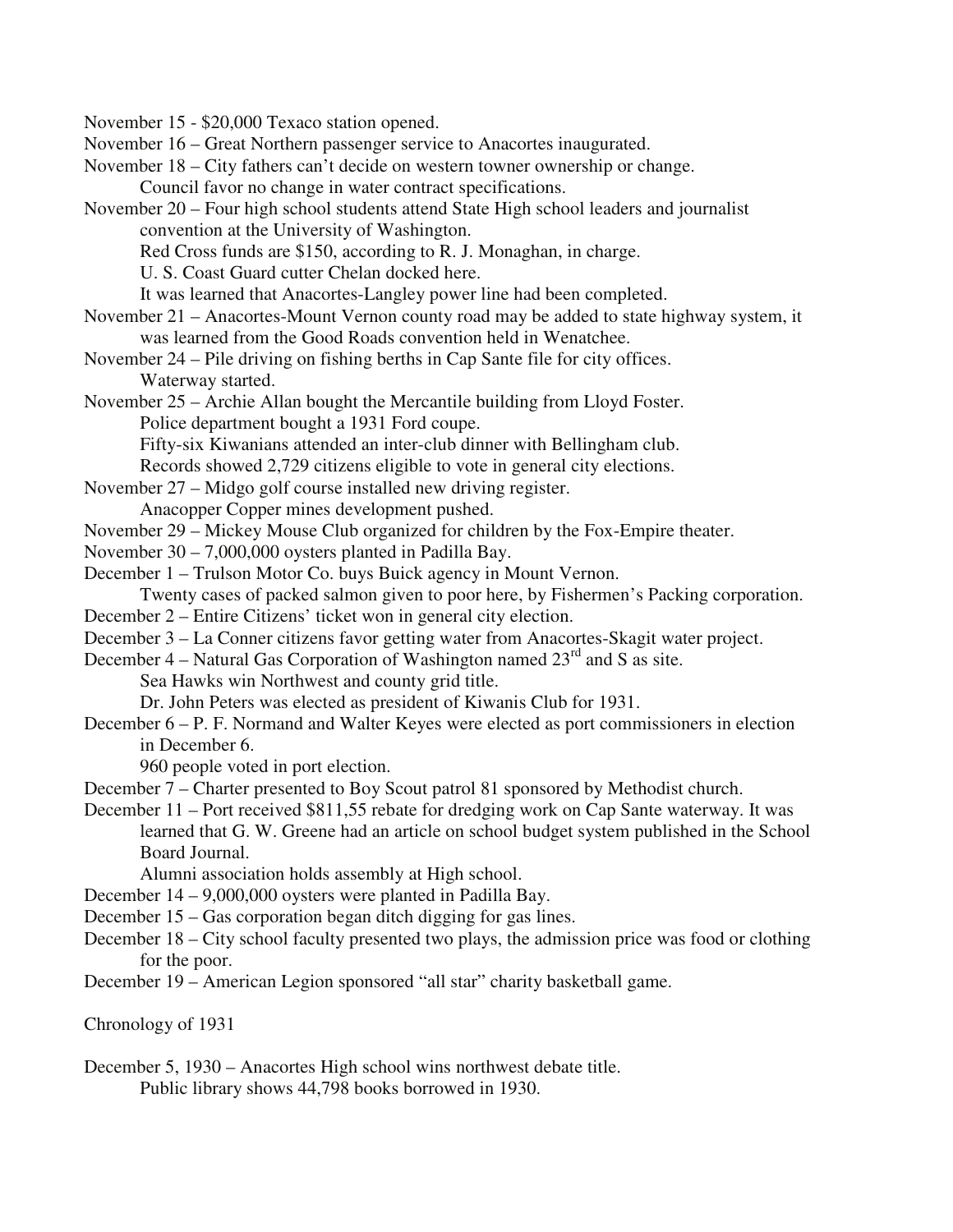January 1, 1931 – Mrs. Frank Causland, of Guemes, dies at close of the year. Gas Company starts operations for gas in the city. Dave Affleck weds Mss Velma Himes, of Hoquiam. Alumni dance Christmas Eve. Brings out good crowd of old grads. Sea Hawks beat Edison 39-30 in closely fought game. January 8 – Violet June Walton is declared 1931 baby. Born 6:45 p.m. New Year's Day. New council takes charge of city affairs. E. Van Buren, mayor, appoints W.R. Burke as water superintendent. Mr. and Mrs. R. M. Thornton, of Nebraska, purchase Henry Peterson's stock of dry goods. Woman's club entertain debate team and their mothers at luncheon. January 15, 1930 – rainfall second lowest in city's history. Gas Company has 20,000 feet of gas mains laid. City population is boosted to 6,564 by official figures. Deception Pass Bridge bill vetoed by Governor Hartley. George Judy, pioneer lumberman, died at Seattle. Rebekahs and Odd Fellows hold joint installation of new officers. Women of Woodcraft install new officers. Mrs. W. C. Raddatz is awarded \$50 P. I. prize for best quilt. Sea Hawks beat Sedro-Woolley Cubs 14-12. January 22 – New High school is assured by record ballot of the citizens of Anacortes. New water rate schedule in effect January 1, not popular. Matt Kingsley purchases interest of Sorenson & Veblin, insurance business. Sea Hawks beat Mount Vernon Bulldogs. 22-18 Mrs. V. L. W. Hill marries G. W. Reed in Seattle January 15. January 29 – Mr. and Mrs. S. P. Sherby celebrate fiftieth (golden) wedding anniversary January 22 here. Mr. and Mrs. Felix Litka sue the city for \$23,500 damages to property at Lake Campbell. Mrs. Clara Dean dies at the home of her son, Frank, Jan 17. Phyllis Marie Luvera entertains friends on occasion of third birthday anniversary. Vinton D. Rogers purchases South Side bus line. Robert Macklin, 85, died at home of his daughter, Mrs. G. A. Anderson. New flag pole raised in Causland Park. February 5 – Sea Hawks defeat Sedro-Woolley again 35-17. Chamber of Commerce work for better freight rate for Skagit County and Port of Anacortes. February 12 – County Chamber approves program for a advertising Port of Anacortes. Puget Sound Power & Light reduces rates to 6c. Charles W. Madden dies at Wenatchee after long illness. George H. Miller, Skagit pioneer, laid to rest here. Miss Nita Neely becomes bride of Auston Morrison, of Seattle in quiet home wedding, Feb 9. Sea Hawks down Mount Vernon Bulldogs by score of 23-13 in hard-fought battle. February 19 – Port of Anacortes is surveyed, and shows potential shipping facilities of 323,264tons. H. J. Sackett re-elected on local school board.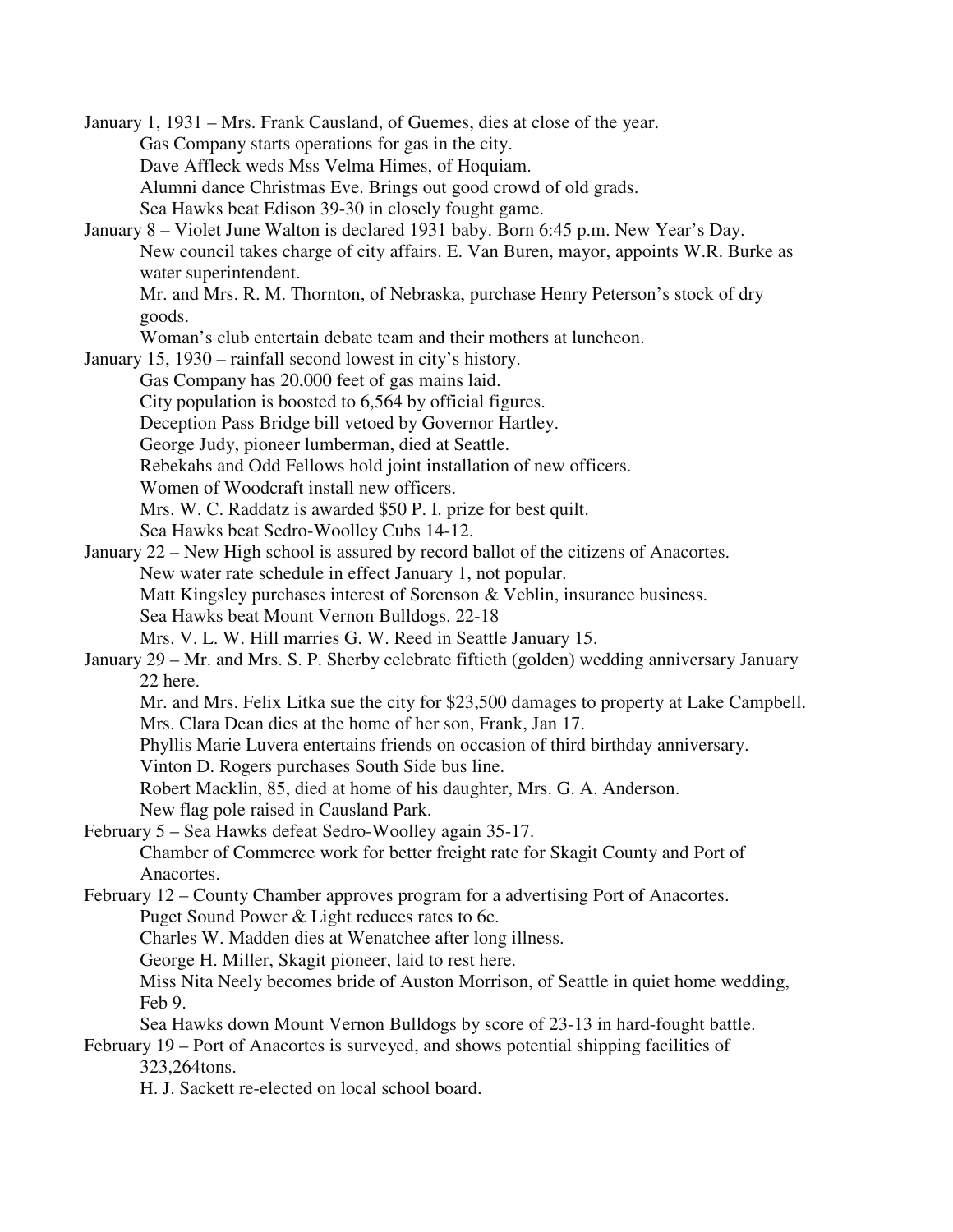Elwood Davis, local man, married Miss Kathleen Skalley, of Bellingham, in New York City.

Dr. J. L. Masters dies at local hospital of heart attack.

Sea Hawks win county title by defeating Burlington Tigers 35-18.

Ruth Collins wins first prize for best valentine in contest by Paul Luvera.

- February 26 Sea Hawks win first game in northwest tourney by defeating Everett 30-19. \$524 raised for local unemployment relief. Work done on hospital grounds and around the city.
- March 5 Building permits total \$13,000 for 1930.

 Gas company keep open house to visitors on the occasion of the completion of the laying of gas mains in the city.

C. D. England again heads the Chamber of Commerce at their regular election.

Elma Everly married to George Wilson, Saturday, March 8.

John P. Hasse, local man, marries Mary Lawrence at Wenatchee, March 8.

March 19 – Anacortes Woman's club opens a successful merchants' show, with many of the local merchants engaging booths, and a large attendance.

Coach Harold S. Keeney goes to Bothell school as coach.

April 2 – March declared wettest month since 1920.

U. S. Customs show 100% increase in March over January and February.

Anacortes Mercantile Co. starts sale to clear out for Allan's Market.

Post office here shows \$1,000,000 savings in their postal savings department since 1910.

Archie C. Germain comes back to town to open a jewelry repair business.

Jake Harding, 98-year-old pioneer, dies at his home.

 Reynold Werner, young son of Mr. and Mrs. Fred C. Werner, and talented musician, dies at his home Friday, March 20.

April 9 – 300 Legionaires attend rally held in City Tuesday evening. Wm. F. Berry, of Sedro-Woolley, to head the Natural Gas corporation office here. Work starts on new High school grounds. Jay V. Dishnow appointed as coach, to replae Harold S. Keeney, in the local schools.

Frank Gilkey, 98-year-old pioneer, dies at home in Edison.

Merchants' show nets the Woman's club \$400.

April 16 – Anacortes people help Puget Sound Navigation company celebrate placing the new ferry Rosario on the Island run, Saturday, April 18.

George Brewster dies in Seattle.

Miss Nellie Pearson married Edwin Zurcher in San Francisco April 11.

John Holl and Herschal Smith represent the A. H. S. at State meet.

School officials sign school bonds amounting to \$90,000 purchased by Seattle firm.

April 3 – Fire department responds to six calls in one day for fires around the city.

C. Fred Stafford heads Rotary club as president.

Sea Hawks beat Sedro-Woolley 19-7 in baseball.

 Betty Lowman chosen as valedictorian and Frances Dorcy as salutatorian for graduation class.

Anacortes promised Skagit river water by May 31.

High School operetta "Oh, Doctor" proved big success.

High school baseball team beats Marysville 15-6.

Gas turned into mains by gas company with big celebration.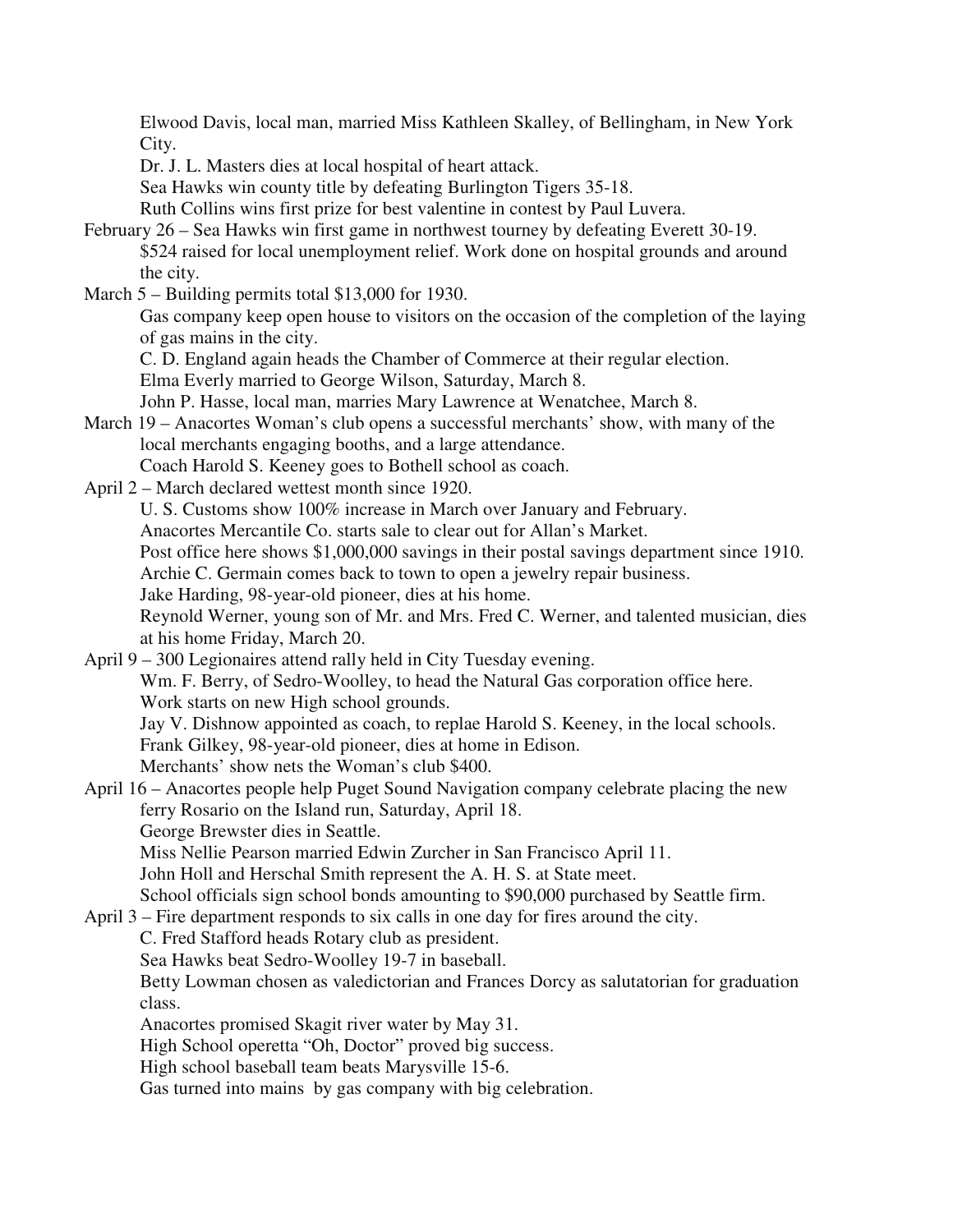May  $7$  – Chapter W. P. E. O. celebrates  $20<sup>th</sup>$  year in Anacortes. Joe Hagan, elected again as head of Eagles lodge. Sea Hawks lose ten-inning game to Sedro-Woolley. First game lost since 1922. Sea Hawks win from Stanwood 9-7. Quilt and rug show proves big success. Seniors give splendid ball at High school auditorium May 14. May 14 – Fred D. Cartwright chosen to head the County Chamber of Commerce. Guest day is set for June 17. F. W. Fry, Anacortes pioneer merchant, dies at his home. Mothers of Anacortes win prizes in Luvera's Mother's Day contest. Four women over ninety years of age entered. Sea Hawks lose to Sedro-Woolley in county track meet. Sea Hawks defeat Oak Harbor in baseball 16-6. Miss Ruth Hopkins given shower in celebration of her coming marriage to Ellsworth Trafton. May 1 – Dorothy Etter wins first prize in Poppy poster contest. Bids called for school equipment, for new High school. Anacortes City Band holds concert in Causland Park. Sea Hawks win third place in northwest track meet at Bellingham. Sea Hawks beaten by Sedro Woolley in baseball game at Sedro-Woolley, 4-1. School exhibit at High school buildings brings out large crowd of interested parents and friends. May 28 – Memorial Day exercises planned by American Legion for Saturday, May 30. Citizens Bank and Bank of Commerce to merge July 1. Poppy sale by American Legion auxiliary brings gratifying results. June 4 – Sixty-five seniors of the A. H. S. get diplomas in the presence of a large number of parents and friends. Fine programs. Eagles hold their joint installation with the Auxiliary at the Eagles' hall Monday evening. Ladies' Night brings out a good attendance of Elks and their friends. Mrs. W. C. Raddatz wins first prize in Seattle P. E. rug contest. 21 pupils graduate from the  $8<sup>th</sup>$  grade into junior high school. Bob England win county tennis title. Verna Propst and Vernon Moore married on the high seas in Mr. Propst's launch, Saturday evening. June 11 – James M. Phelan, of Seattle, University of Washington, guest of Rotary club at farewell for Harold S. Keeney. June 11 – Purse seiners leave for North. Twenty-four teachers chosen for Anacortes schools. June 18 – Anacortes host to about 1500 Island guests on Guest Day and everyone has a fine time. June rainfall highest since 1923. Codfish boat Wawona brings in 83,000 codfish. 330 barrels of strawberries shipped from Anacortes during season, to canneries. Ellsworth Trafton weds Miss Ruth Hopkins at Forsythe, Mont. Miss Myra Applegate and James Houston have pretty church wedding, June 12. June 26 – W. R. Young buys Weaverling Spit. Farwest Fisheries packing 8,000 fish daily at local plant.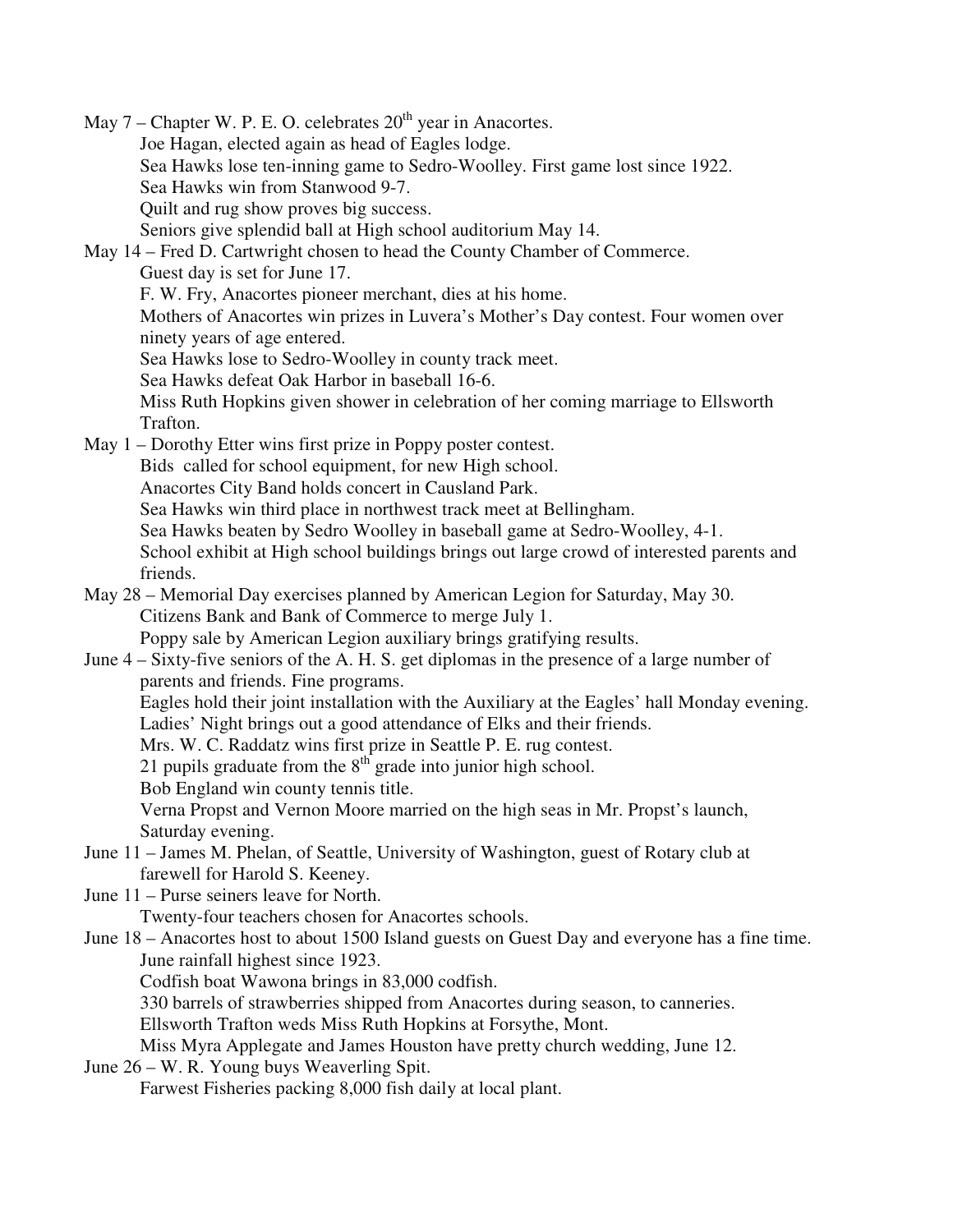Building permits for June total \$95,065. \$90,000 High school building permit boosts total.

Mr. and Mrs. E. P. Barker in automobile wreck, all badly shaken up.

 Daughters of American Revolution hold picnic on Guemes island at Mrs. Walter Gilkey's summer home.

- July 2 Brunson's Grocery re-opened at  $37<sup>th</sup>$  and Marine Drive. Water problem still unsolved. Promised now for July 15. Local bank merger effected July 1 without untoward demonstration. Bank occupied Bank of commerce building.
- July 9 Fishermen strike for more money for their fish from the canneries. June rainfall second high since 1894.

Anacortes City Band hold first pavement dance for benefit of band expenses.

 Carol Wakefield honored at party given for her. Marriage to take place in New York, July 18.

 Roscoe Anderson-Gladys McGonnigle married at home of groom's parents, Mr. and Mrs. Axel Anderson.

 E. E. Doughty, local telephone manager, married Mrs. Theresa Begg, of Mount Vernon. High school sets record of 68c a day per capita for the cost of dispensing education to the students enrolled in the local High school.

 Pipeline from Skagit river being tested before water is turned into the new water mains from the river.

July 23 – Mrs. Ora Hoskins, local telephone manager, wins prize for company sales.

Phillip Dybbro has narrow escape from death on Mount Baker hike.

Water from Skagit River Water from Skagit River Friday Friday, July 24<sup>th</sup>.

Archie Morrison, pioneer mill man, dies in California, is buried at Bellingham.

Congressman Linley H. Hadley visits local Rotary Club.

 American Legion hold district meeting here with large crowd in attendance and good program.

August 6 – Rev. Horace J. Taylor, 84-year-old pioneer missionary, to Fidalgo island, laid to rest from the church he helped to found.

Rotary Bakery opened here by A. W. Salomen.

Purse seiners return from North.

Richard Odlin visits parents on trip around the world.

Odd Fellows hold picnic at Bay View for district lodges.

August 13 – Salmon and lumber form large shipments to East Coast and Hawaii. Odd Fellows picnic at Sunrise Park for annual gathering.

Anacortes loses county title in  $8<sup>th</sup>$  inning of baseball game with Concrete Sunday. August 20 – C. J. Henderson wins Anacortes American golf tourney from Dave Gilkey.

 Mary Jane Gilkey, daughter of Mr. and Mrs. Dave Gilkey, wins women's golf title for county.

New High school nearly completed. Ready for occupancy in September.

Charles Fellows, 82, dies at Sedro-Woolley.

Arlene Harris-Leon Hines married at Tillamook, Oregon.

Engagement of Mrs. Florence Pressey and Arthur Gregg, of La Conner, announced.

Miss Frances Wright celebrates birthday anniversary with party.

Sulphur shipments arrive for pulp mill.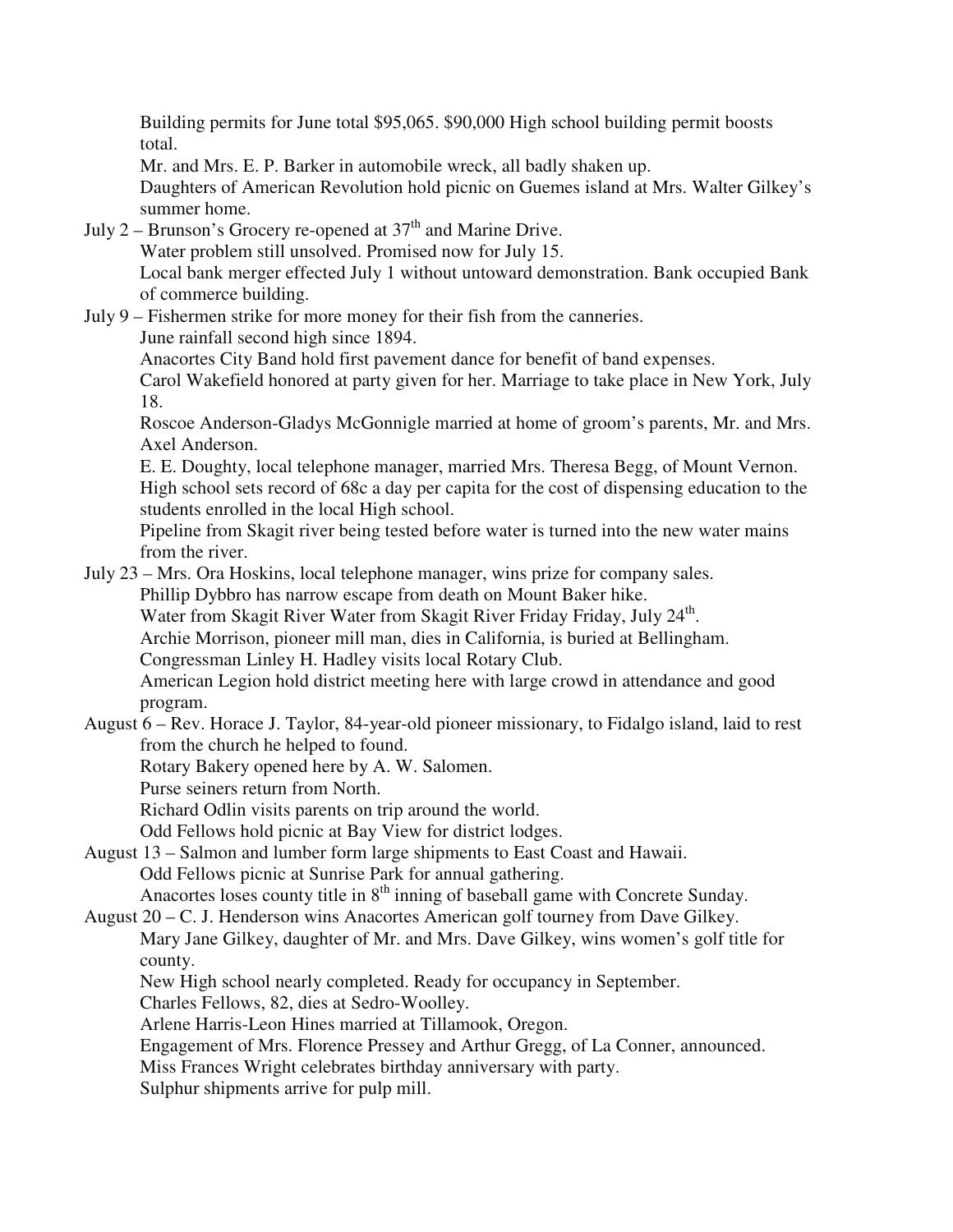August 27 – Eagles bring Russian Chorus to Anacortes for concert. \$2500 quota set for unemployment relief by Salvation Army advisory board. Guemes Island phone service to be completed within a week. Odd Fellows hold big rally here with distinguished visitors from British Columbia in attendance. Joe Kenoyer, Anacortes horseshoe artist, take county title in horseshoe contest. September 3 – Elks have banquet for members and their ladies. Library loans 3,640 books during the month of August. New High school completed. Last word in architecture; splendid buildings, latest equipment, including radio to all rooms and assemblies. Mr. and Mrs. Peter Rademacher celebrate their golden  $(50<sup>th</sup>)$  wedding anniversary. Arlie Graham given farewell party. To marry Alvin F. Krug at Reno, Nevada. Wawona returns from North with 260,000 codfish. 1,258 students enroll with Anacortes schools for new term. Woman's club enjoys talks by Cecil Solly of Malmo's in Seattle, as their regular luncheon. September 10 – Margaret Funk-Clifford Tate married. Lieut. Keith Belch of the U. S. War College announces marriage to Miss Helen Grebe, of Elkton, Maryland. Gladys Bushre, former Anacortes gir, married to Joseph Bocello, of Port Angeles. September 17 – Anacortes Lumber & Box Company closes down. Workers dissatisfied with wage scale. Elks stage indoor circus, for a week at their Home. Miss Athena Marinokos given party in honor of her engagement to N. H. Squier, of Chicago. Rebekahs celebrate  $80<sup>th</sup>$  anniversary of founding. September 24 – Carl Raddatz, 83, dies at home of his daughter, Mrs. C. W. Single. Relief drive shows \$2,146 raised. E. A. Sisson taken to Seattle for medical treatment. Ford plant here celebrates arrival of 20 millionth Ford. E. A. Clausius honored by Rotary club. Leaves for Kirland. Teachers of city schools given a fine reception by the citizens at the Elks' Home. Fine attendance and program. Miss Olga Elvebak-Roy W. Wedlund married in pretty home ceremony. Sea Hawks get under way for football season. H. M. Lovelace injured in auto accident near Mount Vernon. October 1 – H. A. Weekley and W. G. Trafton purchase Red Top Lumber Co. Business. Legion Auxiliary install new officers. Mr. and Mrs. D. V. Neely celebrate 30 years of married life. Mr. and Mrs. J. L. Rumsey celebrate silver  $(25<sup>th</sup>)$  wedding anniversary. Morrison Mill resumes activities. Library circulates4,391 books in September. Elks lodge give random venison dinner to members and ladies. George W. Ellison, 86, died at his home here. Civil War veteran. Mrs. Edith Rouse Jason Cary, of Anchorage, Alaska, married in Seattle. Mrs. A. M. Newton dies at home of daughter, Miss Cornelia Newton, after long illness.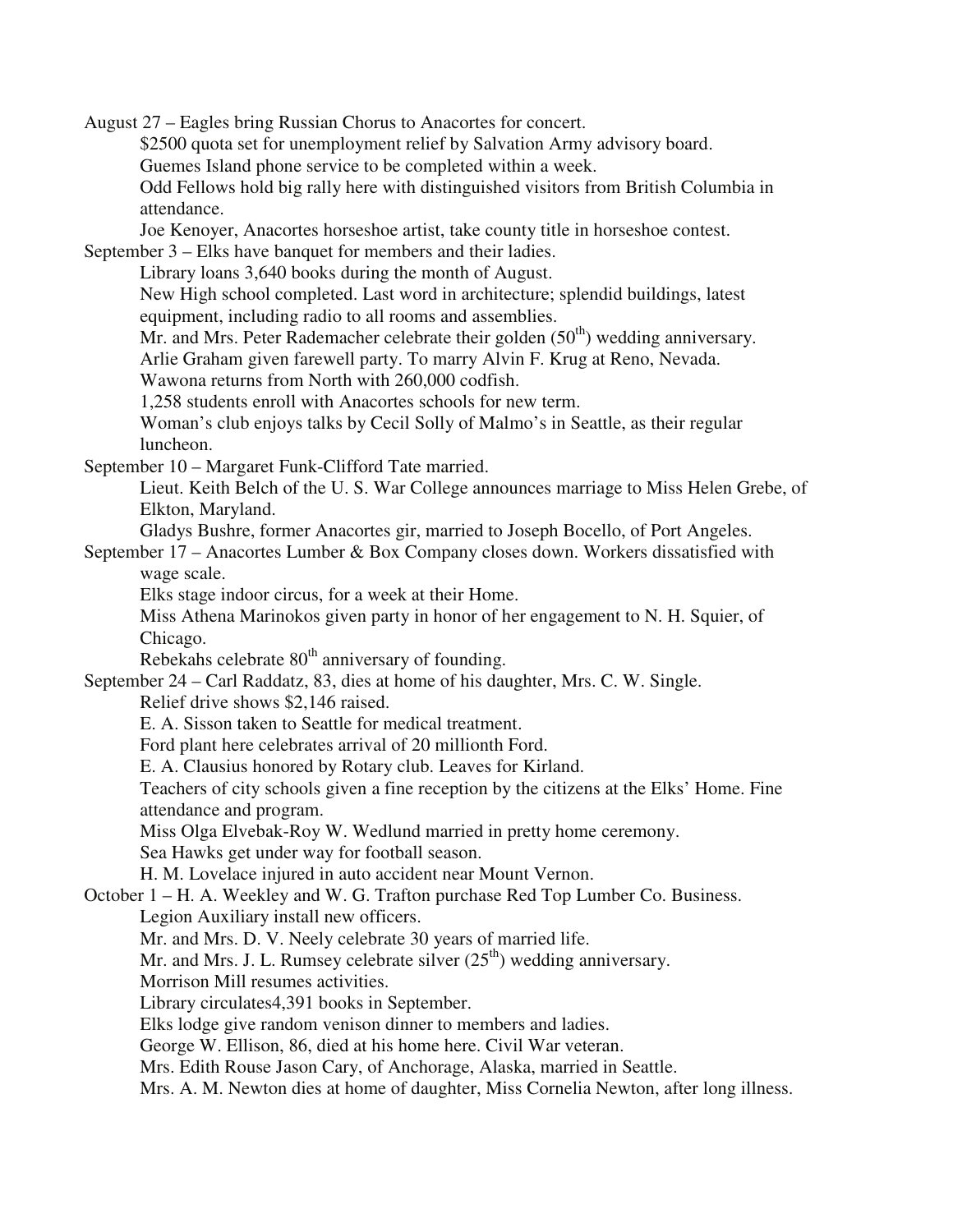October 15 – School closes for two days for Washington Educational Association meeting at Bellingham. Senator Wesley L. Jones visits the city and attends County Chamber of Commerce meeting. John Argus home, landmark of the early '90s, razed by fire. Miss Athena Marinokos-N. H. Squier, of Chicago, married at home wedding. Mrs. Frank J. Pratt, Jr., of Coupeville and club guests of local Woman's club at regular luncheon. Mrs. J. T. March chosen as head of Rebekah District No. 10 at semi-annual meeting. Josephine Weaver weds Earl Brower, of Concrete, at Seattle. October 22 – Mrs. June Burn, Bellingham feature writer, guest of local Woman's club. Dorothy Cram married to Travis Hyatt, of Seattle, in Mount Vernon Saturday. Judge Fred G. Abbey raises apple weighing 42 ½ ounces. Elks hold third of banquets for members and ladies. October 29 – E. A. Sisson celebrates  $82<sup>nd</sup>$  birthday. New foghorn installed at port dock for aid of boats. Sea Hawks win game from Sedro-Woolley 26-7. Grace Bunney and Hugh Wagar married in Bellingham. Sea Hawks Seconds win football game from Hamilton, 13-7. Water rate reduction promised for city by water superintendent W. R. Burke. MacGregor Allan elected as head of Kiwanis Club. November 5 – Woman's club plans cooking school early in December. Mrs. Flora Collamer, former Anacortes resident, dies at daughter's home in Seattle. Kiwanis club host to 97 guests at banquet. November 12 – Armistice Day celebrated in city by American Legion posts from Mount Vernon and Anacortes. November 19 – Pulp mill starts work Nov 16. Local business women plan organization of Business and Professional woman's club here. Box factories and mills all resume work. Fred Gadke, local A. H. S. football star, chosen for position on all-northwest football team, by Bellingham Herald. Mrs. E. L. Knapp seriously injured in auto accident. November 26 – 500 people attend old fiddler's contest held by Paul Luvera in celebration of ninth anniversary of store. Bishop Arthus S. Huston, of Tacoma, visits local Episcopal church. Nels Iverson, pioneer, dies here. Maudie Ceprenich announced engagement to Michael Francin in party given for her. December 3 – Woman's club cooking school draws a good crowd. Mrs. Cynthia M. Wilkerson dies at local hospital from injuries received in auto accident. Fidalgo berry growers plan incorporation. Kathleen Graham Glade dies suddenly in Seattle. Fred Gadke has name placed on the Kiwanis club trophy for A. H. S. Douglass Allmond ill at his home. Rhoda Sumey-Howard Boulton married at Methodist parsonage.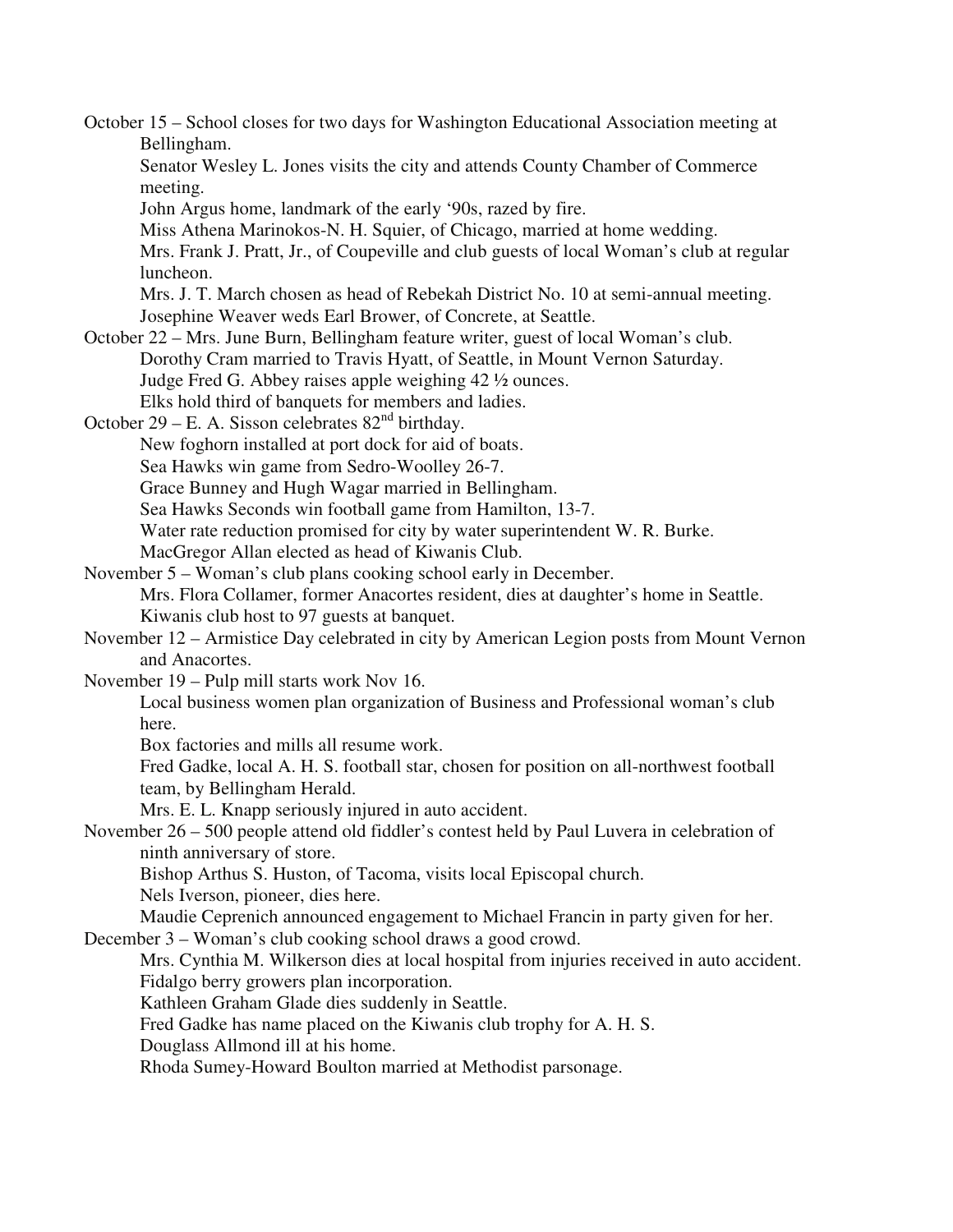Mildred Crowell, former Anacortes girl, married to John Mitchell, in Seattle Thanksgiving Day.

Maudie Ceprnich and Michael Francin married at pretty church wedding.

December 10 – George H. Hagadorn, 76-year-old pioneer, dies at home.

 L. A. Farmer, local contractor, succumbs to heart trouble at home. Anacortes man wins prize at woman's cooking school for best cake. Juniors enjoy their annual ball in gypsy setting.

December17 – State commander of the American Legion visits local post. Community Christmas festival starts off with enthusiasm.

 F. R. Sutherland, of Laurier, appointed to succeed R. E. Brown retired, in the U. S. Customs office.

December 4 – Kiwanis and Rotary clubs enjoy Christmas party.

85 members enrolled for 1932 Red Cross in local chapter.

George Lamphear home burns.

 Port District reports two years ahead of retirement schedule of its district bonds. Sea Hawks defeat Concrete38-8 in basketball game.

# Chronology of 1932

January 7, 1932—Hawks win from Fairhaven Quint by 27-22 Score \$6,000 is needed here for unemployed relief citizens group is told Police report for 1931 shows little crime School yards improved by relief workers Amsberry's Café is rennovated to take care of trade. January 14—Natural Gas Corporation host to forty-five local women Preparations made for canning oysters on Samish Island Prizes offered for best letter on city needs Sea Hawks win two outstanding games against Sedro-Woolley, 52-3 and against Fremont, 29-22 scores. January 21—Local Kiwanians celebrate club's 17<sup>th</sup> birthday Local business women's club entertains at social meeting Fine attendance greets Eagles aerie entertainment here Indians gather on reservation for celebration. January 28—Last half rally by Hawks wins victory 32-18 over Burlington Lennert Anderson making name in Boston mat sport Local library sets mark for year 1931 Past exalted rulers night Wednesday Benefit card party nets \$16 for relief High Eagle official to visit here Monday. February 4—Sedro-Woolley is downed under big score 42-12 Title at stake in Mount Vernon-Anacortes tilt Four hundred attend band's relief concert Mrs. E. Kasch succeeds Mrs. Baldridge as state committee-woman for Republican Party Kiwanis Club are interested in Key Club City projects to give work to local men |Twelve fires, but losses nil in January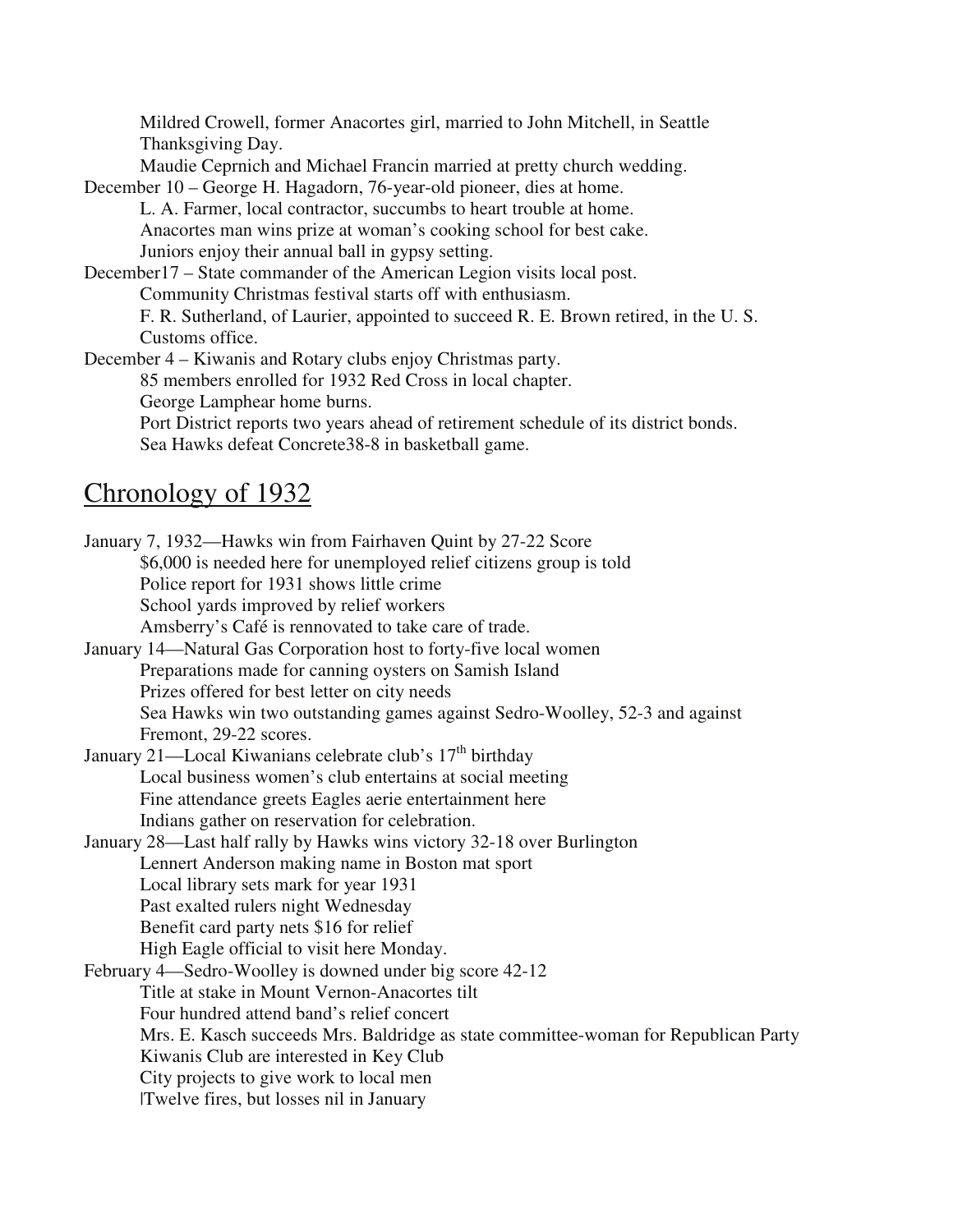February 11—Bothell takes thrilling tilt from Hawks Victory over Mount Vernon ties leaders Anacortes Junior High wins from Evertt team 26-20 School board context here on March Fireman hold annual ball February 20 Suggests that lettuce crop be grown here Local schools as economical as any in state Anacortes Women's Club marks Washington's Birth P.O. employees make 100% in annual test Kiwanians celebrate Lincoln's Birthday County Chamber favors proposed tax reduction February 18—Bothell takes easy game from locals by 28-15 Interesting bouts feature wrestling card at local hall High school students are rehearsing for pageant Neg England's win in feature boxing match on U. of W. card Chas. P. Stapp is reappointed Post Master Legion discuss business drive and club hall

Registration here now 179 Sea Hawks win hoop game from Burlington 23-16 Veterans G.O.P. club banquet here February 22

February 25—Anacortes wins third straight class A. crown Rotarians enjoy Washington program Anacortes boys leave Tuesday for Ugashik, Alaska Odd Fellows and Rebekahs celebrate Washington's birthday Local students make fine grade at Whitman College

March 3—Splendid teamwork and passing gave Gulls title Baseball and track dropped from program Council votes to pay account on water system Local Red Cross offers aid to flood victims School election to be held Saturday, March 6 Water blocks road Whitney to Anacortes H.M. Beck installs doughnut machine Anacortes American purchased by W.J. Griffith and P.T. Garber

March 10—Two hundred young folks attend C.E. Convention American Legion fight unemployment Anacortes wins county title by 24-20 victory over Edison Cinder Stars start training grind this week Causland Post plan new home at Fifth and Q Rotary-Kiwanis clubs hear talk on Japan First, second place winners C. of C. contest: E.J. Stewart,  $1<sup>st</sup>$ ; Louise H. Williams,  $2<sup>nd</sup>$ Business women to entertain state president at tea Oyster expert to make home in city C. of C. elects new officers for next year

March 17—Oyster ship due in Anacortes March 22 Progress being made in new Legion home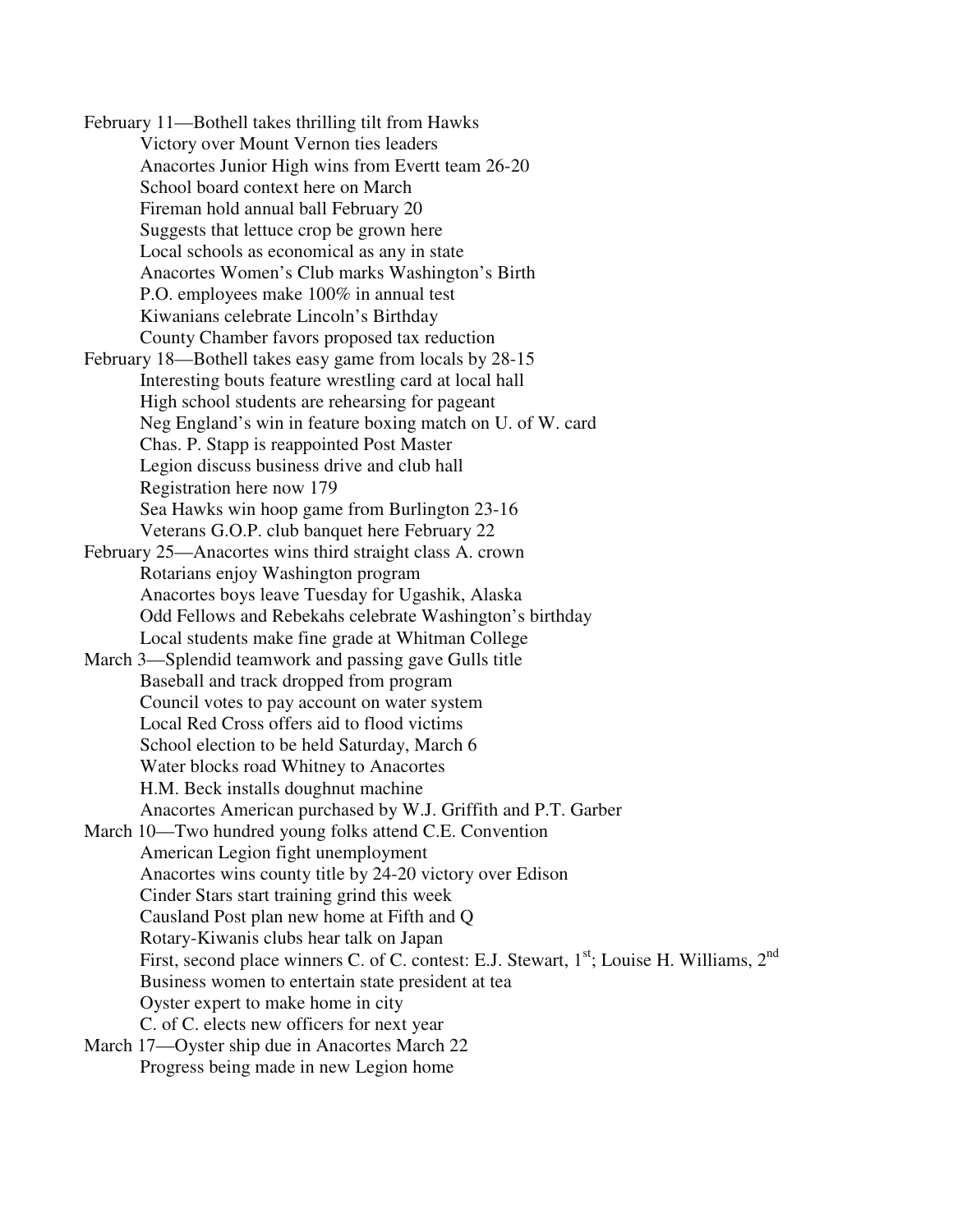Local bakery honored Crew of the Balto narrowly escape death in blaze Local men take over Shell Oil distribution Berry and fruit growers meeting New light tariff allows better street lighting U.S. Engineers to address Rotary and guests Wednesday New director (school) to take seat March 28 March 24—Skagit Maid is new ice cream Open house held by Anacortes Baking Co. Local adventurers seek gold in North Music festival is planned for April  $1<sup>st</sup>$ Lady Elks have successful ball Phone company finished \$4,000 reconstruction Quilt show complete success Strawberry acreages show big increase Local Kiwanians invade La Conner Dredge slough to four feet is plan submitted March 31—Tax reduction is subject of C. of C. meet Red Cross feeds 2,116 hungry kiddies Trulson Motor to carry Chevrolet cars Anacortes churches filled to capacity; enjoy Easter service Police have busy week Second oyster ship unloaded for Padilla Co. Burlington to be meeting place of district federation Benson Motors receives new V-8 data Joe Chitwood heads new school board P.S.P. & L. Co. officials are Rotary guests Local Legionaires put men to work April 7—Miss Mary Brannan, veteran teacher in Anacortes, resigns Chapter W, P.E.O. inspects Northern Hospital Okerlund wins high school basketball tournament title Track workouts being handicapped by inclement weather School budget cut 12.7% for year 1932 Elks and ladies have local oyster feed after installation Operetta brings out much latent talent Red cross asks for free flour-garden seeds Rebekah district has large crowd at La Conner Skagit County taxpayers meet with county commissioners Fire department busy W.C.T.U. hold county-state session Tuesday April 14—Women to hold pound party for relief Purse seiner, Col. Lindberg, total loss E.N. Hutchinson guest speaker Kiwanis lunch Fishing season opens Friday New confection introduced here Rebekahs travel to Arlington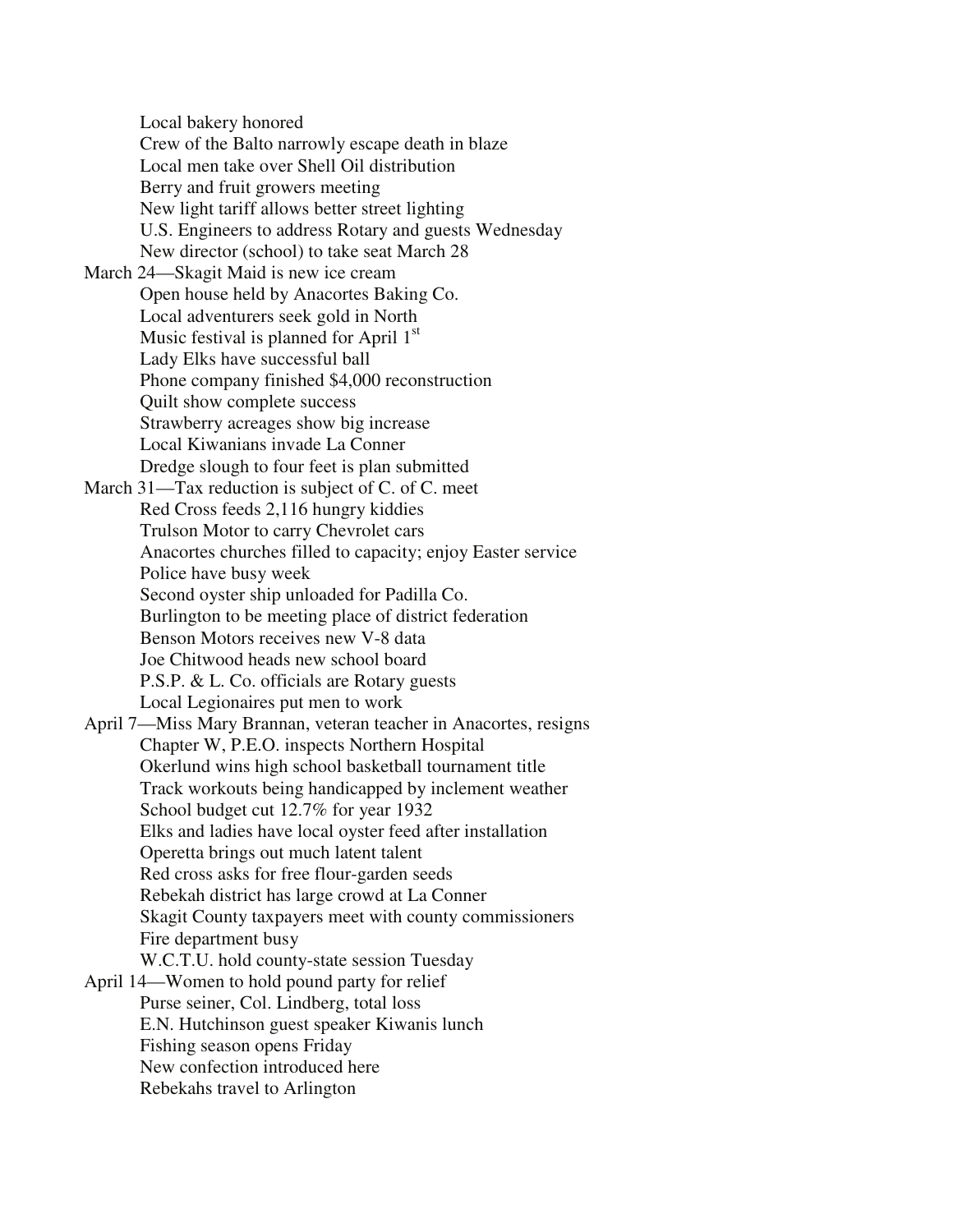Small gathering at county C. of C. at La Conner May breakfast to raise funds San Juan rhubarb goes east Precinct men hold county convention Dorothy Revell wins Valedictorian award with average of 96 April 21—Wawona sailed for codfish banks Thursday Amateur station hears news from many sources Chamber endorses vehicle legislation Skagit county musical festival on May 2-3-4 Band concert next Wednesday Oyster officials visit Anacortes Third shipment Padilla oysters arrive Tuesday Five and Ten plan to raise funds submitted Pound party to be held Friday for relief April 28—Anacortes High to graduate 71; 14 honor roll May 1 to 7 is cleanup week Anacortes H.S. accredited since 1929 Red Cross flour is available for needy Oysters, future of industry is Chamber topic Penny drive for orthopedic fund to start Sunday Eagles Lodge elects new officers Monday Members of Moose eats oysters Gov. Hartley and party guests of C.C. Barnett Local Masons go to Bellingham May 5—Anacortes bests Seattle, Chicago rates on babies New books on shelves at public library American Legion hold successful district meeting Mrs. G.A. Anderson heads district club federation Eagles honor mothers of Anacortes, May 9 Kiwanis Club to start Boys' Club Emil Brado heads Eagles Lodge Allan Hammond, local instructor, is honored Joe Hagan to leave for Seattle, Tuesday Women's Club to meet Tuesday for election May 12—Mrs. W.C. Raddatz heads Women's Club next year Miss Brannan honored by P.T.A and pupils \$1,000 received for relief work from citizens Douglass Allmond, old settler, answers call to rest Gov. Hartley asked to speak on guest day May 19—Commissioners give \$15,000 relief work City Council has busy time Tuesday night L.E. Stearns heads Rotary School exhibit to be May 27 Q. Amundson 94 years young Maxine Davis wins poppy poster prize Bankers and clerks frolic at Samish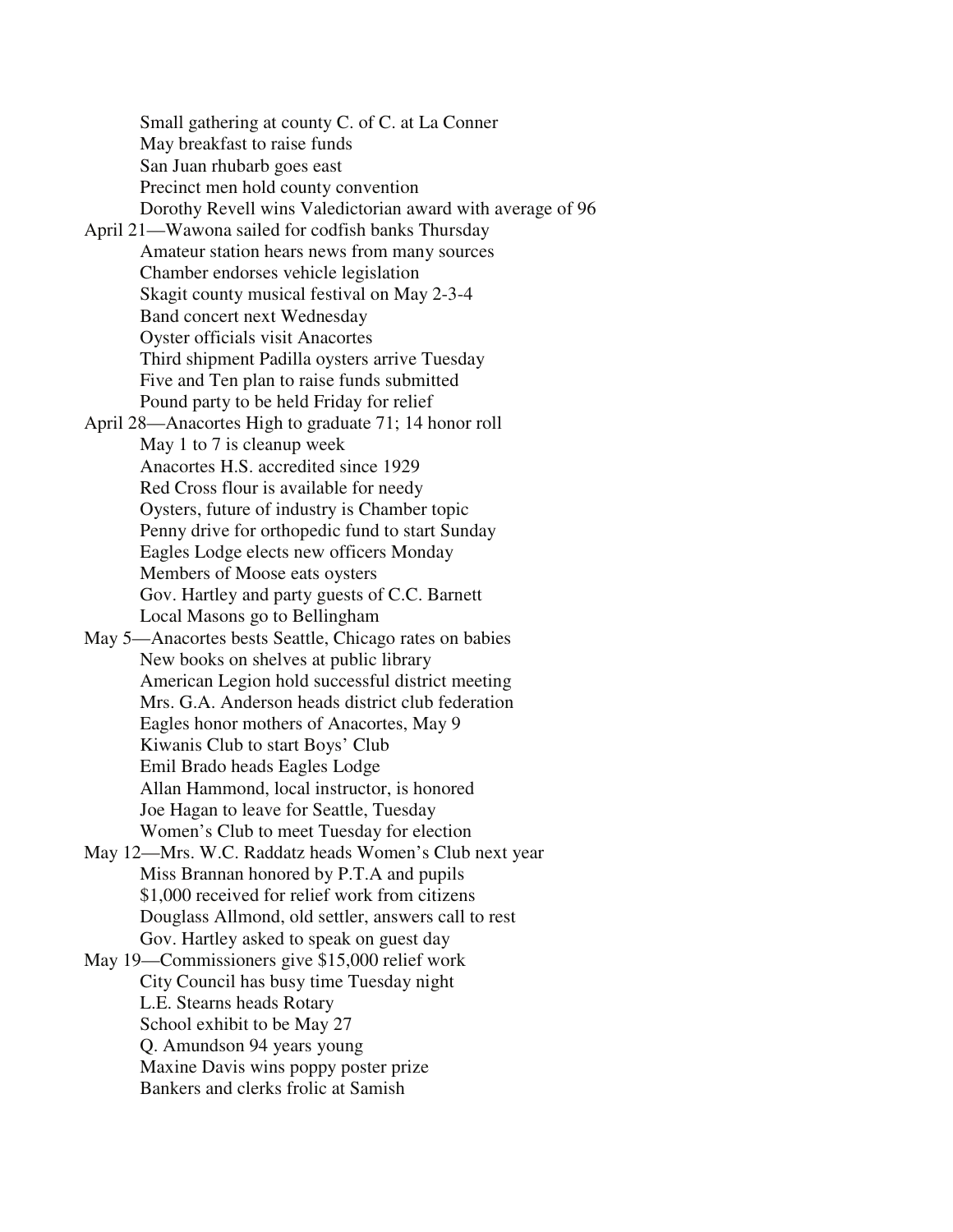Friday the  $13<sup>th</sup>$  Jinx for fire department Relief committee need more funds

May 26—Berry growers hard hit by failure to fulfill contract Berry growers present problem to local C. of C. U.S.N. Akron is viewed by City Alumni picnic well attended Barnyard golfers start season today Odd Fellows visit Acme Club women meet in Seattle for Biennial federation of women's clubs Charles Brothers chosen by Eagles to succeed Joe Hagan Legion to hold hard times dance Miss Etter and Bob Dansingburg chosen for Rotary trophy Drum and bugle corps to Carivari "Bille" Beale this evening Coats Guard not to move base no. 12 June 2—Rebekahs honor past noble grands Odd Fellows memorial Monday eve, June 13 Berry growers find it hard to market crop School exhibit is fine display Elks enjoy social meet Baccaleureate services Sunday Gunnar Apenese injured when car hits gate Club women's trip to State Hospital postponed Skagit association to furnish Navy milk June 9 Madrona chapter celebrates birthday Banquet given in honor of past masters, Masonic Big crowd attend San Juan pioneer meet Friday Women's club quilt and rug show Tuesday Eagles install officers Monday eve Rotaty honor the H.S. students State Odd Fellows-Rebekahs meet in Everett Legionaires hold meeting in new hall Key Club puts on Kiwanis program Berry Growers start barreling Monday, June 18 School census shows 1,815 children Final final arrangements complete for guests June 16—Graduates of Anacortes High receive high honors Annual state grange convention at Tacoma Skagit county takes yell contest honors Excursion steamer Tacoma brings islanders to gala fete Business women enjoy picnic last Sunday Quilt and rug show a success 116 barrels of berries put up to date June 21—Business men say guest day is successful Mrs. H.A.Bockman to head unit of Legion Auxiliary Boating party enjoy barbecue at Decatur Club women hold picnic indoors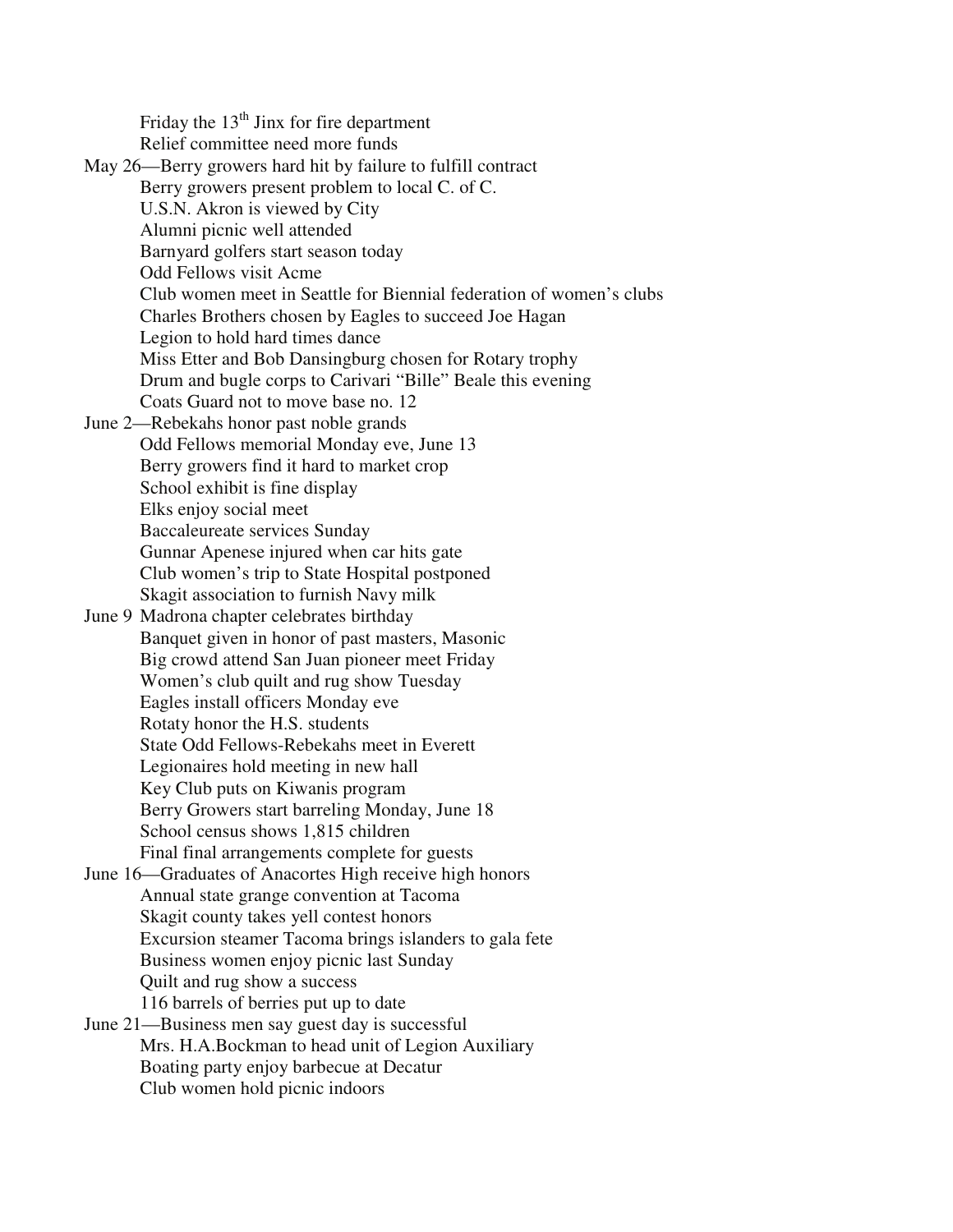Judge Joiner to run for re-election Local district C.E. wins publicity award Local golfers lose world golf trophy

- June 30—Bond issue is plan for relief Barrels more strawberries in less time this year Service clubs enjoy picnic Fourth of July celebrations Mills will run short time only Three-cent letter rate to start next week Legion Auxiliary have nice party Red Cross executive to visit Anacortes
- July 7—New equipment installed by Anacortes Ice Co. Union services each Sunday eve at Similk Beach Kiwanians hear Red Cross executive Elks entertainment enjoyed by many Pay 'N Save receives imported delicacies County chamber to meet at Rockport Anacortes Canning Co. to start operations Women Democrats to picnic on July 15 Masons to visit Sidney, B.C. Relief board will carry on L.E. Stearns heads Rotary for 1932-33
- July 14—Indian canoe races feature at Water Festival at Coupeville Contest put on by Paul Luvera goes over big "When a Feller Needs a Friend" at Empire Theatre Port commission discusses their new 1933 budget Tax reductions asked by taxpayer league Storms do not molest Cap Sante fleet Readers at library outnumber 1931 list Port gets \$1,000 from the Waterways Fund 1,152 registered to date B. & P.W. enjoy tea at McCallum's
	- Anacortes lucky to have graduate nurses on call Commissioners consider bids, new road
- July 21—Federal Board will lunch at Anacortes 500 children enter Paul-Rex contest Anacortes band to play for public Saturday afternoon J.C. Farrell is to head relief Overton Titus honored by General Motors Ladies enjoy visit to state hospital Sixty Camp Fire Girls invade city Wednesday Gillnetters get change of venue on fishing case Eagles picnic to be held Sunday, July 31
- July 28—New Salvation Army man arrives July state relief work totals \$41,000 Sportsmen assured good 1932 season Pioneers gather at La Conner on Thursday next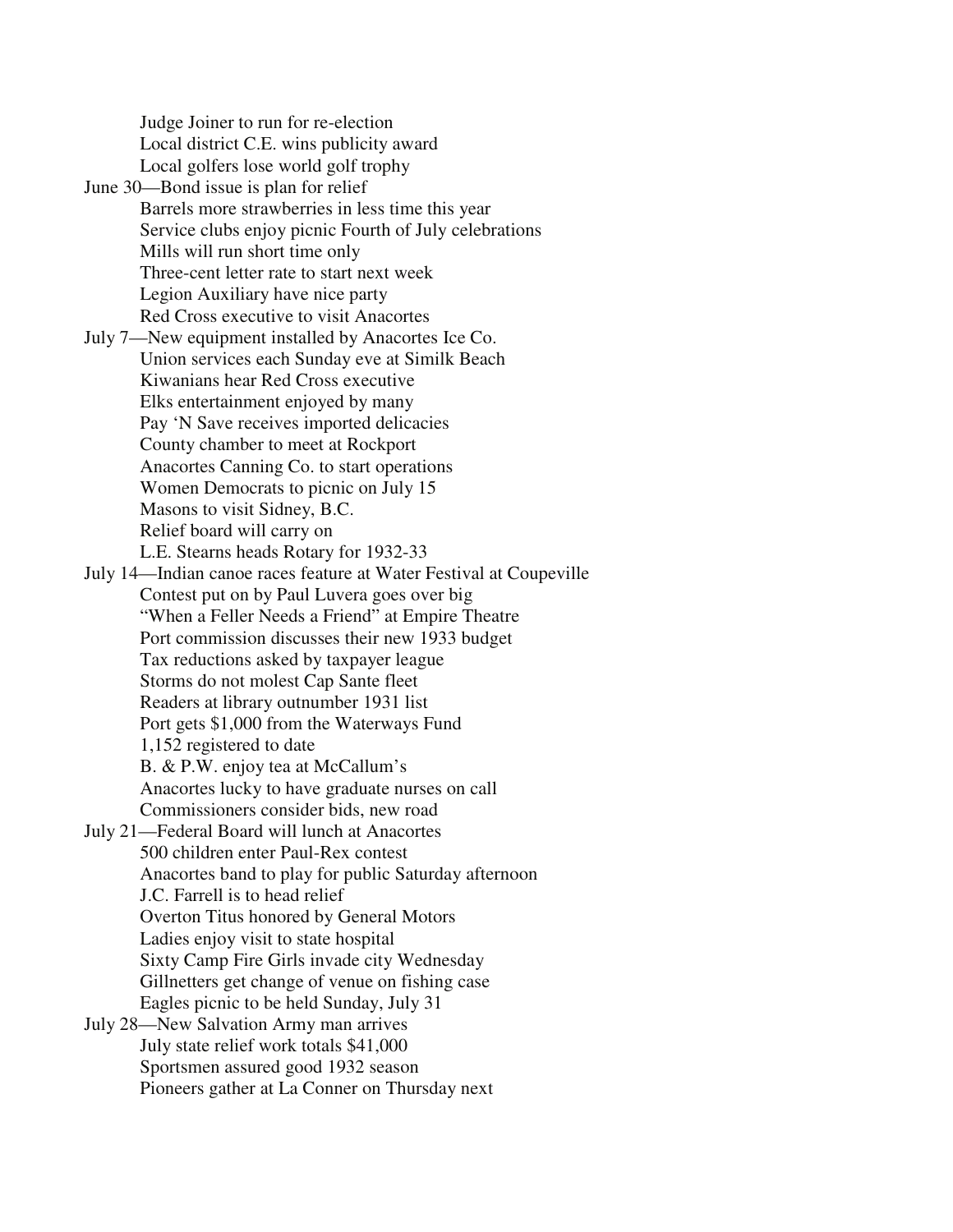Hartley issues conservation proclamation Large crowd attends Pass picnic on Whidbey 100 tons of pulp shipped to Japan County commissioners call bond meeting for Friday, August 5 Anacortes ranks third in birth rate Hospital sports keep patients fit Lodges honor Reuss golden wedding date Water festivals attract Indians Registration less than half of the year 1930 August 4—Capt. Foss, skipper of the Wawona, reports a record catch Water Festival draws 15,000 to Coupeville Red Cross quota set at \$700 Social contact organizations formed in city Second shipment Red Cross flour Skagit county produces most of the cabbage seed used in U.S. Fomo moves to new location Pioneers gather for annual meet Band concert at Causland Park, Thursday Rev. J.A. Moore brings home bride City Council calls mass meeting Pass bridge endorsed August 11—Nick Bessner files for commissioner Charles Gilkey files for state representive Seed crop of Skagit county is gold mine Purse seiners benefit to city Rebekahs honor two members birthdays Local oyster co. ready to can oysters Jack Crouder takes ride at point of a gun County Odd Fellows to picnic Sunday School to open Monday, August 29 County chamber gives endorsements to R.F.C. loan plan Library circulates 32,941 books in last six months Free pavement dance for fishermen Friday August 18—Local farmer has record products Mary Jane Gilkey wins golf championship J.S. Leyde, 89-year-old civil war veteran, dead Donder and Blitzen visit Northwest Eagles celebrate thirty years of lodge life School board adopts '32-'33 school budget Business is slack at City Hall Plans are ready for dredging Swinomish Slough Fishermen to be guests of Legion Friday Fisherman's dance a huge success \$8,564 spent for relief here since January 1 Elks give uniforms to Anacortes band Snow in August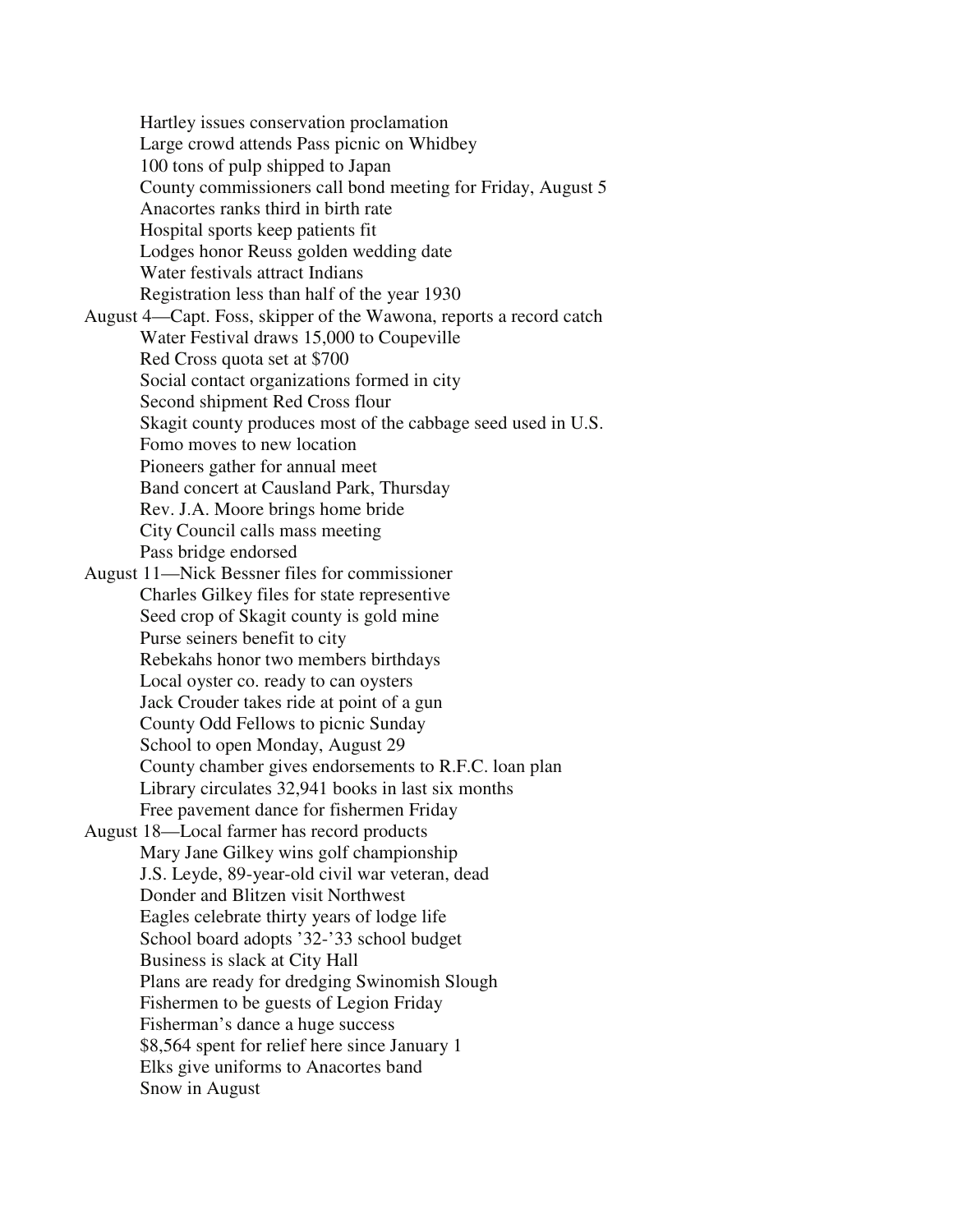August 25—Darigold products call for another large shipment of boxes Anacortes has Red Cross production unit ready for work Home run mark set; Anacortes wins baseball contest Hey, kids! Paul's putting on melon contest Merchants plan to entertain fisherman tomorrow evening Registration shows 2,539 voters here Parked lumber truck causes bad accident Maxine Davis wins state poster prize Cascade Pass gets support Western Washington Red Top Lumber Co. sold to H. Hilton September 1—Burton's Jewelry is holding auction sale Anacortes 4-H club brings home honors Firemen want more shoes Oldest residents to register are 92 and 94 Large crowd watch watermelon eating youngsters compete Padilla Bay Oysters are shipped east Artist donates some models to High School Anacortes gets a trimming at rifle shoot at Oak Harbor Local boy king of harvest festival County registration is […] new record Rex Steven […] and Nola Conn married September 8—Anacortes receives Red Cross cotton Fish traps to be used to aid needy families District federation to meet October 4 Wawona back from the codfish banks Council acts on water contract claims Tuesday Gun club to shoot with Oak Harbor Thunder shower in city School attendance rising September 15—Rifle shoot results in win for Anacortes against Oak Harbor Anacortes wins over Redmond Nine, 7-5 score New Budget will pare down cost of city's needs Wawona back with 286,638 fish aboard Sisson, Anderson, Bingham lead the field; Knutzen, Neely win in primary election Commissioners appoint J.C. Furrell on relief Faculty adopt relief plan for local tots September 22—Relief work is started by Skagit commissioners Sneff-LeMaster wedding Saturday Redmond takes second game by 9-8 score W.C.T.U. to hold county conference here September 27 and 28 Contributions asked for Christmas bags by Red Cross chapter Burke resigns as water superintendent; Short chosen Red Cross to increase flour County bonds bring premium Rebekah district to meet at East Sound Odd Fellows enjoy Ocean Kist Oysters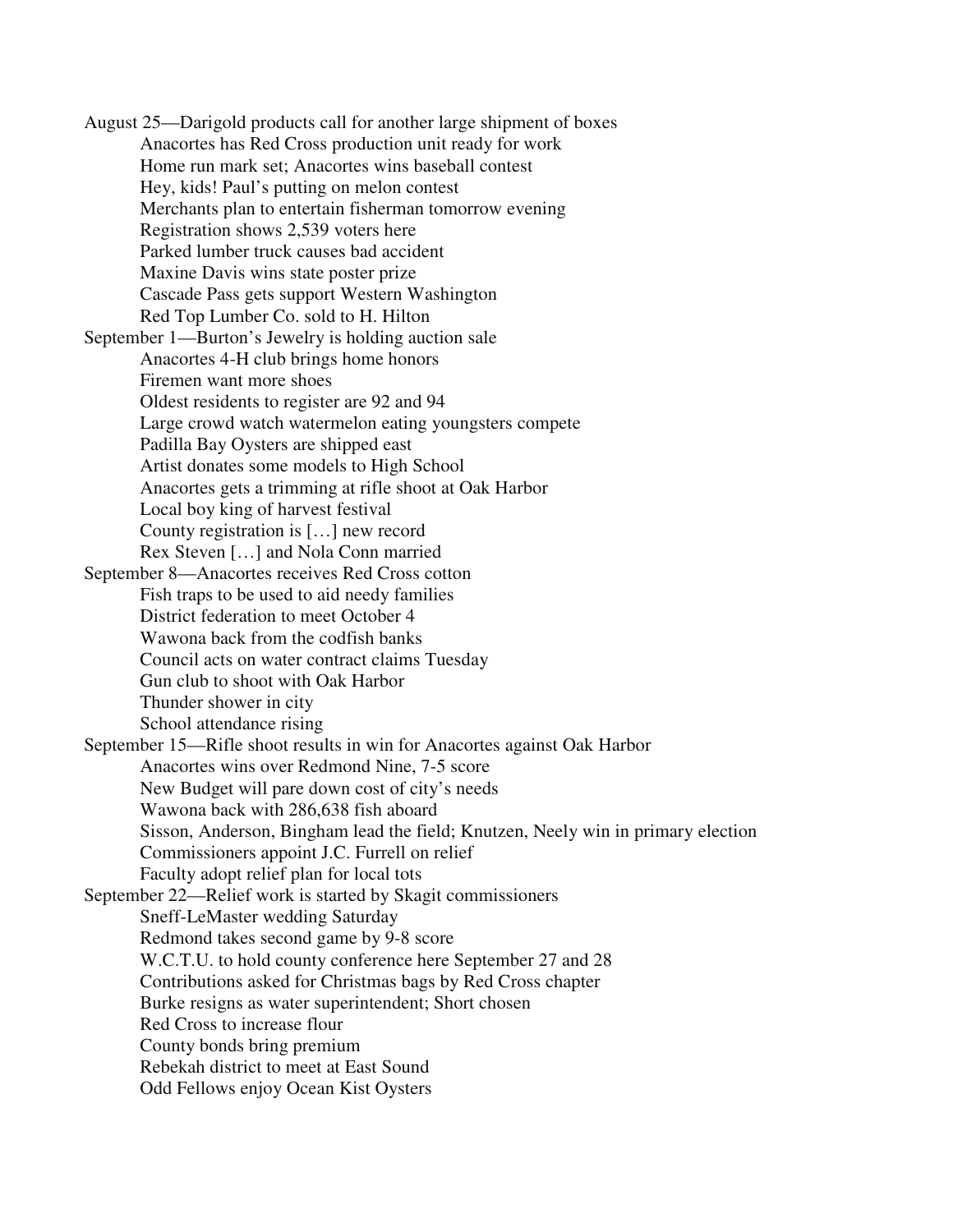New county to be discussed Monday Genevieve Smith weds Clear Lake manager Officers installed in Assembly of Rainbow September 29—Hawks battle Buckley squad to 0-0 score Allan's Market honors  $1<sup>st</sup>$  year with baby show Report is made on new county by committee Hunting season opens Saturday Admiral Nulton goes ashore in fog; re-floated Extra game wardens to protect state park Parcel post rates raise on Saturday Club women to meet in Sedro-Woolley next Tuesday Eastern Star members visit Bellingham lodge October 6—Salvation Army to start drive October 10 Elks entertain district deputy Local Legion post installs officers Anacortesans enjoy fine balmy weather Hawks lose to Whatcom team by 33-7 County Rebekahs invade East Sound one hundred strong Eagles to have a big night October 17; initiation City valuation cut to \$2,157,598 Rotarians hear about N.W. reforestation Women's clubs meet; honors to past presidents Fires and Wind keep fire department busy Mobilization of Red Cross workers begins Farrell tells of dire need for aid October 18—Work plans made for county relief Aerial attack beats Hawks by 20-0 score with Fairhaven Mrs. Nancy Lowman 93 years young is feted by W.C.T.U. Club women plan many busy days ahead Public hearing on Swinomish dredging plan Dr. Llewellyn Cook will receive honor Elks committee to have good program Stage time changed to meet new schedules October 20—Luvera's to celebrate anniversary on November 23 Theatre closes for new sound equipment Rebekah fair to be held Friday, November 4 Oak Harbor wins from Sea Hawks by big tally, 19-0 Four Anacortesans take Bulova prizes Summitt Park festival very well attended Men start work on county relief County commissioners approve budget; current expense \$194,580 R. Amsberry's candy novelties get buyers Eagles pep up session with parade, program Clarence Martin leads caravan through county City council has busy session Good walnuts grown in Anacortes yards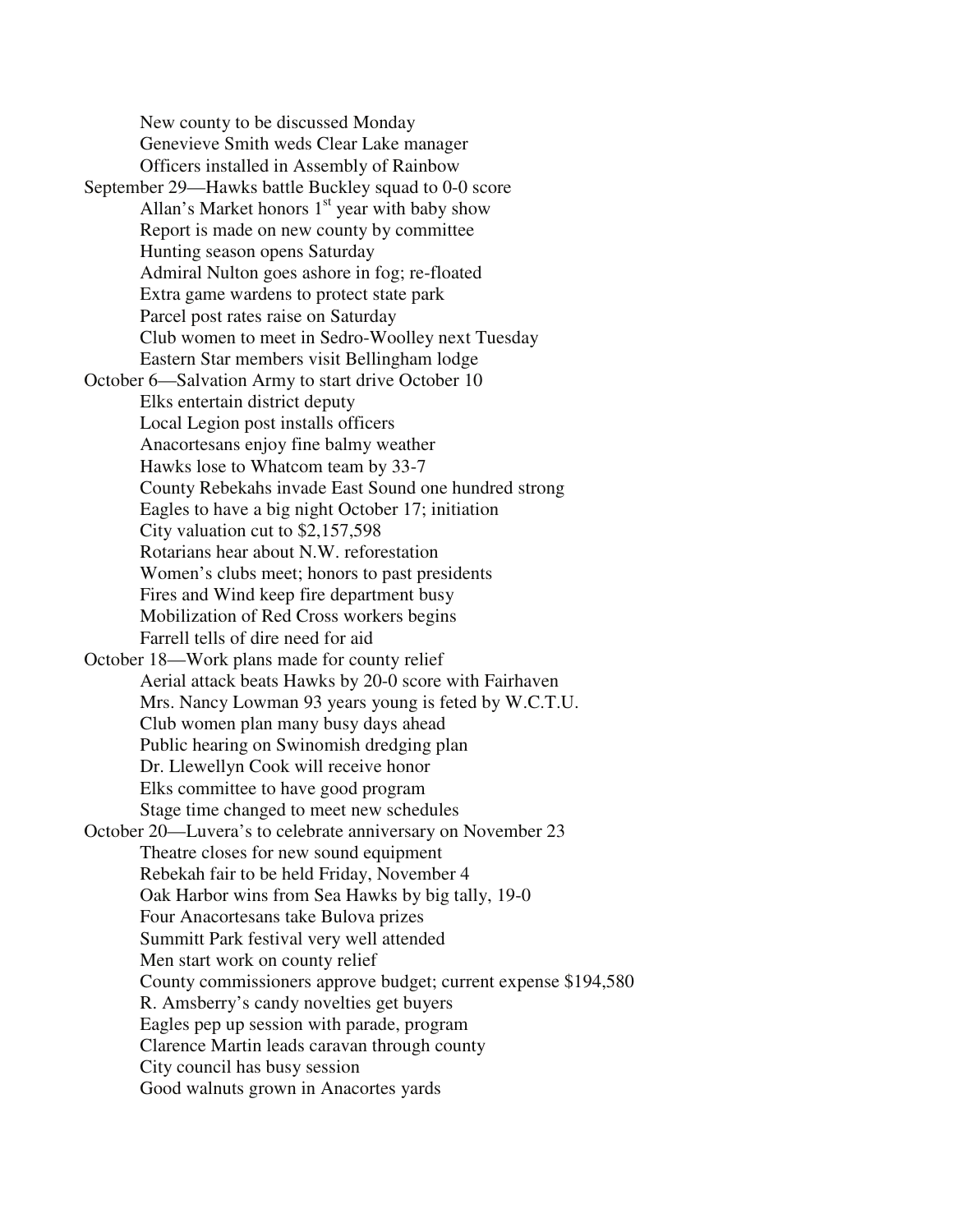Hawks beaten by Woolley in scoring spree

October 27—City basketball team entered in county league Fire destroys fisheries warehouse Wednesday a.m. Consolidation plans to be topic Monday Episcopal guild frolic at library tomorrow evening Entertainment for visitors at the Elks home election eve Anacortes women's club to hold card party November 8 Past matrons of Eastern Star guests at Mount Vernon Salvation Army drive progressing rapidly Congressman Hadley visited Anacortes Dr. J.C. Reed speaks before Rotary club Local author to exhibit at book fair in Seattle Legion hall to be dedicated November 10 B. & P.W. club give dinner for members November 3—Anacortes wins 13-0 game from Snohomish team Classy smoker held in high school gym Ray Lowman to head senior high P.T.A. City council opposed to power bill Islanders vote on scheme of consolidation Anacortes to have streets decorated for Christmas Committee on city recreation plan meet E.A. Sisson celebrates 83<sup>rd</sup> birthday October 27 Roll call chairman organizes workers Causland post to dedicate new hall soon Anacortes lady buys care for one dollar November 10—Salvation Army nets \$523, quota is \$1,800 Rebekah fair is a great success When are you ten? Paul wants to know Women's club party successful affair Bishop Huston to be guest of local guild Anacortes oil grows large chrysanthemums R. B. Phillips is nominated for mayor at primaries Clarence D. Martin is governor-elect 2,286 cast ballot in city election City registration is 2,735

#### Chronology of 1931

December 5, 1930 – Anacortes High school wins northwest debate title. Public library shows 44,798 books borrowed in 1930. January 1, 1931 – Mrs. Frank Causland, of Guemes, dies at close of the year. Gas Company starts operations for gas in the city. Dave Affleck weds Mss Velma Himes, of Hoquiam. Alumni dance Christmas Eve. Brings out good crowd of old grads. Sea Hawks beat Edison 39-30 in closely fought game.

January 8 – Violet June Walton is declared 1931 baby. Born 6:45 p.m. New Year's Day.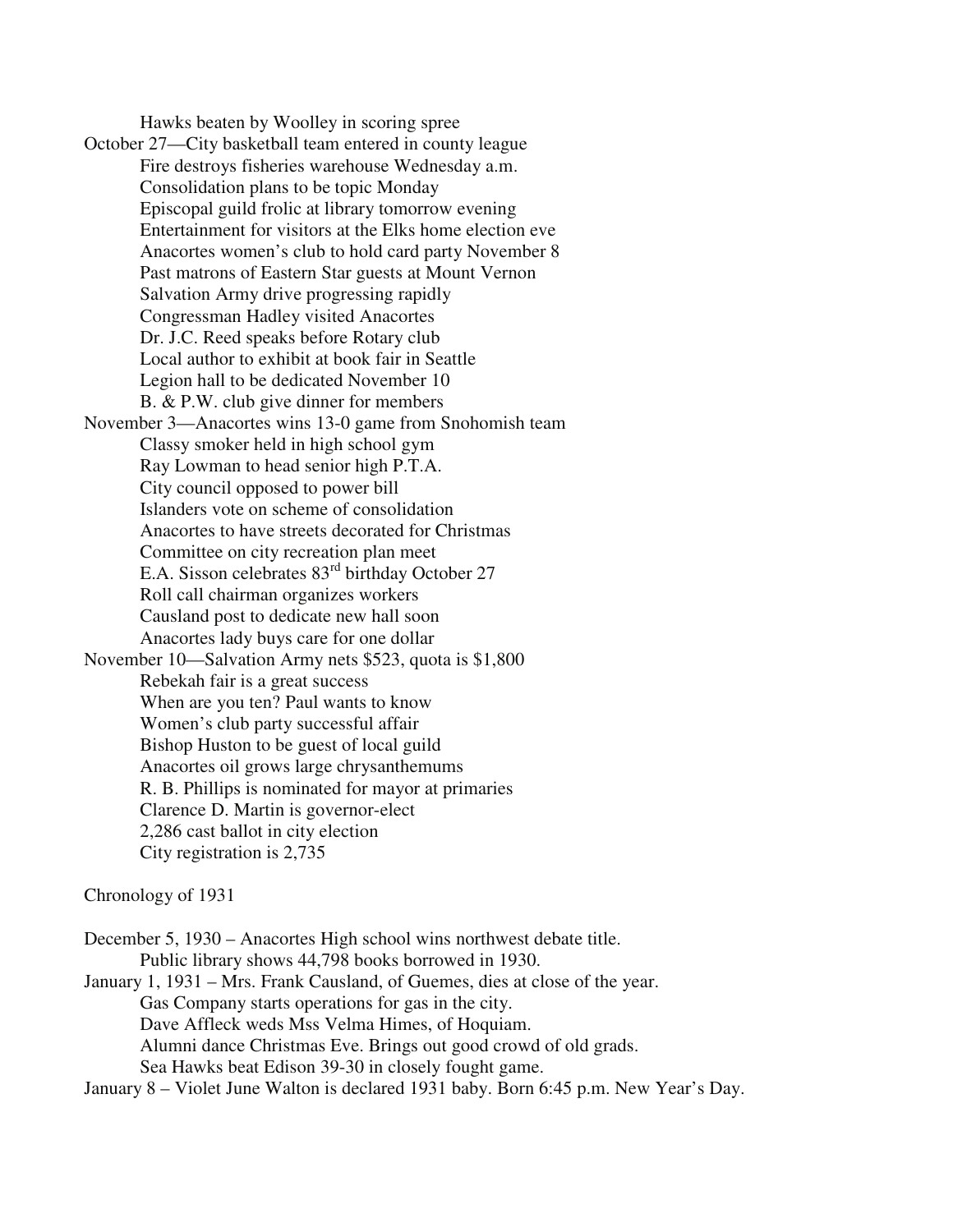New council takes charge of city affairs. E. Van Buren, mayor, appoints W.R. Burke as water superintendent. Mr. and Mrs. R. M. Thornton, of Nebraska, purchase Henry Peterson's stock of dry goods. Woman's club entertain debate team and their mothers at luncheon. January 15, 1930 – rainfall second lowest in city's history. Gas Company has 20,000 feet of gas mains laid. City population is boosted to 6,564 by official figures. Deception Pass Bridge bill vetoed by Governor Hartley. George Judy, pioneer lumberman, died at Seattle. Rebekahs and Odd Fellows hold joint installation of new officers. Women of Woodcraft install new officers. Mrs. W. C. Raddatz is awarded \$50 P. I. prize for best quilt. Sea Hawks beat Sedro-Woolley Cubs 14-12. January 22 – New High school is assured by record ballot of the citizens of Anacortes. New water rate schedule in effect January 1, not popular. Matt Kingsley purchases interest of Sorenson & Veblin, insurance business. Sea Hawks beat Mount Vernon Bulldogs. 22-18 Mrs. V. L. W. Hill marries G. W. Reed in Seattle January 15. January 29 – Mr. and Mrs. S. P. Sherby celebrate fiftieth (golden) wedding anniversary January 22 here. Mr. and Mrs. Felix Litka sue the city for \$23,500 damages to property at Lake Campbell. Mrs. Clara Dean dies at the home of her son, Frank, Jan 17. Phyllis Marie Luvera entertains friends on occasion of third birthday anniversary. Vinton D. Rogers purchases South Side bus line. Robert Macklin, 85, died at home of his daughter, Mrs. G. A. Anderson. New flag pole raised in Causland Park. February 5 – Sea Hawks defeat Sedro-Woolley again 35-17. Chamber of Commerce work for better freight rate for Skagit County and Port of Anacortes. February 12 – County Chamber approves program for a advertising Port of Anacortes. Puget Sound Power & Light reduces rates to 6c. Charles W. Madden dies at Wenatchee after long illness. George H. Miller, Skagit pioneer, laid to rest here. Miss Nita Neely becomes bride of Auston Morrison, of Seattle in quiet home wedding, Feb 9. Sea Hawks down Mount Vernon Bulldogs by score of 23-13 in hard-fought battle. February 19 – Port of Anacortes is surveyed, and shows potential shipping facilities of 323,264tons. H. J. Sackett re-elected on local school board. Elwood Davis, local man, married Miss Kathleen Skalley, of Bellingham, in New York City. Dr. J. L. Masters dies at local hospital of heart attack. Sea Hawks win county title by defeating Burlington Tigers 35-18. Ruth Collins wins first prize for best valentine in contest by Paul Luvera. February 26 – Sea Hawks win first game in northwest tourney by defeating Everett 30-19.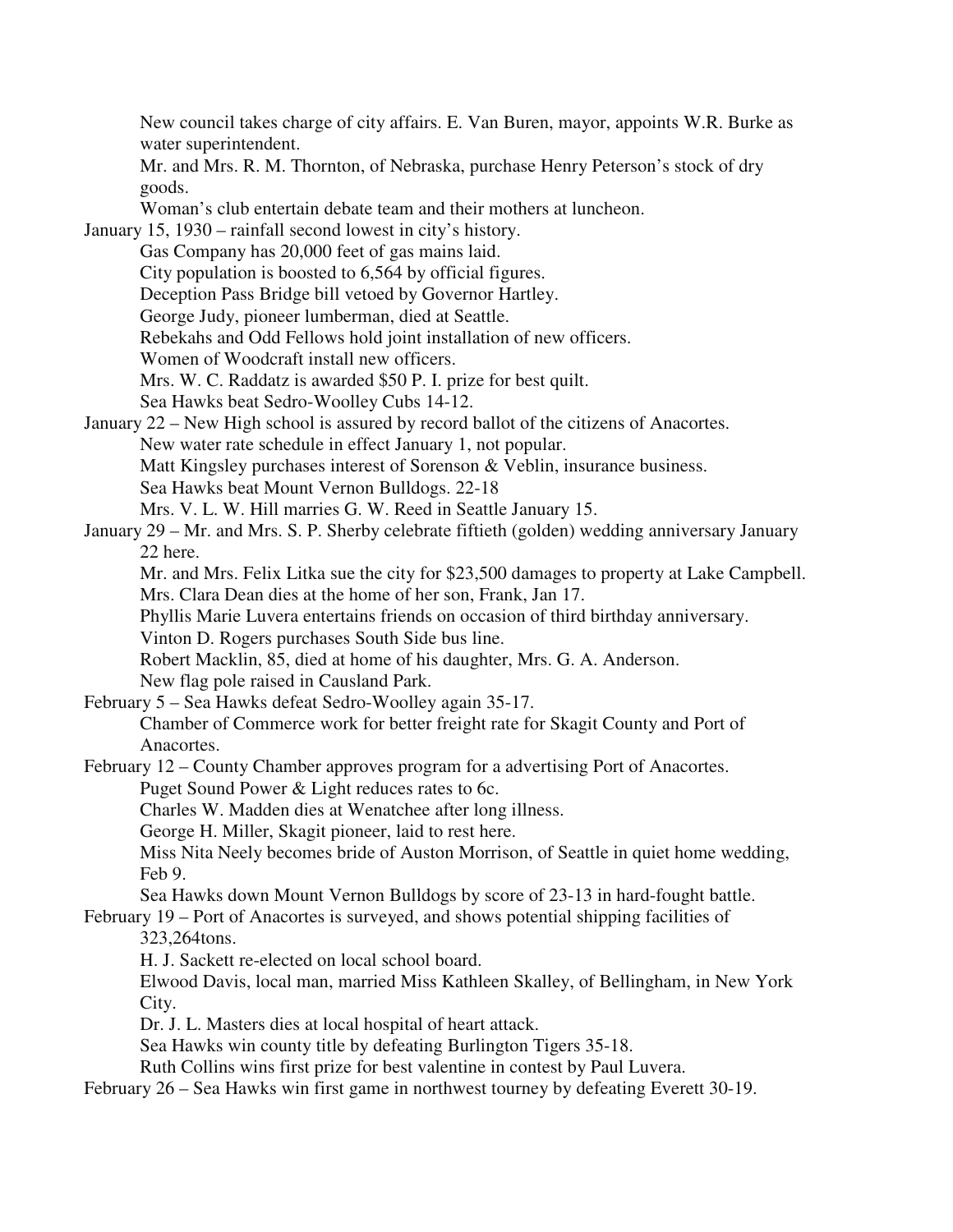\$524 raised for local unemployment relief. Work done on hospital grounds and around the city.

March 5 – Building permits total \$13,000 for 1930.

 Gas company keep open house to visitors on the occasion of the completion of the laying of gas mains in the city.

C. D. England again heads the Chamber of Commerce at their regular election.

Elma Everly married to George Wilson, Saturday, March 8.

John P. Hasse, local man, marries Mary Lawrence at Wenatchee, March 8.

- March 19 Anacortes Woman's club opens a successful merchants' show, with many of the local merchants engaging booths, and a large attendance.
	- Coach Harold S. Keeney goes to Bothell school as coach.
- April 2 March declared wettest month since 1920.

U. S. Customs show 100% increase in March over January and February.

Anacortes Mercantile Co. starts sale to clear out for Allan's Market.

Post office here shows \$1,000,000 savings in their postal savings department since 1910.

Archie C. Germain comes back to town to open a jewelry repair business.

Jake Harding, 98-year-old pioneer, dies at his home.

 Reynold Werner, young son of Mr. and Mrs. Fred C. Werner, and talented musician, dies at his home Friday, March 20.

April 9 – 300 Legionaires attend rally held in City Tuesday evening. Wm. F. Berry, of Sedro-Woolley, to head the Natural Gas corporation office here. Work starts on new High school grounds. Jay V. Dishnow appointed as coach, to replae Harold S. Keeney, in the local schools.

Frank Gilkey, 98-year-old pioneer, dies at home in Edison.

Merchants' show nets the Woman's club \$400.

April 16 – Anacortes people help Puget Sound Navigation company celebrate placing the new ferry Rosario on the Island run, Saturday, April 18.

George Brewster dies in Seattle.

Miss Nellie Pearson married Edwin Zurcher in San Francisco April 11.

John Holl and Herschal Smith represent the A. H. S. at State meet.

School officials sign school bonds amounting to \$90,000 purchased by Seattle firm.

April 3 – Fire department responds to six calls in one day for fires around the city.

C. Fred Stafford heads Rotary club as president.

Sea Hawks beat Sedro-Woolley 19-7 in baseball.

 Betty Lowman chosen as valedictorian and Frances Dorcy as salutatorian for graduation class.

Anacortes promised Skagit river water by May 31.

High School operetta "Oh, Doctor" proved big success.

High school baseball team beats Marysville 15-6.

Gas turned into mains by gas company with big celebration.

May  $7$  – Chapter W. P. E. O. celebrates  $20<sup>th</sup>$  year in Anacortes.

Joe Hagan, elected again as head of Eagles lodge.

Sea Hawks lose ten-inning game to Sedro-Woolley. First game lost since 1922.

Sea Hawks win from Stanwood 9-7.

Quilt and rug show proves big success.

Seniors give splendid ball at High school auditorium May 14.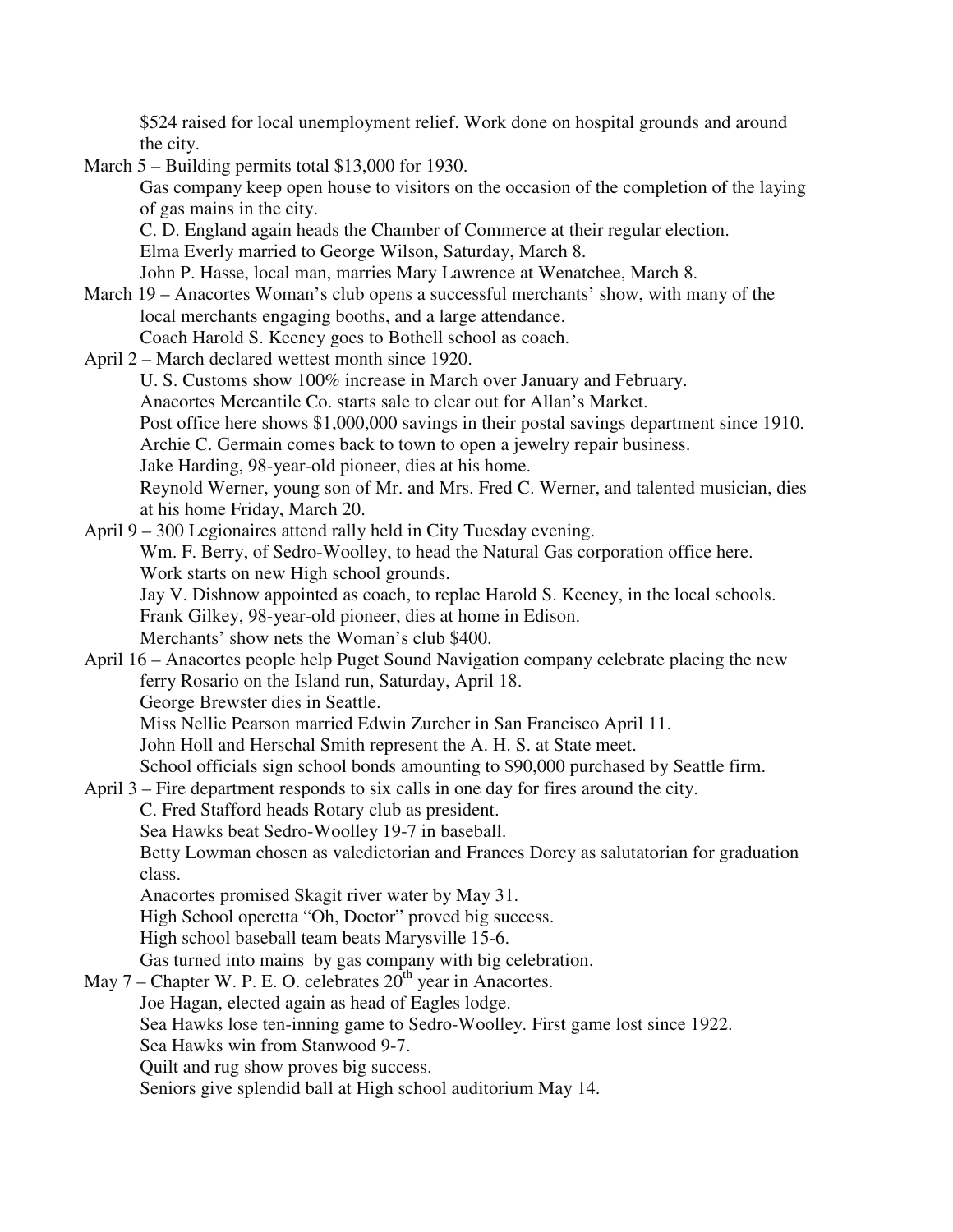May 14 – Fred D. Cartwright chosen to head the County Chamber of Commerce. Guest day is set for June 17. F. W. Fry, Anacortes pioneer merchant, dies at his home. Mothers of Anacortes win prizes in Luvera's Mother's Day contest. Four women over ninety years of age entered. Sea Hawks lose to Sedro-Woolley in county track meet. Sea Hawks defeat Oak Harbor in baseball 16-6. Miss Ruth Hopkins given shower in celebration of her coming marriage to Ellsworth Trafton. May 1 – Dorothy Etter wins first prize in Poppy poster contest. Bids called for school equipment, for new High school. Anacortes City Band holds concert in Causland Park. Sea Hawks win third place in northwest track meet at Bellingham. Sea Hawks beaten by Sedro Woolley in baseball game at Sedro-Woolley, 4-1. School exhibit at High school buildings brings out large crowd of interested parents and friends. May 28 – Memorial Day exercises planned by American Legion for Saturday, May 30. Citizens Bank and Bank of Commerce to merge July 1. Poppy sale by American Legion auxiliary brings gratifying results. June 4 – Sixty-five seniors of the A. H. S. get diplomas in the presence of a large number of parents and friends. Fine programs. Eagles hold their joint installation with the Auxiliary at the Eagles' hall Monday evening. Ladies' Night brings out a good attendance of Elks and their friends. Mrs. W. C. Raddatz wins first prize in Seattle P. E. rug contest. 21 pupils graduate from the  $8<sup>th</sup>$  grade into junior high school. Bob England win county tennis title. Verna Propst and Vernon Moore married on the high seas in Mr. Propst's launch, Saturday evening. June 11 – James M. Phelan, of Seattle, University of Washington, guest of Rotary club at farewell for Harold S. Keeney. June 11 – Purse seiners leave for North. Twenty-four teachers chosen for Anacortes schools. June 18 – Anacortes host to about 1500 Island guests on Guest Day and everyone has a fine time. June rainfall highest since 1923. Codfish boat Wawona brings in 83,000 codfish. 330 barrels of strawberries shipped from Anacortes during season, to canneries. Ellsworth Trafton weds Miss Ruth Hopkins at Forsythe, Mont. Miss Myra Applegate and James Houston have pretty church wedding, June 12. June 26 – W. R. Young buys Weaverling Spit. Farwest Fisheries packing 8,000 fish daily at local plant. Building permits for June total \$95,065. \$90,000 High school building permit boosts total. Mr. and Mrs. E. P. Barker in automobile wreck, all badly shaken up. Daughters of American Revolution hold picnic on Guemes island at Mrs. Walter Gilkey's summer home. July 2 – Brunson's Grocery re-opened at  $37<sup>th</sup>$  and Marine Drive.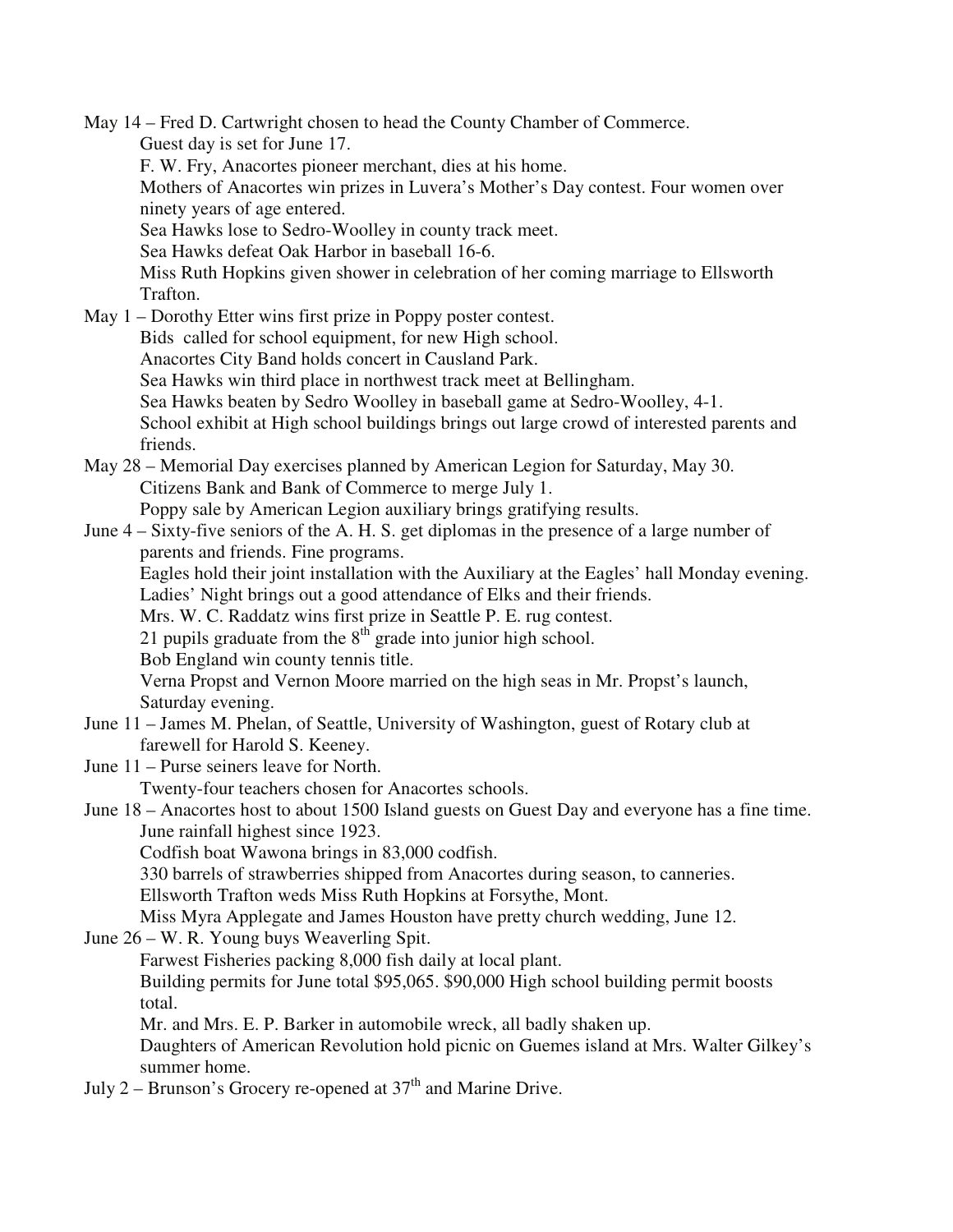Water problem still unsolved. Promised now for July 15.

 Local bank merger effected July 1 without untoward demonstration. Bank occupied Bank of commerce building.

July 9 – Fishermen strike for more money for their fish from the canneries.

June rainfall second high since 1894.

Anacortes City Band hold first pavement dance for benefit of band expenses.

 Carol Wakefield honored at party given for her. Marriage to take place in New York, July 18.

 Roscoe Anderson-Gladys McGonnigle married at home of groom's parents, Mr. and Mrs. Axel Anderson.

 E. E. Doughty, local telephone manager, married Mrs. Theresa Begg, of Mount Vernon. High school sets record of 68c a day per capita for the cost of dispensing education to the students enrolled in the local High school.

 Pipeline from Skagit river being tested before water is turned into the new water mains from the river.

July 23 – Mrs. Ora Hoskins, local telephone manager, wins prize for company sales. Phillip Dybbro has narrow escape from death on Mount Baker hike.

Water from Skagit River Water from Skagit River Friday Friday, July 24<sup>th</sup>.

Archie Morrison, pioneer mill man, dies in California, is buried at Bellingham.

Congressman Linley H. Hadley visits local Rotary Club.

 American Legion hold district meeting here with large crowd in attendance and good program.

August 6 – Rev. Horace J. Taylor, 84-year-old pioneer missionary, to Fidalgo island, laid to rest from the church he helped to found.

Rotary Bakery opened here by A. W. Salomen.

Purse seiners return from North.

Richard Odlin visits parents on trip around the world.

Odd Fellows hold picnic at Bay View for district lodges.

August 13 – Salmon and lumber form large shipments to East Coast and Hawaii. Odd Fellows picnic at Sunrise Park for annual gathering. Anacortes loses county title in  $8<sup>th</sup>$  inning of baseball game with Concrete Sunday.

August 20 – C. J. Henderson wins Anacortes American golf tourney from Dave Gilkey.

 Mary Jane Gilkey, daughter of Mr. and Mrs. Dave Gilkey, wins women's golf title for county.

New High school nearly completed. Ready for occupancy in September.

Charles Fellows, 82, dies at Sedro-Woolley.

Arlene Harris-Leon Hines married at Tillamook, Oregon.

Engagement of Mrs. Florence Pressey and Arthur Gregg, of La Conner, announced.

Miss Frances Wright celebrates birthday anniversary with party.

Sulphur shipments arrive for pulp mill.

August 27 – Eagles bring Russian Chorus to Anacortes for concert.

\$2500 quota set for unemployment relief by Salvation Army advisory board.

Guemes Island phone service to be completed within a week.

 Odd Fellows hold big rally here with distinguished visitors from British Columbia in attendance.

Joe Kenoyer, Anacortes horseshoe artist, take county title in horseshoe contest.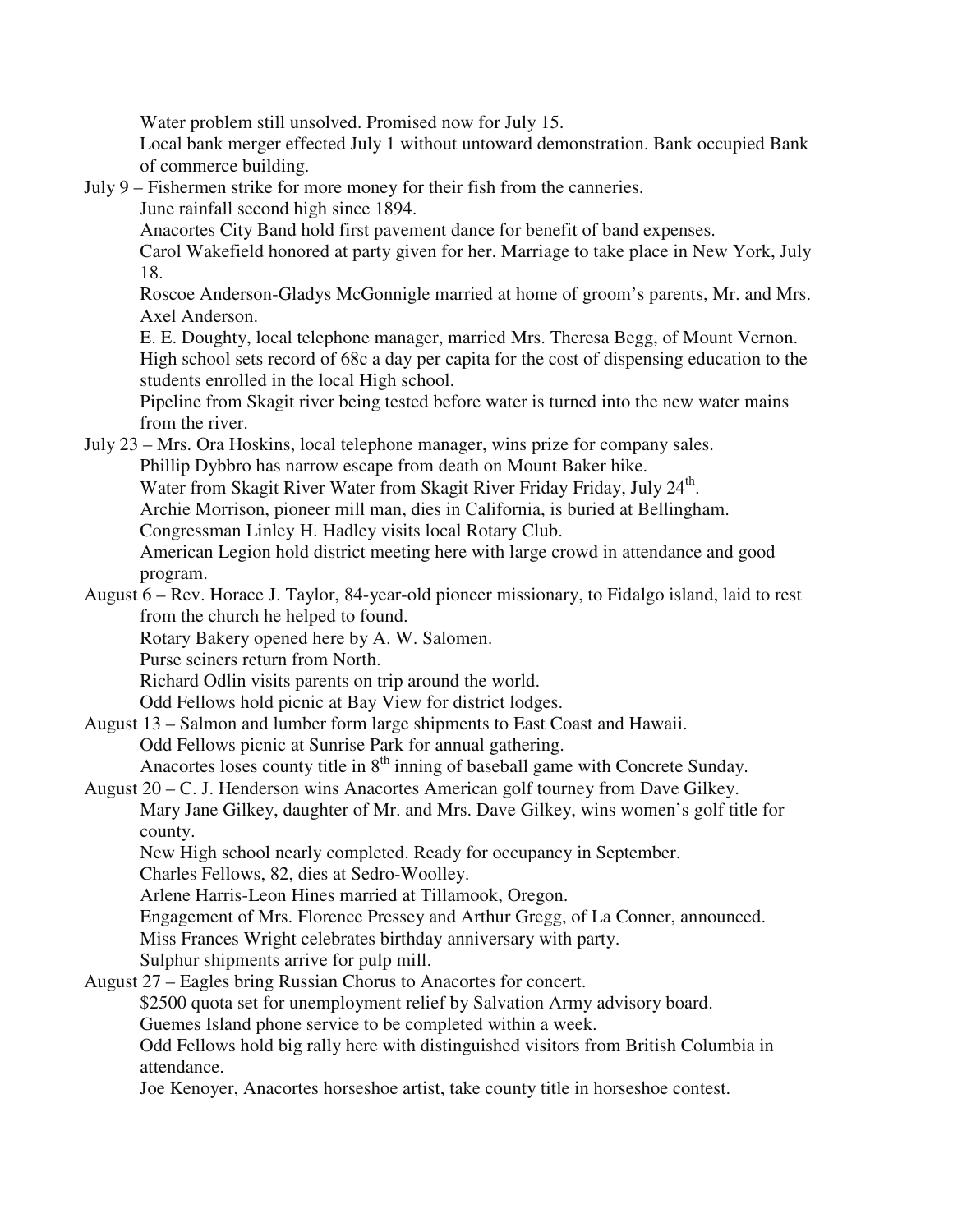September 3 – Elks have banquet for members and their ladies.

 Library loans 3,640 books during the month of August. New High school completed. Last word in architecture; splendid buildings, latest equipment, including radio to all rooms and assemblies. Mr. and Mrs. Peter Rademacher celebrate their golden  $(50<sup>th</sup>)$  wedding anniversary. Arlie Graham given farewell party. To marry Alvin F. Krug at Reno, Nevada. Wawona returns from North with 260,000 codfish. 1,258 students enroll with Anacortes schools for new term. Woman's club enjoys talks by Cecil Solly of Malmo's in Seattle, as their regular luncheon. September 10 – Margaret Funk-Clifford Tate married. Lieut. Keith Belch of the U. S. War College announces marriage to Miss Helen Grebe, of Elkton, Maryland. Gladys Bushre, former Anacortes gir, married to Joseph Bocello, of Port Angeles. September 17 – Anacortes Lumber & Box Company closes down. Workers dissatisfied with wage scale. Elks stage indoor circus, for a week at their Home. Miss Athena Marinokos given party in honor of her engagement to N. H. Squier, of Chicago. Rebekahs celebrate  $80<sup>th</sup>$  anniversary of founding. September 24 – Carl Raddatz, 83, dies at home of his daughter, Mrs. C. W. Single. Relief drive shows \$2,146 raised. E. A. Sisson taken to Seattle for medical treatment. Ford plant here celebrates arrival of 20 millionth Ford. E. A. Clausius honored by Rotary club. Leaves for Kirland. Teachers of city schools given a fine reception by the citizens at the Elks' Home. Fine attendance and program. Miss Olga Elvebak-Roy W. Wedlund married in pretty home ceremony. Sea Hawks get under way for football season. H. M. Lovelace injured in auto accident near Mount Vernon. October 1 – H. A. Weekley and W. G. Trafton purchase Red Top Lumber Co. Business. Legion Auxiliary install new officers.

Mr. and Mrs. D. V. Neely celebrate 30 years of married life.

Mr. and Mrs. J. L. Rumsey celebrate silver  $(25<sup>th</sup>)$  wedding anniversary.

Morrison Mill resumes activities.

Library circulates4,391 books in September.

Elks lodge give random venison dinner to members and ladies.

George W. Ellison, 86, died at his home here. Civil War veteran.

Mrs. Edith Rouse Jason Cary, of Anchorage, Alaska, married in Seattle.

Mrs. A. M. Newton dies at home of daughter, Miss Cornelia Newton, after long illness.

October 15 – School closes for two days for Washington Educational Association meeting at Bellingham.

 Senator Wesley L. Jones visits the city and attends County Chamber of Commerce meeting.

John Argus home, landmark of the early '90s, razed by fire.

Miss Athena Marinokos-N. H. Squier, of Chicago, married at home wedding.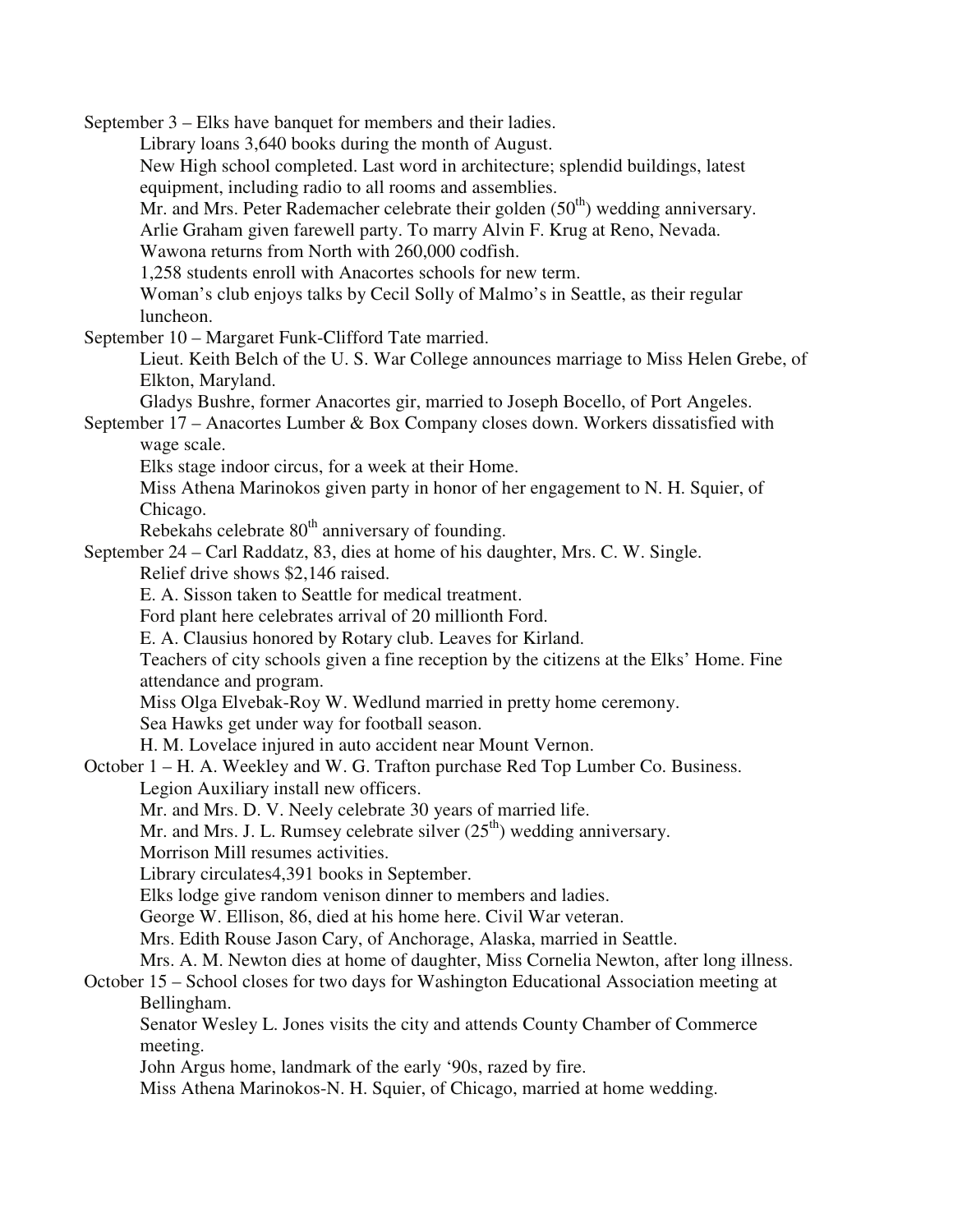Mrs. Frank J. Pratt, Jr., of Coupeville and club guests of local Woman's club at regular luncheon. Mrs. J. T. March chosen as head of Rebekah District No. 10 at semi-annual meeting. Josephine Weaver weds Earl Brower, of Concrete, at Seattle. October 22 – Mrs. June Burn, Bellingham feature writer, guest of local Woman's club. Dorothy Cram married to Travis Hyatt, of Seattle, in Mount Vernon Saturday. Judge Fred G. Abbey raises apple weighing 42 ½ ounces. Elks hold third of banquets for members and ladies. October 29 – E. A. Sisson celebrates  $82<sup>nd</sup>$  birthday. New foghorn installed at port dock for aid of boats. Sea Hawks win game from Sedro-Woolley 26-7. Grace Bunney and Hugh Wagar married in Bellingham. Sea Hawks Seconds win football game from Hamilton, 13-7. Water rate reduction promised for city by water superintendent W. R. Burke. MacGregor Allan elected as head of Kiwanis Club. November 5 – Woman's club plans cooking school early in December. Mrs. Flora Collamer, former Anacortes resident, dies at daughter's home in Seattle. Kiwanis club host to 97 guests at banquet. November 12 – Armistice Day celebrated in city by American Legion posts from Mount Vernon and Anacortes. November 19 – Pulp mill starts work Nov 16. Local business women plan organization of Business and Professional woman's club here. Box factories and mills all resume work. Fred Gadke, local A. H. S. football star, chosen for position on all-northwest football team, by Bellingham Herald. Mrs. E. L. Knapp seriously injured in auto accident. November 26 – 500 people attend old fiddler's contest held by Paul Luvera in celebration of ninth anniversary of store. Bishop Arthus S. Huston, of Tacoma, visits local Episcopal church. Nels Iverson, pioneer, dies here. Maudie Ceprenich announced engagement to Michael Francin in party given for her. December 3 – Woman's club cooking school draws a good crowd. Mrs. Cynthia M. Wilkerson dies at local hospital from injuries received in auto accident. Fidalgo berry growers plan incorporation. Kathleen Graham Glade dies suddenly in Seattle. Fred Gadke has name placed on the Kiwanis club trophy for A. H. S. Douglass Allmond ill at his home. Rhoda Sumey-Howard Boulton married at Methodist parsonage. Mildred Crowell, former Anacortes girl, married to John Mitchell, in Seattle Thanksgiving Day. Maudie Ceprnich and Michael Francin married at pretty church wedding. December 10 – George H. Hagadorn, 76-year-old pioneer, dies at home. L. A. Farmer, local contractor, succumbs to heart trouble at home. Anacortes man wins prize at woman's cooking school for best cake. Juniors enjoy their annual ball in gypsy setting.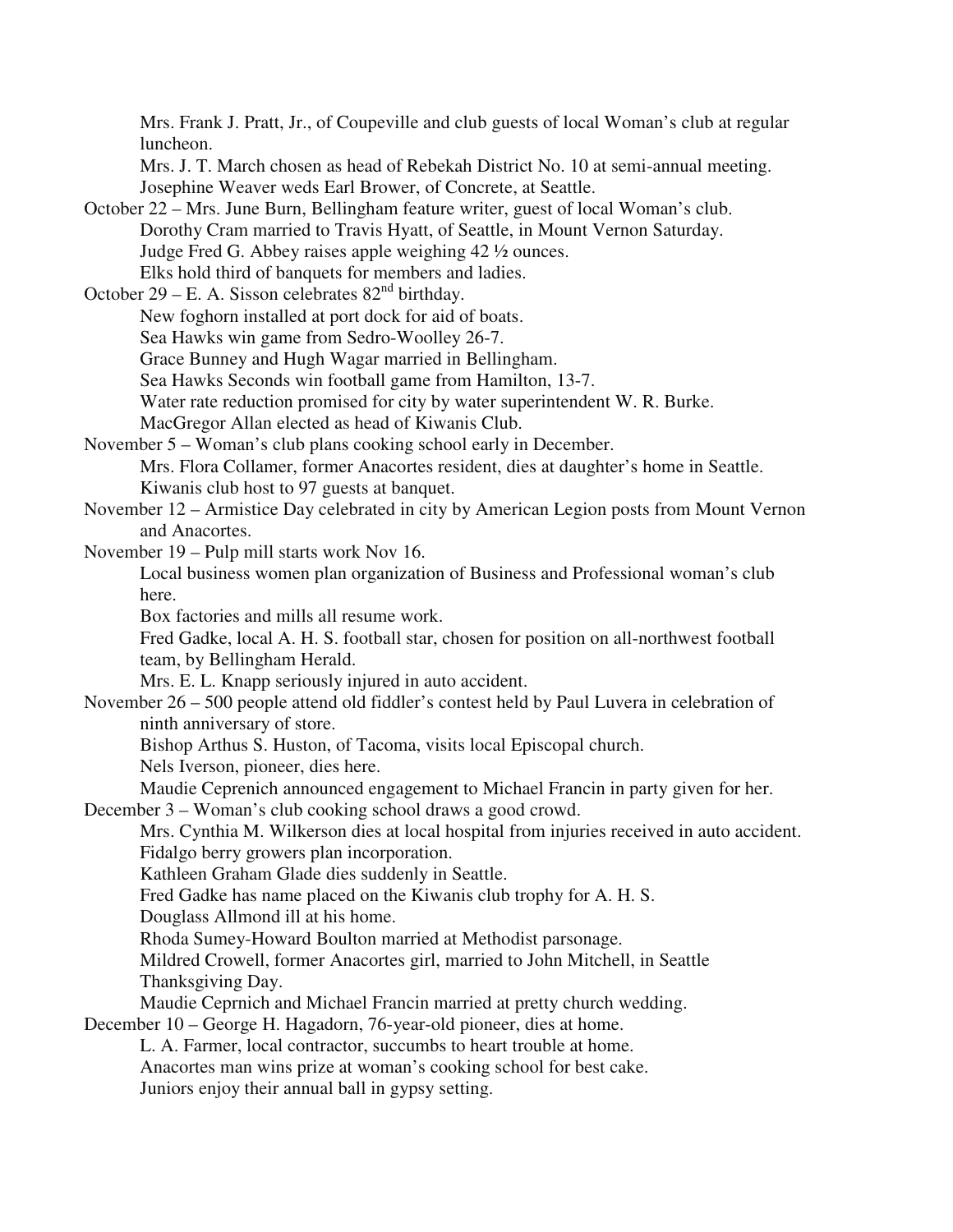December17 – State commander of the American Legion visits local post. Community Christmas festival starts off with enthusiasm. F. R. Sutherland, of Laurier, appointed to succeed R. E. Brown retired, in the U. S. Customs office. December 4 – Kiwanis and Rotary clubs enjoy Christmas party. 85 members enrolled for 1932 Red Cross in local chapter. George Lamphear home burns.

 Port District reports two years ahead of retirement schedule of its district bonds. Sea Hawks defeat Concrete38-8 in basketball game.

## Chronology of 1932

January 7, 1932—Hawks win from Fairhaven Quint by 27-22 Score \$6,000 is needed here for unemployed relief citizens group is told Police report for 1931 shows little crime School yards improved by relief workers Amsberry's Café is rennovated to take care of trade. January 14—Natural Gas Corporation host to forty-five local women Preparations made for canning oysters on Samish Island Prizes offered for best letter on city needs Sea Hawks win two outstanding games against Sedro-Woolley, 52-3 and against Fremont, 29-22 scores. January 21—Local Kiwanians celebrate club's 17<sup>th</sup> birthday Local business women's club entertains at social meeting Fine attendance greets Eagles aerie entertainment here Indians gather on reservation for celebration. January 28—Last half rally by Hawks wins victory 32-18 over Burlington Lennert Anderson making name in Boston mat sport Local library sets mark for year 1931 Past exalted rulers night Wednesday Benefit card party nets \$16 for relief High Eagle official to visit here Monday. February 4—Sedro-Woolley is downed under big score 42-12 Title at stake in Mount Vernon-Anacortes tilt Four hundred attend band's relief concert Mrs. E. Kasch succeeds Mrs. Baldridge as state committee-woman for Republican Party Kiwanis Club are interested in Key Club City projects to give work to local men |Twelve fires, but losses nil in January February 11—Bothell takes thrilling tilt from Hawks Victory over Mount Vernon ties leaders Anacortes Junior High wins from Evertt team 26-20 School board context here on March Fireman hold annual ball February 20 Suggests that lettuce crop be grown here Local schools as economical as any in state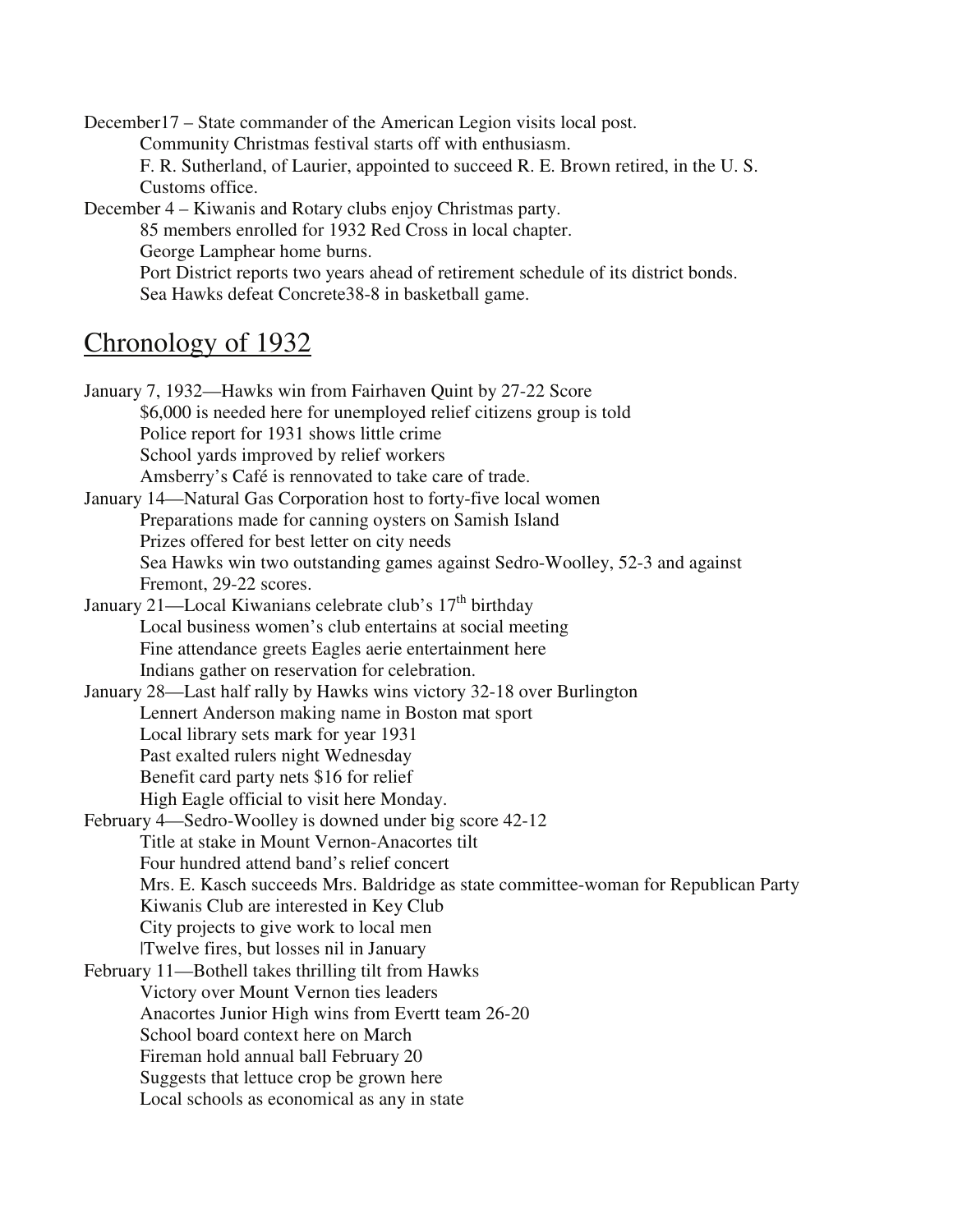Anacortes Women's Club marks Washington's Birth P.O. employees make 100% in annual test Kiwanians celebrate Lincoln's Birthday County Chamber favors proposed tax reduction February 18—Bothell takes easy game from locals by 28-15 Interesting bouts feature wrestling card at local hall High school students are rehearsing for pageant Neg England's win in feature boxing match on U. of W. card Chas. P. Stapp is reappointed Post Master Legion discuss business drive and club hall Registration here now 179 Sea Hawks win hoop game from Burlington 23-16 Veterans G.O.P. club banquet here February 22 February 25—Anacortes wins third straight class A. crown Rotarians enjoy Washington program Anacortes boys leave Tuesday for Ugashik, Alaska Odd Fellows and Rebekahs celebrate Washington's birthday Local students make fine grade at Whitman College March 3—Splendid teamwork and passing gave Gulls title Baseball and track dropped from program Council votes to pay account on water system Local Red Cross offers aid to flood victims School election to be held Saturday, March 6 Water blocks road Whitney to Anacortes H.M. Beck installs doughnut machine Anacortes American purchased by W.J. Griffith and P.T. Garber March 10—Two hundred young folks attend C.E. Convention American Legion fight unemployment Anacortes wins county title by 24-20 victory over Edison Cinder Stars start training grind this week Causland Post plan new home at Fifth and Q Rotary-Kiwanis clubs hear talk on Japan First, second place winners C. of C. contest: E.J. Stewart, 1<sup>st</sup>; Louise H. Williams, 2<sup>nd</sup> Business women to entertain state president at tea Oyster expert to make home in city C. of C. elects new officers for next year March 17—Oyster ship due in Anacortes March 22 Progress being made in new Legion home Local bakery honored Crew of the Balto narrowly escape death in blaze Local men take over Shell Oil distribution Berry and fruit growers meeting New light tariff allows better street lighting U.S. Engineers to address Rotary and guests Wednesday New director (school) to take seat March 28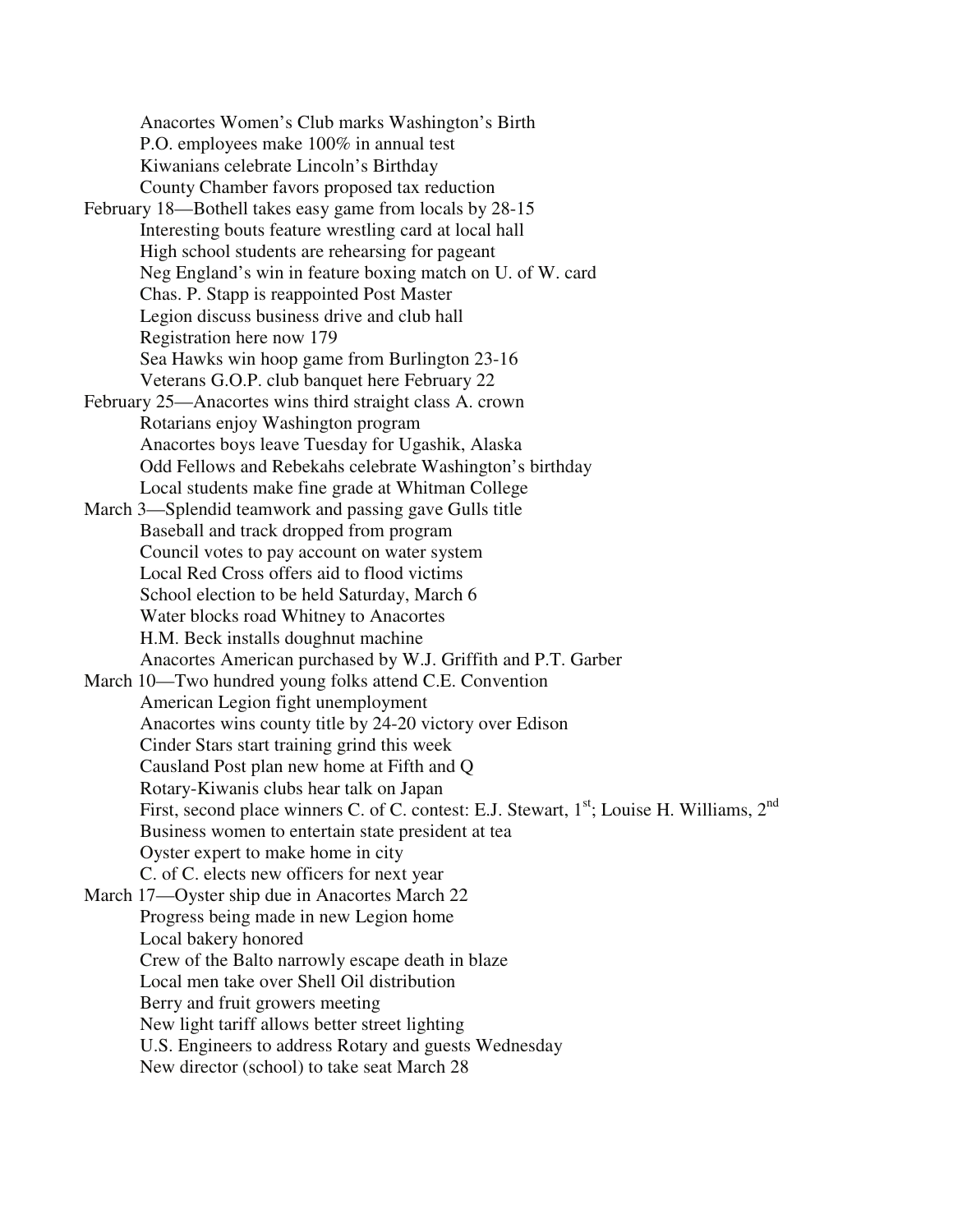March 24—Skagit Maid is new ice cream Open house held by Anacortes Baking Co. Local adventurers seek gold in North Music festival is planned for April  $1<sup>st</sup>$ Lady Elks have successful ball Phone company finished \$4,000 reconstruction Quilt show complete success Strawberry acreages show big increase Local Kiwanians invade La Conner Dredge slough to four feet is plan submitted March 31—Tax reduction is subject of C. of C. meet Red Cross feeds 2,116 hungry kiddies Trulson Motor to carry Chevrolet cars Anacortes churches filled to capacity; enjoy Easter service Police have busy week Second oyster ship unloaded for Padilla Co. Burlington to be meeting place of district federation Benson Motors receives new V-8 data Joe Chitwood heads new school board P.S.P. & L. Co. officials are Rotary guests Local Legionaires put men to work April 7—Miss Mary Brannan, veteran teacher in Anacortes, resigns Chapter W, P.E.O. inspects Northern Hospital Okerlund wins high school basketball tournament title Track workouts being handicapped by inclement weather School budget cut 12.7% for year 1932 Elks and ladies have local oyster feed after installation Operetta brings out much latent talent Red cross asks for free flour-garden seeds Rebekah district has large crowd at La Conner Skagit County taxpayers meet with county commissioners Fire department busy W.C.T.U. hold county-state session Tuesday April 14—Women to hold pound party for relief Purse seiner, Col. Lindberg, total loss E.N. Hutchinson guest speaker Kiwanis lunch Fishing season opens Friday New confection introduced here Rebekahs travel to Arlington Small gathering at county C. of C. at La Conner May breakfast to raise funds San Juan rhubarb goes east Precinct men hold county convention Dorothy Revell wins Valedictorian award with average of 96 April 21—Wawona sailed for codfish banks Thursday Amateur station hears news from many sources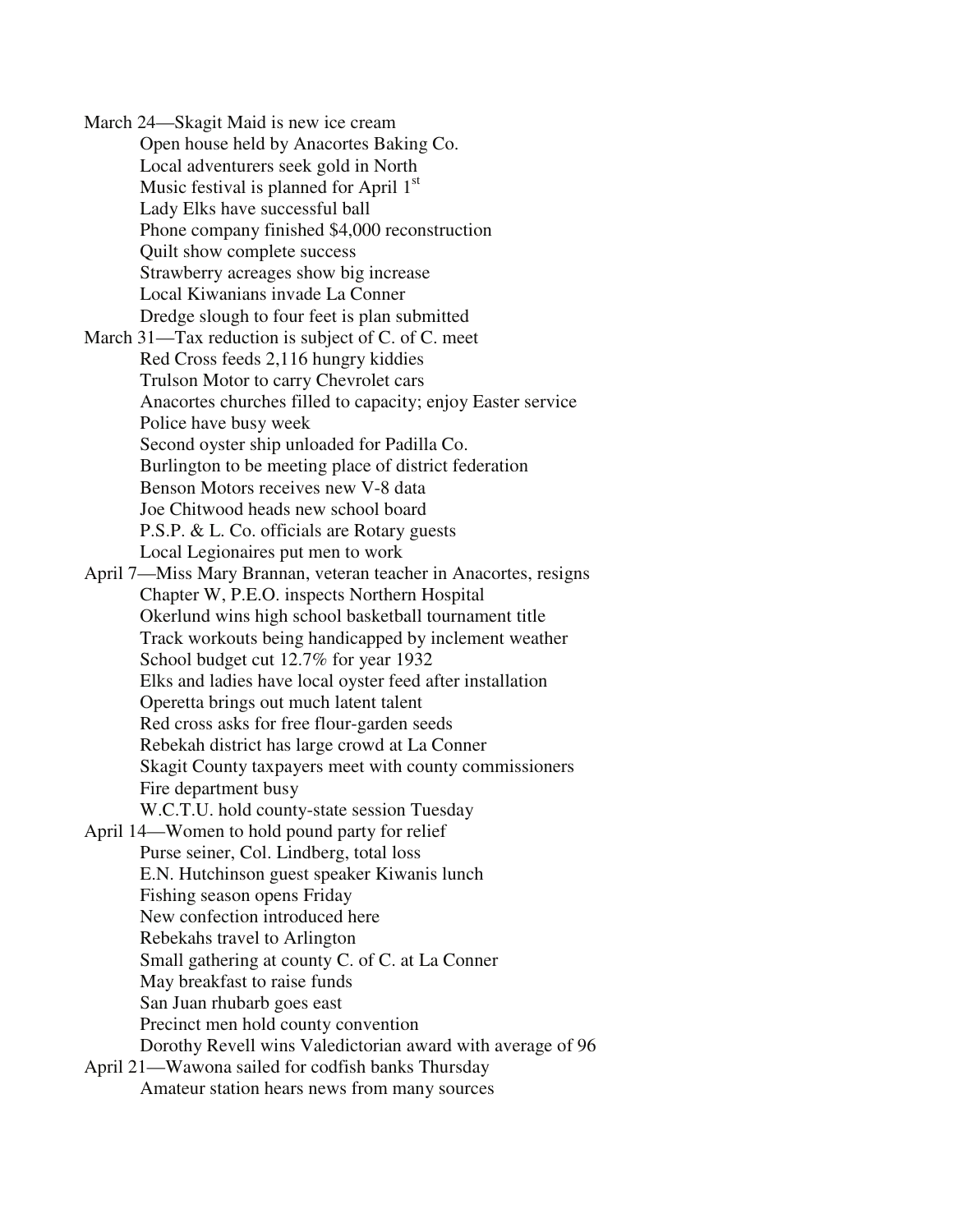Chamber endorses vehicle legislation Skagit county musical festival on May 2-3-4 Band concert next Wednesday Oyster officials visit Anacortes Third shipment Padilla oysters arrive Tuesday Five and Ten plan to raise funds submitted Pound party to be held Friday for relief

April 28—Anacortes High to graduate 71; 14 honor roll May 1 to 7 is cleanup week Anacortes H.S. accredited since 1929 Red Cross flour is available for needy Oysters, future of industry is Chamber topic Penny drive for orthopedic fund to start Sunday Eagles Lodge elects new officers Monday Members of Moose eats oysters Gov. Hartley and party guests of C.C. Barnett Local Masons go to Bellingham

May 5—Anacortes bests Seattle, Chicago rates on babies New books on shelves at public library American Legion hold successful district meeting Mrs. G.A. Anderson heads district club federation Eagles honor mothers of Anacortes, May 9 Kiwanis Club to start Boys' Club Emil Brado heads Eagles Lodge Allan Hammond, local instructor, is honored Joe Hagan to leave for Seattle, Tuesday Women's Club to meet Tuesday for election

May 12—Mrs. W.C. Raddatz heads Women's Club next year Miss Brannan honored by P.T.A and pupils \$1,000 received for relief work from citizens Douglass Allmond, old settler, answers call to rest Gov. Hartley asked to speak on guest day

May 19—Commissioners give \$15,000 relief work City Council has busy time Tuesday night L.E. Stearns heads Rotary School exhibit to be May 27 Q. Amundson 94 years young Maxine Davis wins poppy poster prize Bankers and clerks frolic at Samish Friday the  $13<sup>th</sup>$  Jinx for fire department Relief committee need more funds May 26—Berry growers hard hit by failure to fulfill contract Berry growers present problem to local C. of C. U.S.N. Akron is viewed by City

Alumni picnic well attended

Barnyard golfers start season today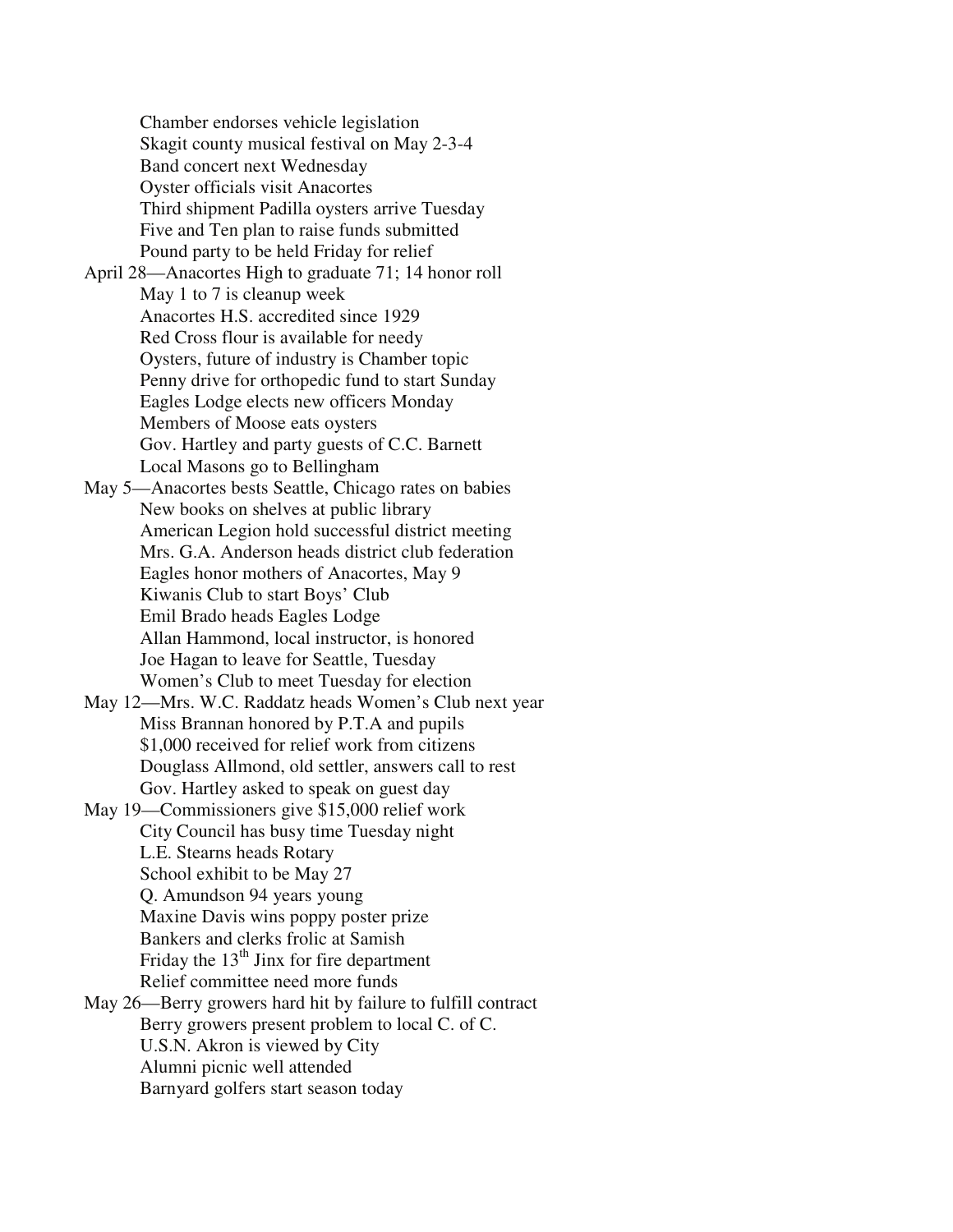Odd Fellows visit Acme

 Club women meet in Seattle for Biennial federation of women's clubs Charles Brothers chosen by Eagles to succeed Joe Hagan Legion to hold hard times dance Miss Etter and Bob Dansingburg chosen for Rotary trophy Drum and bugle corps to Carivari "Bille" Beale this evening Coats Guard not to move base no. 12

June 2—Rebekahs honor past noble grands Odd Fellows memorial Monday eve, June 13 Berry growers find it hard to market crop School exhibit is fine display Elks enjoy social meet Baccaleureate services Sunday Gunnar Apenese injured when car hits gate Club women's trip to State Hospital postponed Skagit association to furnish Navy milk

June 9 Madrona chapter celebrates birthday Banquet given in honor of past masters, Masonic Big crowd attend San Juan pioneer meet Friday Women's club quilt and rug show Tuesday Eagles install officers Monday eve Rotaty honor the H.S. students State Odd Fellows-Rebekahs meet in Everett Legionaires hold meeting in new hall Key Club puts on Kiwanis program Berry Growers start barreling Monday, June 18 School census shows 1,815 children Final final arrangements complete for guests

June 16—Graduates of Anacortes High receive high honors Annual state grange convention at Tacoma Skagit county takes yell contest honors Excursion steamer Tacoma brings islanders to gala fete Business women enjoy picnic last Sunday Quilt and rug show a success 116 barrels of berries put up to date

June 21—Business men say guest day is successful Mrs. H.A.Bockman to head unit of Legion Auxiliary Boating party enjoy barbecue at Decatur Club women hold picnic indoors Judge Joiner to run for re-election Local district C.E. wins publicity award Local golfers lose world golf trophy

June 30—Bond issue is plan for relief Barrels more strawberries in less time this year Service clubs enjoy picnic Fourth of July celebrations Mills will run short time only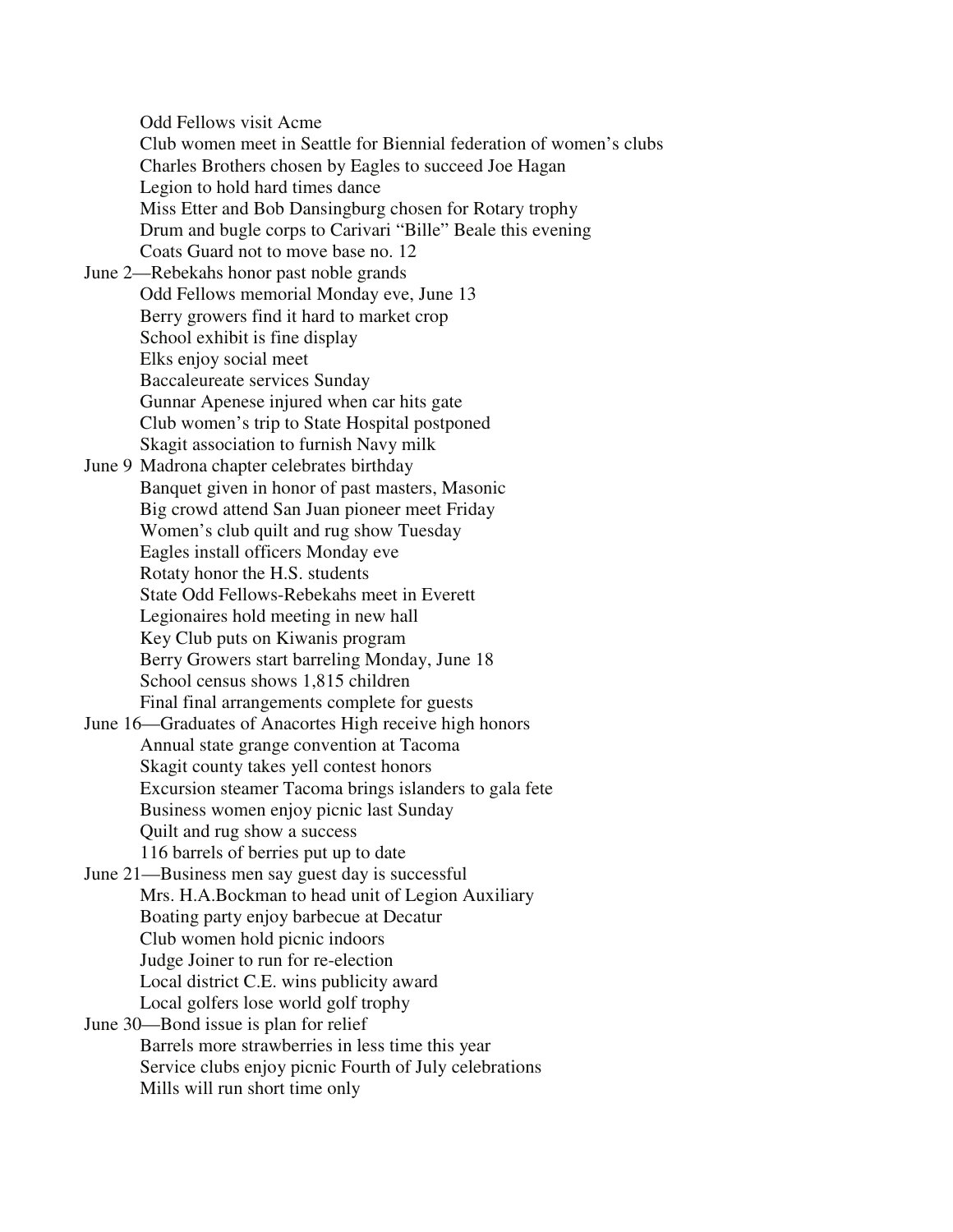Three-cent letter rate to start next week Legion Auxiliary have nice party Red Cross executive to visit Anacortes

July 7—New equipment installed by Anacortes Ice Co. Union services each Sunday eve at Similk Beach Kiwanians hear Red Cross executive Elks entertainment enjoyed by many Pay 'N Save receives imported delicacies County chamber to meet at Rockport Anacortes Canning Co. to start operations Women Democrats to picnic on July 15 Masons to visit Sidney, B.C. Relief board will carry on L.E. Stearns heads Rotary for 1932-33 July 14—Indian canoe races feature at Water Festival at Coupeville Contest put on by Paul Luvera goes over big "When a Feller Needs a Friend" at Empire Theatre Port commission discusses their new 1933 budget Tax reductions asked by taxpayer league Storms do not molest Cap Sante fleet Readers at library outnumber 1931 list Port gets \$1,000 from the Waterways Fund 1,152 registered to date B. & P.W. enjoy tea at McCallum's Anacortes lucky to have graduate nurses on call Commissioners consider bids, new road July 21—Federal Board will lunch at Anacortes 500 children enter Paul-Rex contest Anacortes band to play for public Saturday afternoon J.C. Farrell is to head relief Overton Titus honored by General Motors Ladies enjoy visit to state hospital Sixty Camp Fire Girls invade city Wednesday Gillnetters get change of venue on fishing case Eagles picnic to be held Sunday, July 31 July 28—New Salvation Army man arrives

 July state relief work totals \$41,000 Sportsmen assured good 1932 season Pioneers gather at La Conner on Thursday next Hartley issues conservation proclamation Large crowd attends Pass picnic on Whidbey 100 tons of pulp shipped to Japan County commissioners call bond meeting for Friday, August 5 Anacortes ranks third in birth rate Hospital sports keep patients fit Lodges honor Reuss golden wedding date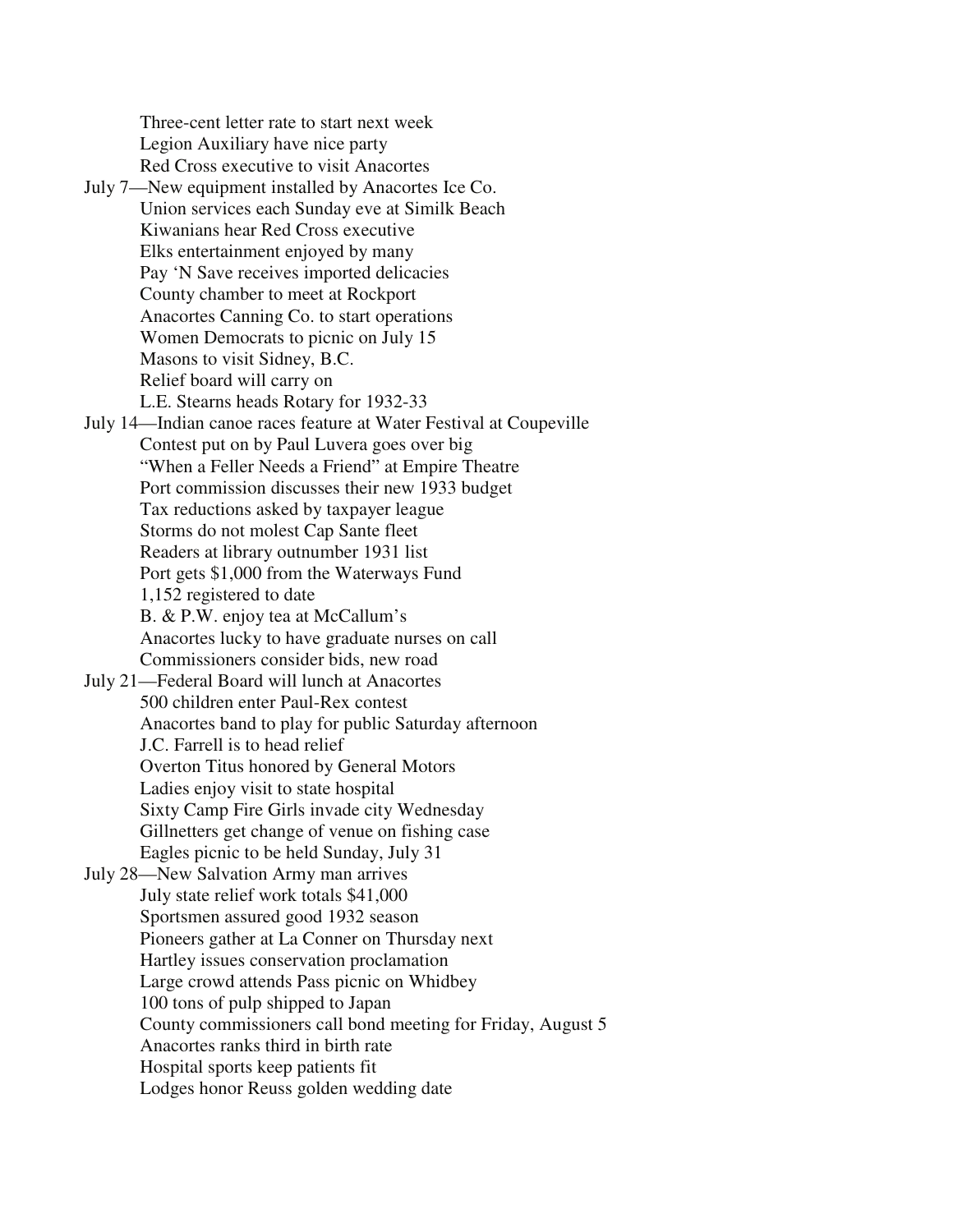Water festivals attract Indians Registration less than half of the year 1930

August 4—Capt. Foss, skipper of the Wawona, reports a record catch Water Festival draws 15,000 to Coupeville Red Cross quota set at \$700 Social contact organizations formed in city Second shipment Red Cross flour Skagit county produces most of the cabbage seed used in U.S. Fomo moves to new location Pioneers gather for annual meet Band concert at Causland Park, Thursday Rev. J.A. Moore brings home bride City Council calls mass meeting Pass bridge endorsed August 11—Nick Bessner files for commissioner Charles Gilkey files for state representive Seed crop of Skagit county is gold mine Purse seiners benefit to city Rebekahs honor two members birthdays Local oyster co. ready to can oysters Jack Crouder takes ride at point of a gun County Odd Fellows to picnic Sunday School to open Monday, August 29 County chamber gives endorsements to R.F.C. loan plan Library circulates 32,941 books in last six months Free pavement dance for fishermen Friday August 18—Local farmer has record products Mary Jane Gilkey wins golf championship J.S. Leyde, 89-year-old civil war veteran, dead Donder and Blitzen visit Northwest Eagles celebrate thirty years of lodge life School board adopts '32-'33 school budget Business is slack at City Hall Plans are ready for dredging Swinomish Slough Fishermen to be guests of Legion Friday Fisherman's dance a huge success \$8,564 spent for relief here since January 1 Elks give uniforms to Anacortes band Snow in August August 25—Darigold products call for another large shipment of boxes Anacortes has Red Cross production unit ready for work Home run mark set; Anacortes wins baseball contest Hey, kids! Paul's putting on melon contest Merchants plan to entertain fisherman tomorrow evening Registration shows 2,539 voters here Parked lumber truck causes bad accident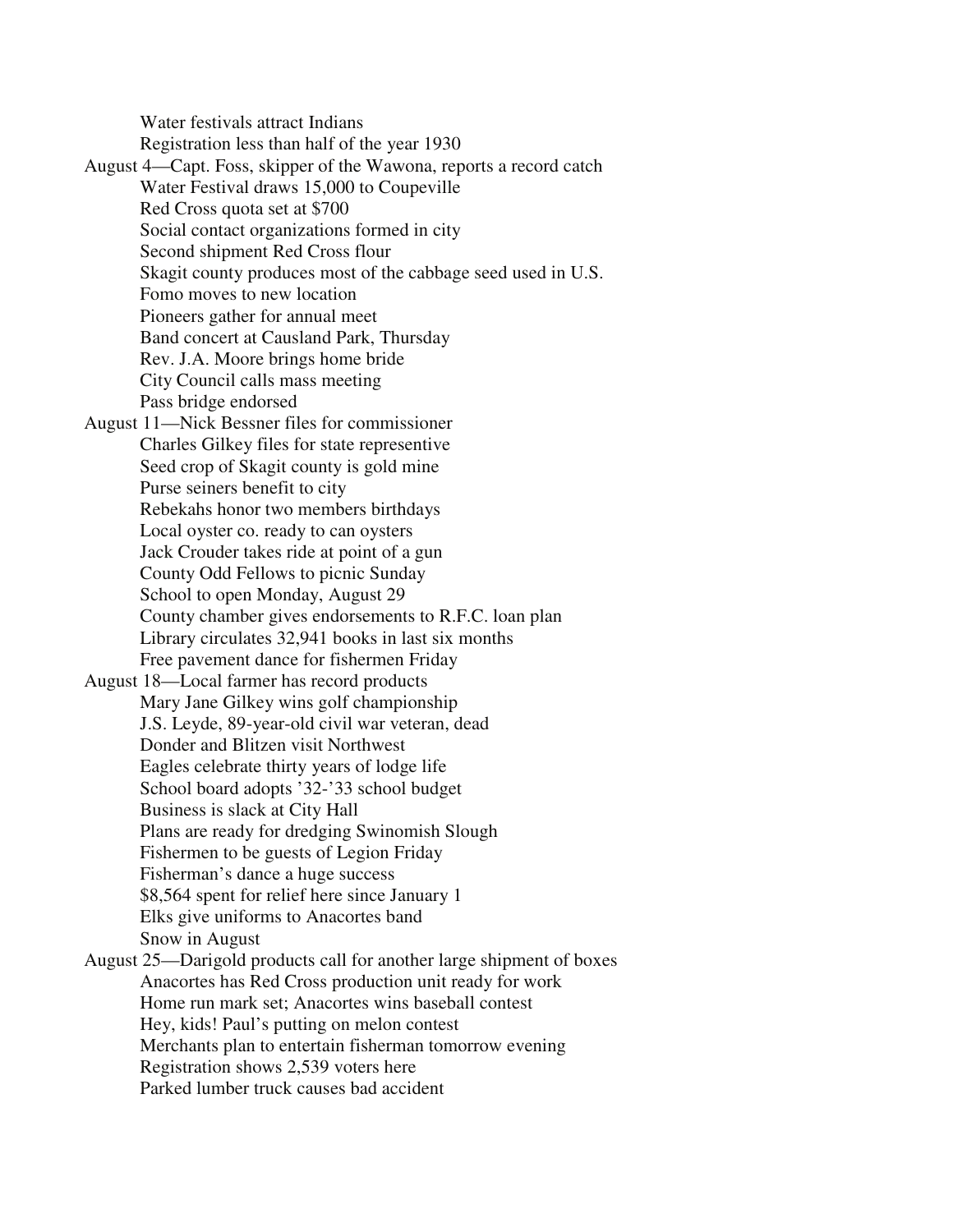Maxine Davis wins state poster prize Cascade Pass gets support Western Washington Red Top Lumber Co. sold to H. Hilton September 1—Burton's Jewelry is holding auction sale Anacortes 4-H club brings home honors Firemen want more shoes Oldest residents to register are 92 and 94 Large crowd watch watermelon eating youngsters compete Padilla Bay Oysters are shipped east Artist donates some models to High School Anacortes gets a trimming at rifle shoot at Oak Harbor Local boy king of harvest festival County registration is […] new record Rex Steven […] and Nola Conn married September 8—Anacortes receives Red Cross cotton Fish traps to be used to aid needy families District federation to meet October 4 Wawona back from the codfish banks Council acts on water contract claims Tuesday Gun club to shoot with Oak Harbor Thunder shower in city School attendance rising September 15—Rifle shoot results in win for Anacortes against Oak Harbor Anacortes wins over Redmond Nine, 7-5 score New Budget will pare down cost of city's needs Wawona back with 286,638 fish aboard Sisson, Anderson, Bingham lead the field; Knutzen, Neely win in primary election Commissioners appoint J.C. Furrell on relief Faculty adopt relief plan for local tots September 22—Relief work is started by Skagit commissioners Sneff-LeMaster wedding Saturday Redmond takes second game by 9-8 score W.C.T.U. to hold county conference here September 27 and 28 Contributions asked for Christmas bags by Red Cross chapter Burke resigns as water superintendent; Short chosen Red Cross to increase flour County bonds bring premium Rebekah district to meet at East Sound Odd Fellows enjoy Ocean Kist Oysters New county to be discussed Monday Genevieve Smith weds Clear Lake manager Officers installed in Assembly of Rainbow September 29—Hawks battle Buckley squad to 0-0 score Allan's Market honors  $1<sup>st</sup>$  year with baby show Report is made on new county by committee Hunting season opens Saturday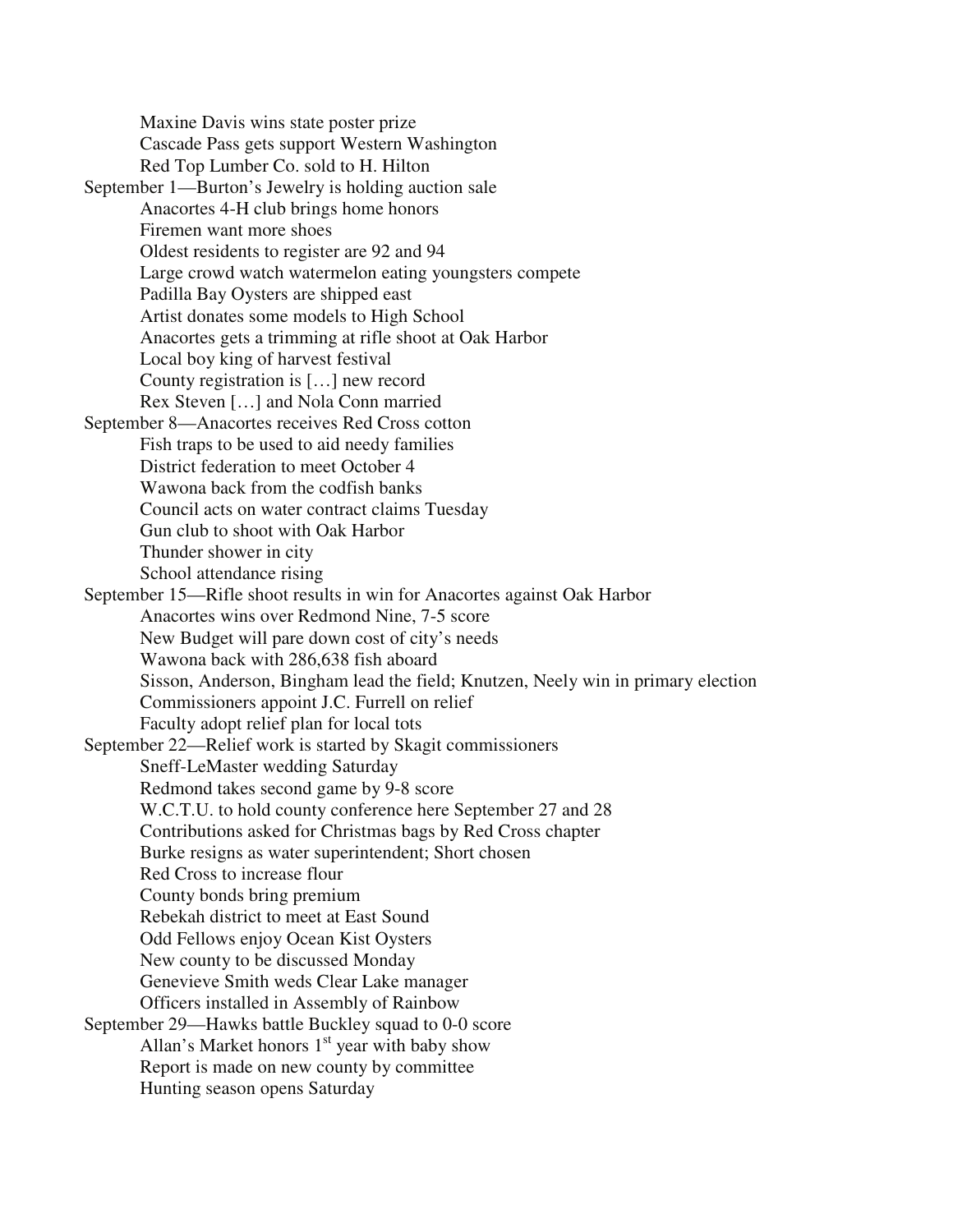Admiral Nulton goes ashore in fog; re-floated Extra game wardens to protect state park Parcel post rates raise on Saturday Club women to meet in Sedro-Woolley next Tuesday Eastern Star members visit Bellingham lodge October 6—Salvation Army to start drive October 10 Elks entertain district deputy Local Legion post installs officers Anacortesans enjoy fine balmy weather Hawks lose to Whatcom team by 33-7 County Rebekahs invade East Sound one hundred strong Eagles to have a big night October 17; initiation City valuation cut to \$2,157,598 Rotarians hear about N.W. reforestation Women's clubs meet; honors to past presidents Fires and Wind keep fire department busy Mobilization of Red Cross workers begins Farrell tells of dire need for aid October 18—Work plans made for county relief Aerial attack beats Hawks by 20-0 score with Fairhaven Mrs. Nancy Lowman 93 years young is feted by W.C.T.U. Club women plan many busy days ahead Public hearing on Swinomish dredging plan Dr. Llewellyn Cook will receive honor Elks committee to have good program Stage time changed to meet new schedules October 20—Luvera's to celebrate anniversary on November 23 Theatre closes for new sound equipment Rebekah fair to be held Friday, November 4 Oak Harbor wins from Sea Hawks by big tally, 19-0 Four Anacortesans take Bulova prizes Summitt Park festival very well attended Men start work on county relief County commissioners approve budget; current expense \$194,580 R. Amsberry's candy novelties get buyers Eagles pep up session with parade, program Clarence Martin leads caravan through county City council has busy session Good walnuts grown in Anacortes yards Hawks beaten by Woolley in scoring spree October 27—City basketball team entered in county league Fire destroys fisheries warehouse Wednesday a.m. Consolidation plans to be topic Monday Episcopal guild frolic at library tomorrow evening Entertainment for visitors at the Elks home election eve Anacortes women's club to hold card party November 8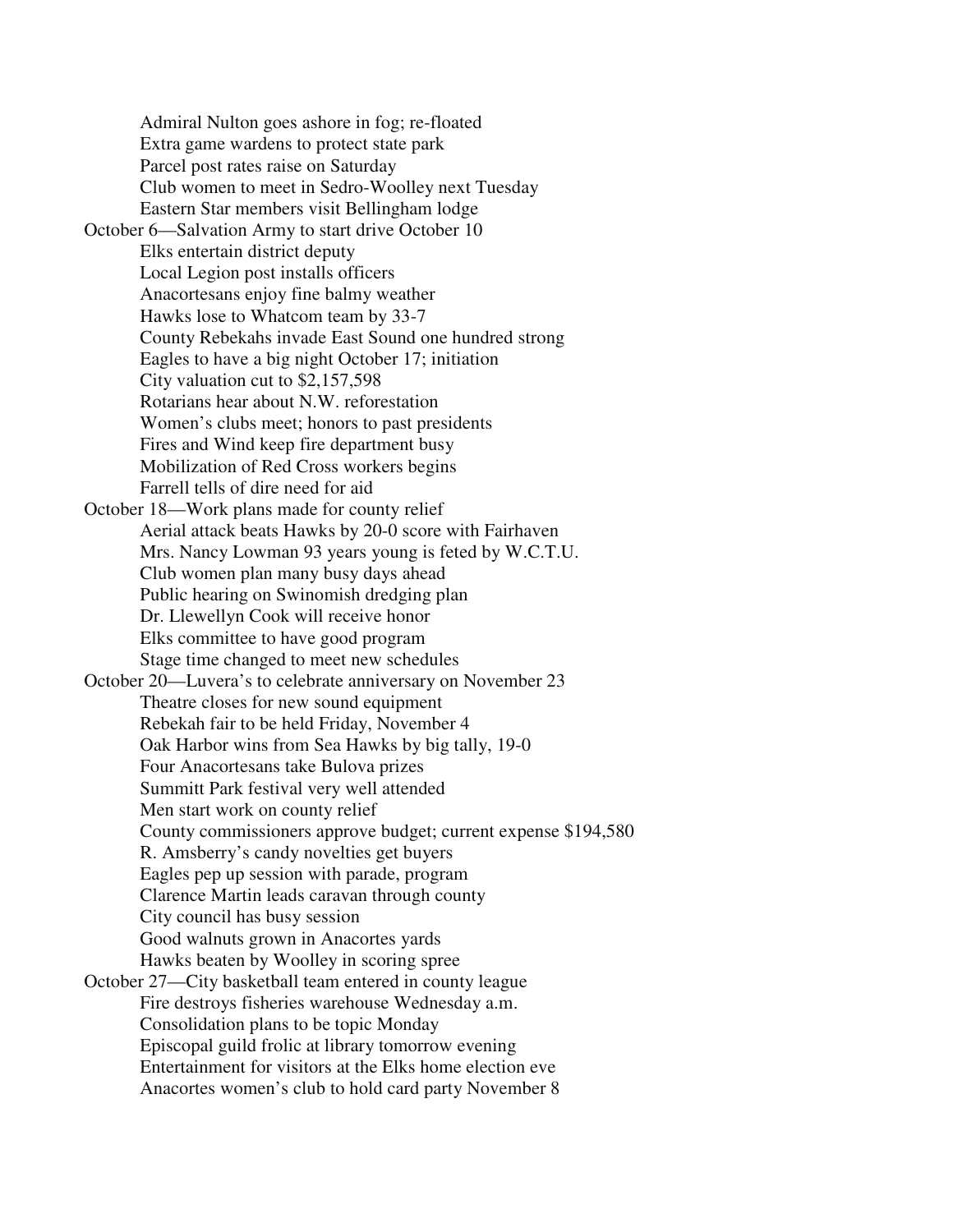Past matrons of Eastern Star guests at Mount Vernon Salvation Army drive progressing rapidly Congressman Hadley visited Anacortes Dr. J.C. Reed speaks before Rotary club Local author to exhibit at book fair in Seattle Legion hall to be dedicated November 10 B. & P.W. club give dinner for members November 3—Anacortes wins 13-0 game from Snohomish team Classy smoker held in high school gym Ray Lowman to head senior high P.T.A. City council opposed to power bill Islanders vote on scheme of consolidation Anacortes to have streets decorated for Christmas Committee on city recreation plan meet E.A. Sisson celebrates 83rd birthday October 27 Roll call chairman organizes workers Causland post to dedicate new hall soon Anacortes lady buys care for one dollar November 10—Salvation Army nets \$523, quota is \$1,800 Rebekah fair is a great success When are you ten? Paul wants to know Women's club party successful affair Bishop Huston to be guest of local guild Anacortes oil grows large chrysanthemums R. B. Phillips is nominated for mayor at primaries Clarence D. Martin is governor-elect 2,286 cast ballot in city election City registration is 2,735 November 17—Eagles entertain state president Port election to be Saturday, December 3 Rotarians entertain district governor Anacortes wins opening county game by 23-15 Hawks lose to Mount Vernon Armistice Day Brooks enters mayoralty race Auxiliary card party is a social success Road program to be presented to new legislators Luvera's & Company celebrate founding Merchants, bank formulate plan to cash relief work orders Amateur radio bugs putting town on map in sweepstakes meet Large crowd see dedication of new legion hall Louis Willoughby to head local I.O.O.F. lodge B. & P.W. enjoy an educational dinner Record rainfall here causes much damage November 24—Kiwanians elect Judge Abbey as president Edison wins 36-35 game by foul toss County social worker is being considered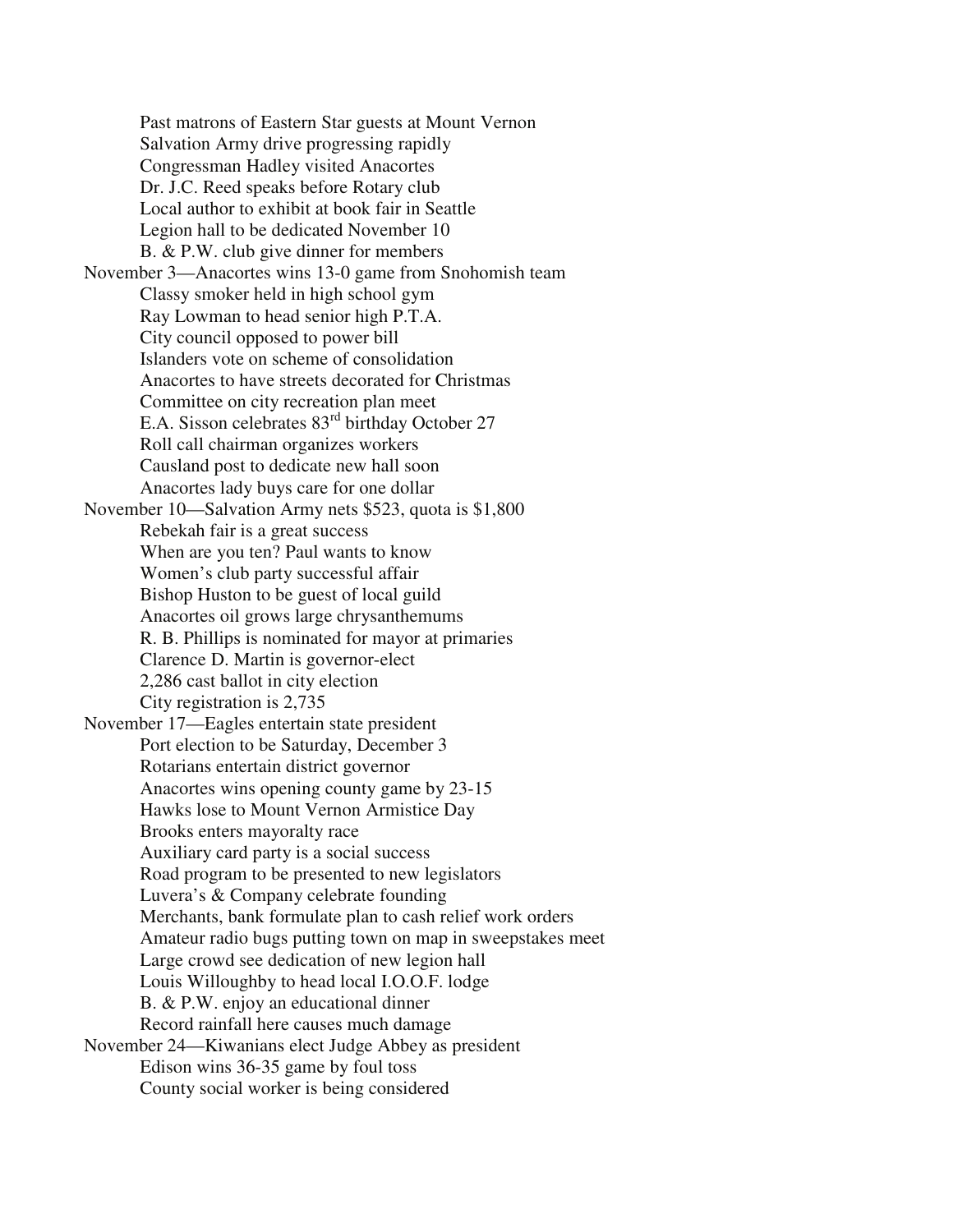Turkey shoot is attracting snipers Town Team win lopsided 56-25 basketball game Music club presented splendid program at church Monday night County chamber here December 13; islanders asked Senator Jones closes a long, useful career Three tickets up in city election Eagles will hold old timers night December 1— City Hall is hit by salary cut for '32 Teachers hold meeting in La Conner, Tuesday Sea Hawks guests of Ralph Amsberry Christmas decorations are going up around town Christmas will be gala event Caravan advertises ferry celebration Odd Fellows celebrate home coming Monday eve. December 8—Stearns remains head of Red Cross chapter Town Team is beaten 45-25 by La Conner City Council adopts 1933 budget Tuesday R.B. Phillips to be official head of city in 1933-34 R.B. Sumner, Civil War veteran, is called by death Elks have impressive memorial services Sunday Mothers fete sons in Saw Hawks squad Margaret Gross bride of Ivan W. Tucker Firemen make fine toys Wilson Parks new port commissioner Easter Star elect officers for 1933 Anacortes Band well received in concert December 15—Women's Club has interesting meeting Grizzlies win 28-20 victory from Sea Hawks Town Team wins first game of second half Fred B. Fulton dies at home Tuesday night Swinomish Bridge application to be heard December 21 Christmas party to be given by ferry lines will be unique County chamber endorses road program More merchants fix stores for Christmas Avon Industry serves county good meat Sam Mendelson dies at local hospital Dr. J.C. Reed honored by Cle Elum Legionaires

## Chronology of 1933

January 5, 1933—Mayor R.B. Phillips makes his appointments

 Judge Fred G. Abbey installed as present of the Kiwanis club, R.A. Bechaud, vice president, Henry Davey, secretary, with Rev. R.K. Anderson as installing officer Duffy Kinnear wins \$25 prize for Christmas decorations at Texaco station, competing with northwest stations

Miss Leola Landers wins district Christian Endeavor honor, is chosen as junior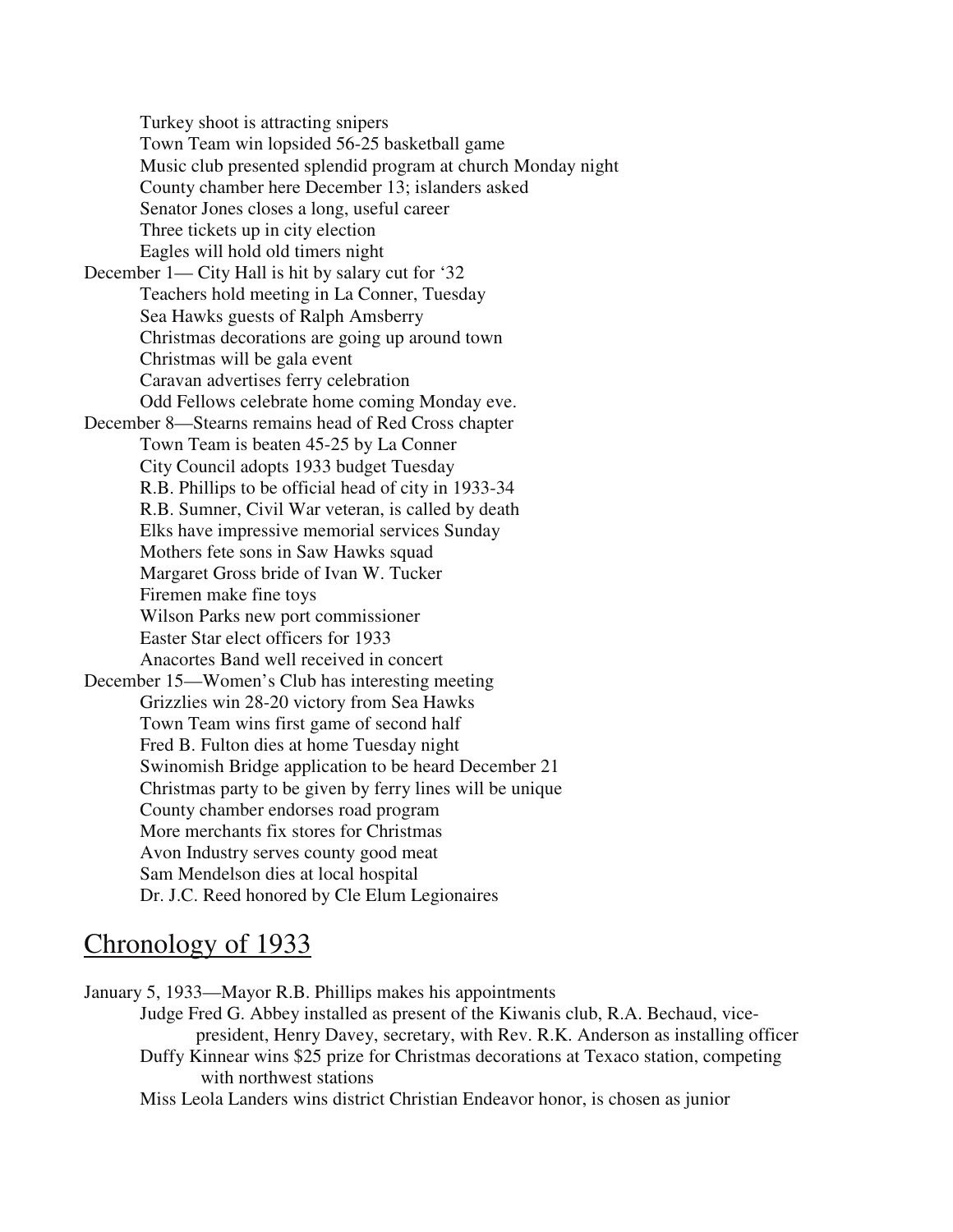Superintendent for Bellingham district January 12—Scrip plan discussed at local meetings Basketball game for Milk Fund Saturday Macal's new service station opened at  $19<sup>th</sup>$  and Commercial Postponement asked in removal of Coast Guard base from Anacortes Port of Anacortes makes annual report showing profitable work and gratifying increase in business Junior high school basketball team wins first leg in pennant race, 26-17 over Everett Juniors. George Olson, coach Sea Hawks defeated by Edison in exciting game, 32-31 Grade schools form basketball league, with Howard Boulton as coach Rebekah officers installed by district deputy, Etta Stafford. Mrs. Tom Nicholson new Noble Grand for 1933 Mrs. William C. Raddatz wins third prize in Seattle quilt show Mrs. Annie Brown is installed as guardian neighbor of the Women of Woodcraft Louis Willoughby installed as Noble Grand of Anacortes Lodge No. 94 I.O.O.F. Russell E. Brown, 69, veteran customs officers and veteran of Spanish-American War, Laid to rest January 26—County scrip to be used. W.R. Morgan of Sedro-Woolley heads board to aid in relief plan Deception Pass bridge urged as relief plan Basketball game for Milk Fund nets \$170 Wind and cold cause firemen much trouble Al Francisco opens Al's service station at Fifth and Commercial. Standard Oil station. Sea Hawks defeat Mount Vernon in 24-16 score. Peppy game. Junior high wins over Burlington juniors, 33-23. Lose to Everett juniors, 33-31 Engagement announced of Miss Marion Schafer to George H. Dowling, Jr., of Seattle February 2—Minstrel show to be given for the Milk Fund February 28 P.J. Robinson tries to shoot his wife. Gun jams and saves her Elks lodge celebrate Past Exalted Ruler's night U.S.F. Constitution to visit Anacortes in July Sea Hawks beat Burlington Tigers in close contest, 29-27 Sea Hawks take close game from Oak Harbor, 25-24 County basketball standings show Anacortes and Burlington tied for first place Nine Anacortes high students win scholastic honors: William Wells, Lillian Gilkey, Monica Hayden, Jane McDonald, Bob Newell, Ethel Bergman, Kathryn Benson, Darrell Deane and Albert Haskell Rainbow girls and DeMolay boys install new 1933 officers Second Lieut. Gilbert N. Adams, local man, assigned to Hawaiian post. To sail March 24 Local Christian Endeavors celebrate  $52<sup>nd</sup>$  anniversary of founding of the C.E. organization with dinner W.A. Cockbane builds model cabinet for work slips and time cards William E. Everett wins \$320 radio in nation-wide sales plan contest for telephone Company February 9—Local Elks planning birthday party for national lodge founding sixty years ago.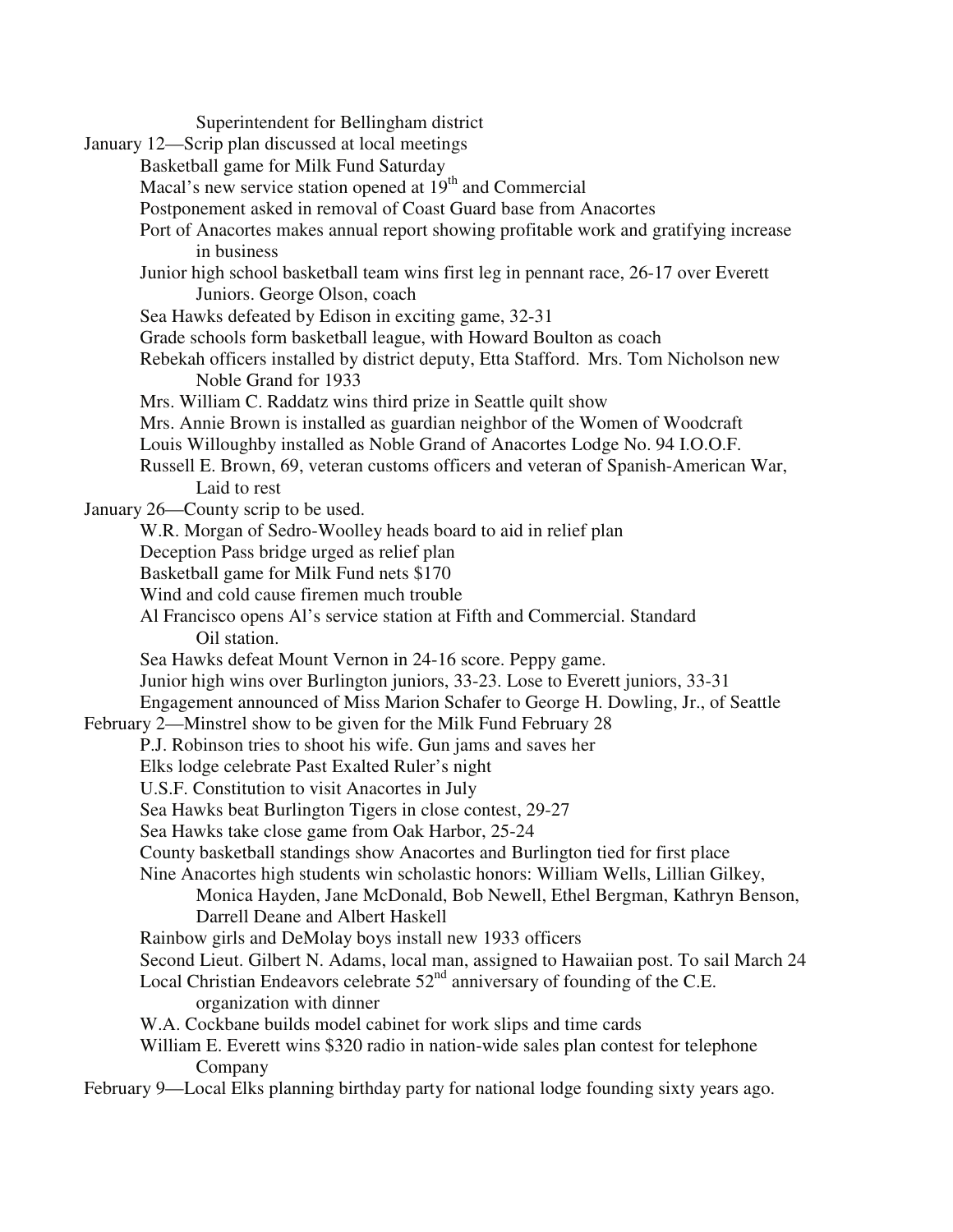Fire Chief gives City Council report on city's condition Sea Hawks beat Sedro-Woolley Cubs, 32-5, in battle for pennant Anacortes caught in grip of cold, icy wind Reno Odlin, former Anacortes banker, moves to Olympia to take charge of bank there Anacortes Library shows satisfactory gain in past ten years Eagles lodge and auxiliary have successful card party at their hall Tuesday February 16—High school alumni give benefit play, "Thank You, Doctor" which pleases and proves financially successful. Proceeds given to shoe fund for needy children Chamber of Commerce to study telephone problem Business & Professional Women have international relations program Women's club and B. & P.W. club to entertain service clubs February 25 Minstrel show progressing well in rehearsal. Put Anderson of Mount Vernon and his orchestra in charge Sea Hawks down Mount Vernon Bull Dogs in score of 24-14 at basketball Anacortes post office celebrates twenty years of carrier service in the city February 23—Associated Oyster Lands Co., Inc., enlarging their plant at Samish. Ocean-Kist oysters in big demand Burlington wins Class A basketball championship for first time in ten years, from Anacortes Anacortes Junior high beats Everett juniors here by 26-12 score A total of \$29,000,000 feet of logs clear through customs port in last year Charles E. Bemis, 88-year-old Civil War veteran, dies at Seattle J.C. Farrell and Douglass Applegate head local welfare board

### [COPY MISSING: remainder of February 23 and first part of March 2, 1933.]

#### Continuing March 2:

| Gus Dalstead chosen to head local Elks lodge                              |
|---------------------------------------------------------------------------|
| Daughters of American Revolution put on patriotic program at high school  |
| Auditorium                                                                |
| Anacortes defeats Edison and wins right to attend Northwest tournament at |
| Lynden, by score of 31-29                                                 |

## March 9—Rev. H.A.L. Hjermstad dies at his home

 John Berentson chosen as new school director as succeed Joe Chitwood, at school election Saturday

 Mrs. Linwood Davis is appointed as park board member by Mayor R.H. Phillips Local business women observe National Business Women's Week by club activities Miss Marion Schafer and George B. Dowling, Jr., married in Seattle, March 9 Negley England tosses discus 140 feet in trials at the Washington University track in

# Seattle

 Causland Post No. 13, American Legion, keep open house to hear inaugural ceremonies over the radio

March 16—Orders confirming Coast Guard removal received. No chance to keep it here

 Mr. and Mrs. B.F. Amsberry celebrate their golden (fiftieth) wedding anniversary in Big party at the Elks home Saturday evening

California earthquake causes concern of local people for relatives in the quake zone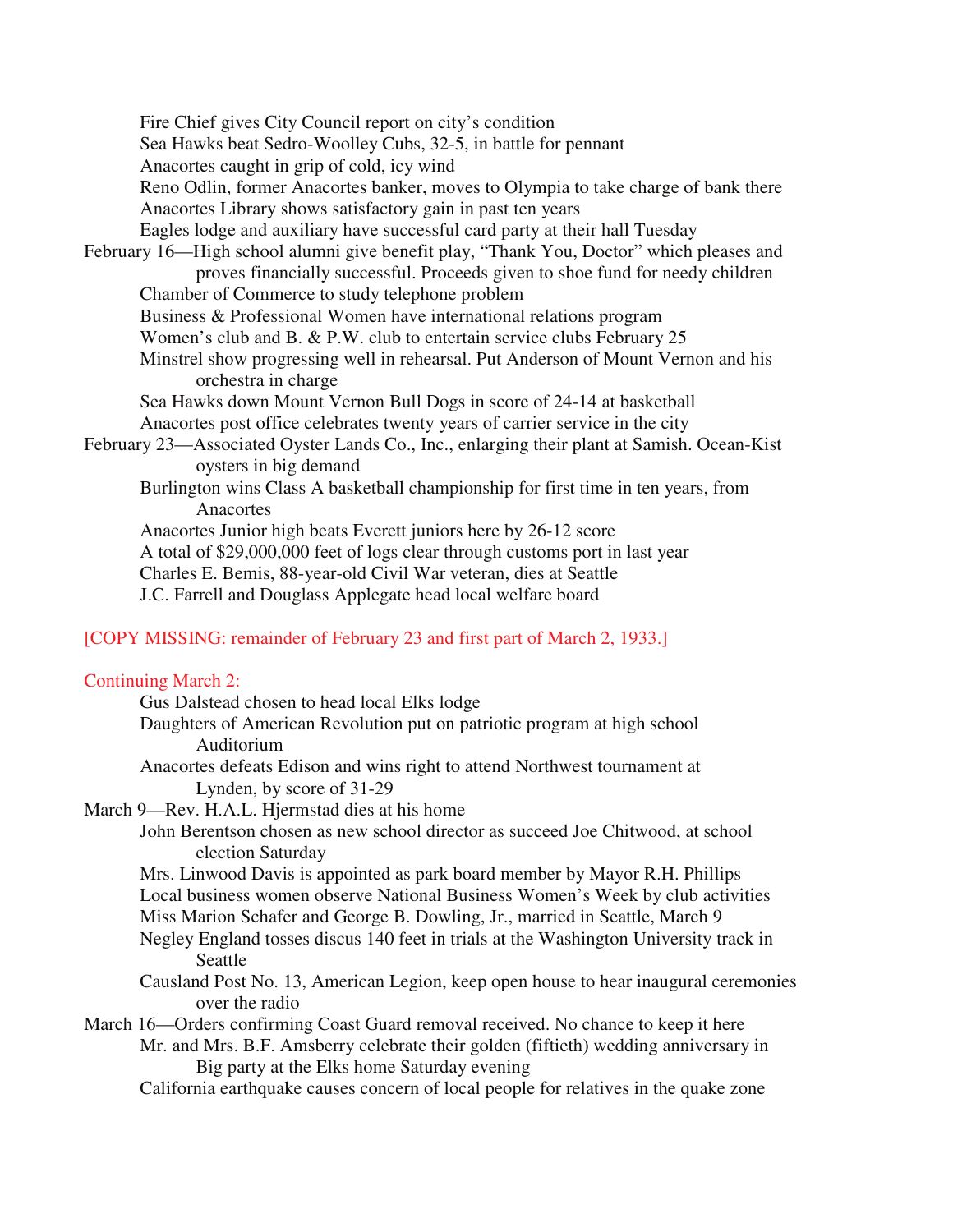John Spekain, aged 94, laid to rest here Amateur radio operators, Fred Fisher and Raymond Naser, get recognition from eastern stations School lunches are aided by merchants' donations Eagles Lodge celebrates the signing of the Old Age Pension bill at Olympia, with program and music in Bellingham Music Club give Mr. and Mrs. Carl B. Everitt a farewell party W.B. Short given job in state public works department at Olympia Sea Hawks have fine track team. Baseball grounds being put in shape March 30—Edgar A. Sisson, 84-year-old pioneer, died at his home. Came to Skagit county in 1872 Business & Professional Women hold round robin card party with considerable success Special cachet for visit of "Old Ironsides" to Anacortes planned by Postmaster Charles P. Stapp John Cleveland given surprise party on his ninetieth birthday April 6—William A. Crowder, veteran Odd Fellow, laid to rest Mrs. Louise Williams, local artist, has exhibits in Seattle Mrs. Wallace J. Mattice dies suddenly at hospital, while convalescing from operation City Council passes 3.2 beer ordinance Elks install new officers at lodge meeting Wednesday night Band concert given by the Anacortes band, under the direction of James Harris, Drew a large crowd to the Causland Park, Sunday James Colgan purchases Richfield service station at Seventeenth and Commercial April 13—Anacortes members hosts to American Institute of Banking for Whatcom and Skagit counties. Picnic held at Samish Henry J. Parchman called to rest following long illness Easter to be celebrated by all churches Mrs. Louise Williams gives interesting talk on Chinaware at Women's Club meeting Howard Sackett to represent Port of Anacortes at Washington, W.C. April 20—Chamber… [COPY MISSING: remainder of April 20, all of April 27 and first part of May 4, 1933.] Continuing May 4: May 4—Woman's Club to have quilt show, Friday U.S.F. Constitution cachet stamp is good one P.J. Robinson wins freedom from attempted murder trial, at hands of jury Mr. and Mrs. Theo Erholm celebrate golden wedding anniversary May 11—Business & Professional Woman's club elect Ruth Strawser president Anacortes American has forty-third birthday anniversary Frank C. Teck, former editor of American, dies at Bellingham

Anacortes Pile Driving Co. gets bridge contracts

Senior play draws [missing copy] houses.

May 18—Quilt show draws good crowd and many fine quilts shown

 City employees have wages cut by City Council in effort to economize Corbett Mill to open Monday

Eagles Lodge observes Mothers' Day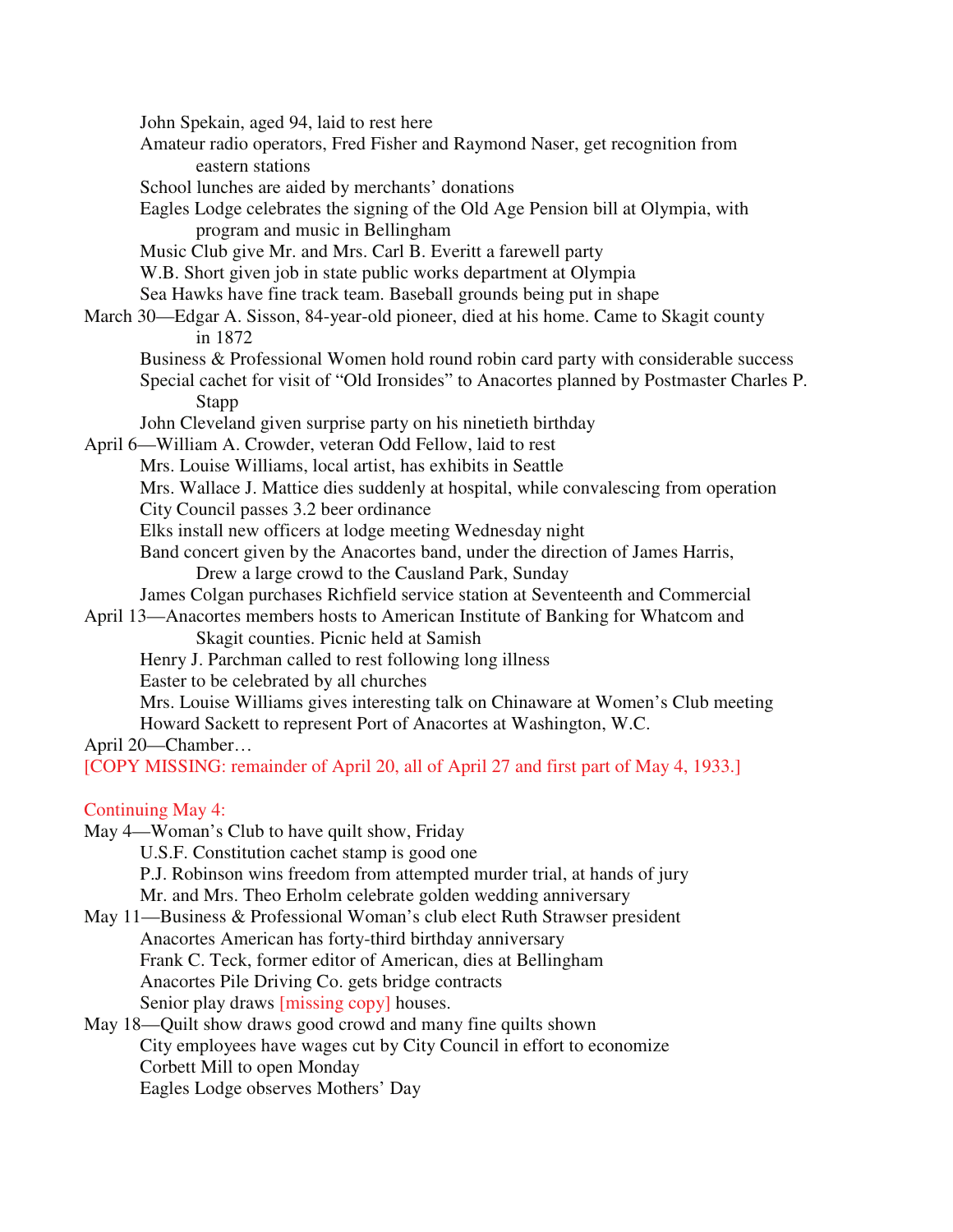Mrs. C.I. Rhinehart of Guemes chosen as president of Anacortes Woman's club Graduating class of 193 has 81 members June 1—G.W. Greene, superintendent of schools, honored by Rotarians Elks night club dance brings goodly crowd to town Candy and Codfish advertise Anacortes at Everett B. & P.W. diner June 8—Pulp mill to get lower water rates Free ferry service for visitors on Guest Day County chamber plans "Buy Skagit" dinner at Mount Vernon Walter A. Martin, grand master of state Odd Fellows lodge, to be guest here June 15 at Mt. Erie Rebekah lodge Paul Luvera plans "Oldest Father" contest for Saturday Mr. and Mrs. Earl J. Weaverling celebrate silver wedding anniversary June 15—Three destroyers visit here June 19-23 Fidalgo Lodge No. 89, F. & A.M., celebrates  $42<sup>nd</sup>$  anniversary of founding of lodge E.K. Wood Mill to start operations July 1 Victoria-Anacortes ferry starts operations for summer Guest Day welcomes over two thousand happy visitors from islands Anacortes wins Guest Day baseball game with Friday Harbor. Two games of baseball won by town team Sunday with Concrete Mrs. G.W. Greene given farewell party by Presbyterian ladies June 23—Barrelling of strawberries started in Anacortes U.S. Destroyer division guest of city School Board closes year's business Calla lilies in bloom out of doors Swen Omundsen, 95, wins "oldest father" contest June 29—South Side Beauty Shop celebrates fifth year in business Odd Fellows-Rebekah lodges observe Memorial Day Canneries busily canning salmon Eagles drill team win beautiful trophy in competitive drill at Seattle July 6—Five councilmen tender resignations at once. No action taken. Strikers bring relief to end E.K. Wood to start Monday Empire Theatre changes hands. Canneries busy with heavy sockeye run Monrad C. Wallgren, U.S. representative, talks to Kiwanis club Miss Mona George-Eric Apenes married Post office announces two-cent postage for city delivery Miss E. Bianche Smith quits hospital post [COPY MISSING: remainder of July 6 and first part of July 13, 1933.] Continuing July 13: Darigold milk goes to U.S. Navy U.S. Concord here for five days visit

Rex Stevenson will manage Empire Theatre again

Guemes ships tons of strawberries to barreling factory

July 20—United States Frigate Constitution, "Old Ironsides" arrives in city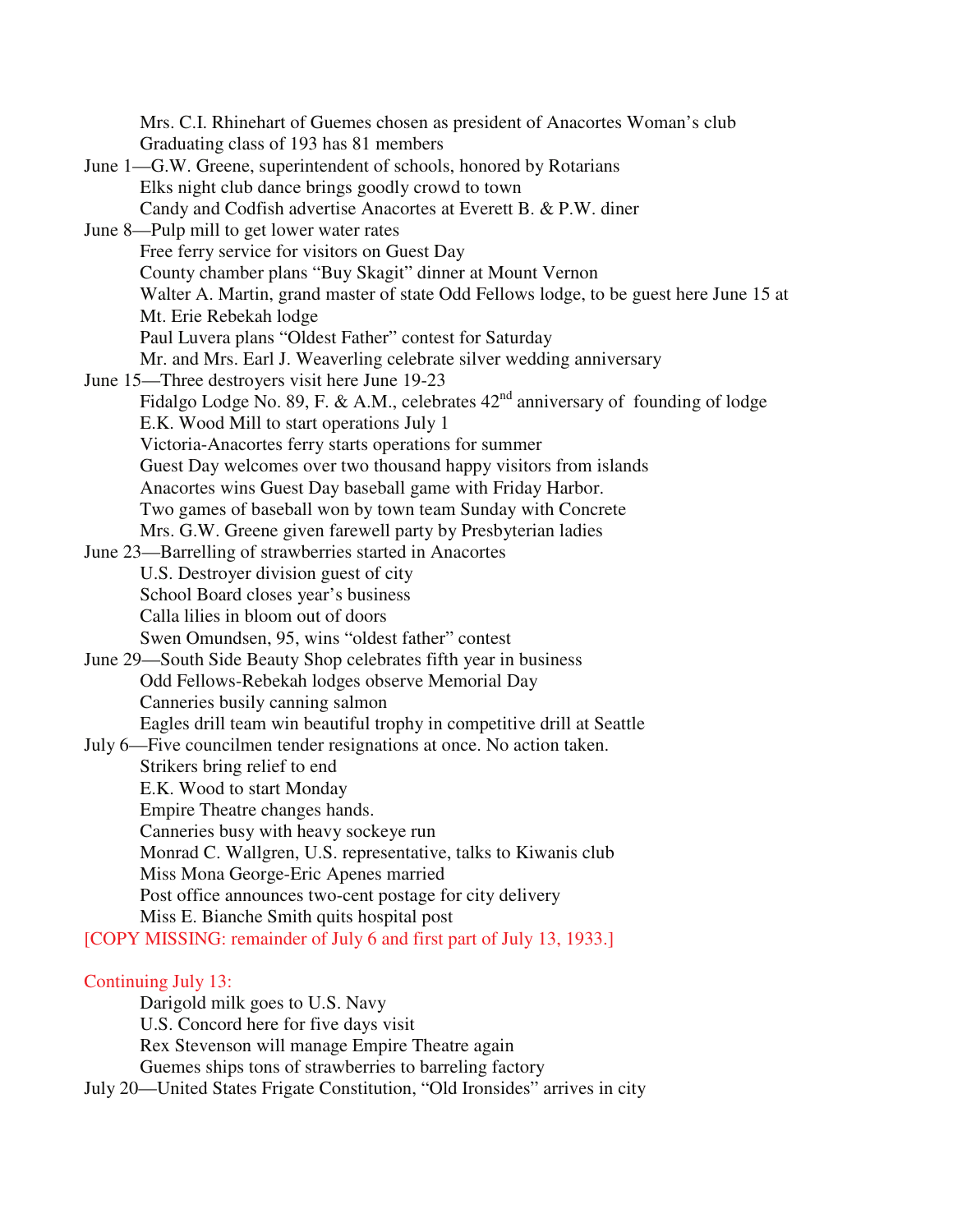July 27—Puget Fisheries, Inc. start new cannery Navy officers visit scene of Bahada disaster Funds available to start Deception Pass Bridge J.F. Dwelly, of La Conner, 95-year-old Civil War veteran, visits "Old Ironsides" August 3—H.J. Sacket resigns from school board

Frigate officers guests of Friday Harbor business women

 Skagit county sends exhibit to Century of Progress Associated Oyster Lands, Inc. expand their plant at Samish Skagit pioneers send greetings to annual picnic meeting at La Conner

August 10—National Recovery Act committee appointed for Anacortes Chamber of Commerce plan caravan to Coupeville Water Festival Registration books show 2,769 [missing copy] in city

 [missing copy … August 17?] ships visit Anacortes port for pulp from local pulp mill City Council rejects five resignations from councilmen Mrs. Louise Houston Williams, local artist, honored by membership of Boston Art club Perseid meteors seen by Anacortes watchers

August 24—Danish motorship Silverhazel attracts attention at port dock Pulp mill and port bring in money to city coffers School board cut budget, wins bugler prize at American Legion convention State golfers come to Skagit county to play at Similk Beach links Luvera's and Empire Theatre stage watermelon eating contest

August 31—C.J. Judd holds exhibit of Indian relics Anacortes votes wet, 818 to 609, in prohibition election Mrs. Harriette Elder received B.A. degree King county champs beaten by Anacortes, 4-0, in baseball

September 7—Housewives of Anacortes 100% N.R.A. Wawona arrives in port with 327,865 codfish City council to pare budget to 15 mill limit Lawrence Kronquist to go to Chicago Fair Anacortes has 1,114 enrolled in schools

September 14—Red Cross roll call to start soon Woman's club starts fall term. Mrs. Rhinehart resigns presidency Forty-five turn out for football for fall

September 21—Anacortes-Oak Harbor open football season here Saturday Legion Auxiliary have triple installation here Grant Sisson, state representative talk to Rotarians Rev. Mark Mathews guest here

Donald Brunson holds art show at his home

September 28—Skagit District Federation of Women's club entertained here Friday. Mrs. George Anderson, president of district Mrs. Ethyel Holt, Miss Martha Johnson and Marian McCormack win prizes at Puyallup Fair Mt. Erie Rebekah lodge celebrates  $82<sup>nd</sup>$  year of founding of order Assembly of Rainbow girls install new officers, Margaret Olson, worthy advisor Salvation Army holds Harvest Festival

Mrs. Kristine Storme, Anacortes pioneer, dies at Seattle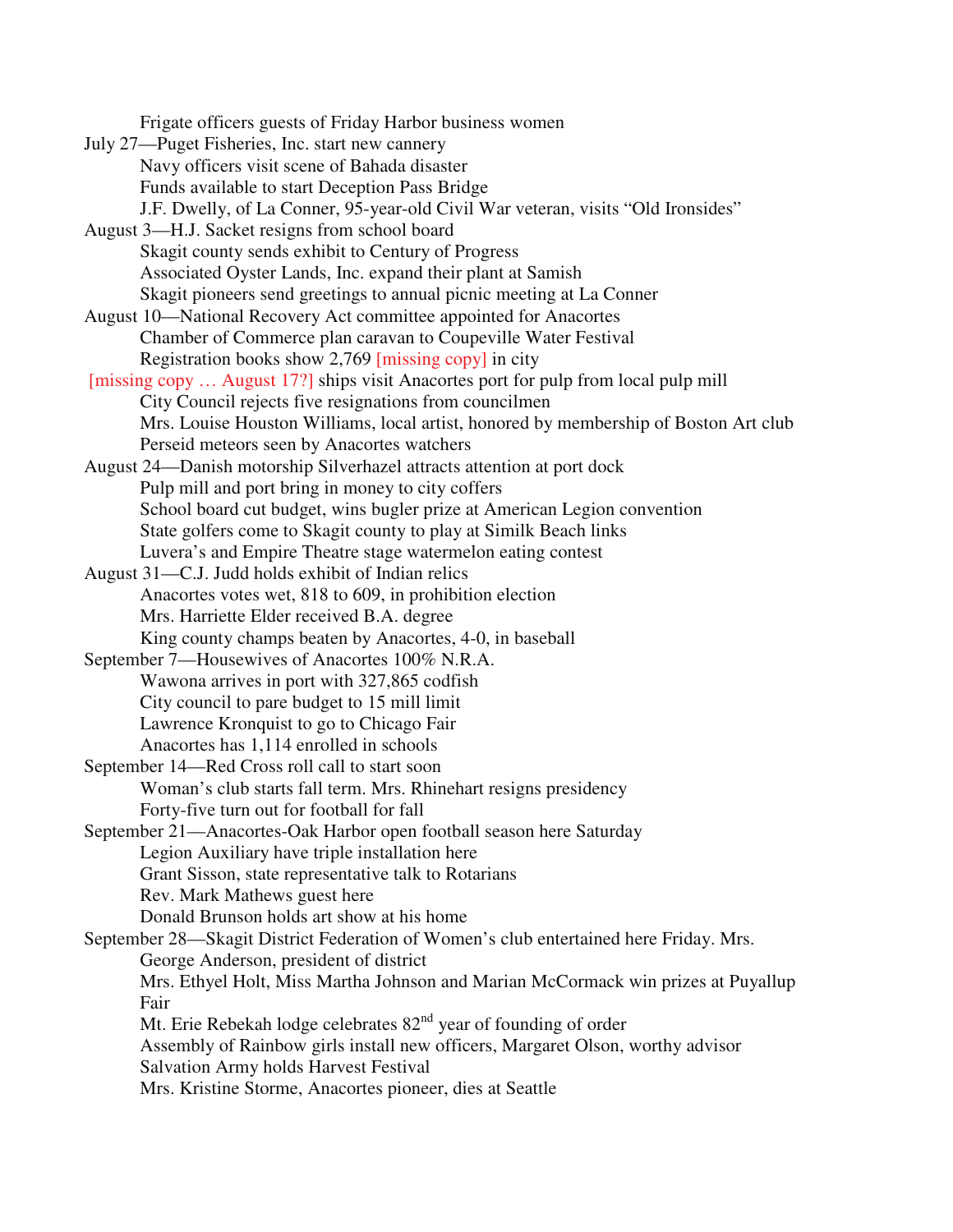Oak Harbor defeats Sea Hawks in first football game, 13-6 March's point declared game preserve to Similk Beach boundaries October 5—Cooking school planned for Anacortes American Chamber of Commerce adopts slogan, "Get the Bridge First" Rev. Mar, Matthews draws crowd to hear his talk Nimrods, J.L. Rumsey and Harry Kegel bring home deer and bear Cannery tender "Mutual" home with large cargo of canned salmon E. Blance Smith marries Gunnar Apenes October 12—Five cent fare asked for Guemes ferry Mrs. Nancy Lowman [missing copy] Mrs. C.L. Dwelley chosen head of Woman's club for 1933-34 Al Sellenthin chosen to head Salvation Army drive Romano Salvage company cease operations at Bahada wreck location Patrol leaders of Boy Scouts to meet here Nov. 18-19 Betty Lowman wins honors at Pomona College at Claremont, California October 19—Relief organization formed in county John F. Dore, mayor of Seattle, guest at Father and Son banquet at Presbyterian church Henry Cassidy on trial for murder of three people B. & P.W. club have Halloween party Edwin Dodge progressing at University of Southern California October 26—Men's Glee Club organized here by Elks. Wallace W. Ferguson as leader New web house under way at Cap Sante waterway dock Henry Cassidy given life for triple murders Death of Fred C. Werner shocks community Guemes Island has successful Harvest Festival, sponsored by P.T.A. Rebekah Country Fair to be held Friday evening High school debaters busy getting ready for first debate Snohomish beats Anacortes 6-0, Wednesday November 2—Cooking school draws good crowd Mrs. W.T. Odlin and Mrs. R.C. Brown win first in cake baking contest Miss Cressa Abbey, Mrs. Nellie Rhinehart and Miss Ruth Strawser hosts to American Institute of Banking Elks cabaret well attended Negley England's engagement to Miss Peggy Calvert announced at party for bridge elect W.H. McCallum, pioneer of county, dies at home November 9—City Council acts on beer ordinance amendment Mrs. Oscar Harte dies at home Sea Hawks to meet Mount Vernon Bulldogs Armistice Day here Odd Fellows hold district meeting here Mrs. Dale Murdock elected as noble grand of Mt. Erie Rebekah lodge Cotton Blossom Singers draw good crowd November 16—Odd Fellows hold Thanksgiving Festival W.W. Keyes and D.V. Neely file for port commissioner post Guemes children honor World War hero, Harry Causland, in program Engagement of Frances Write to George Goslow of Burlington announced Anacortes American puts on subscription campaign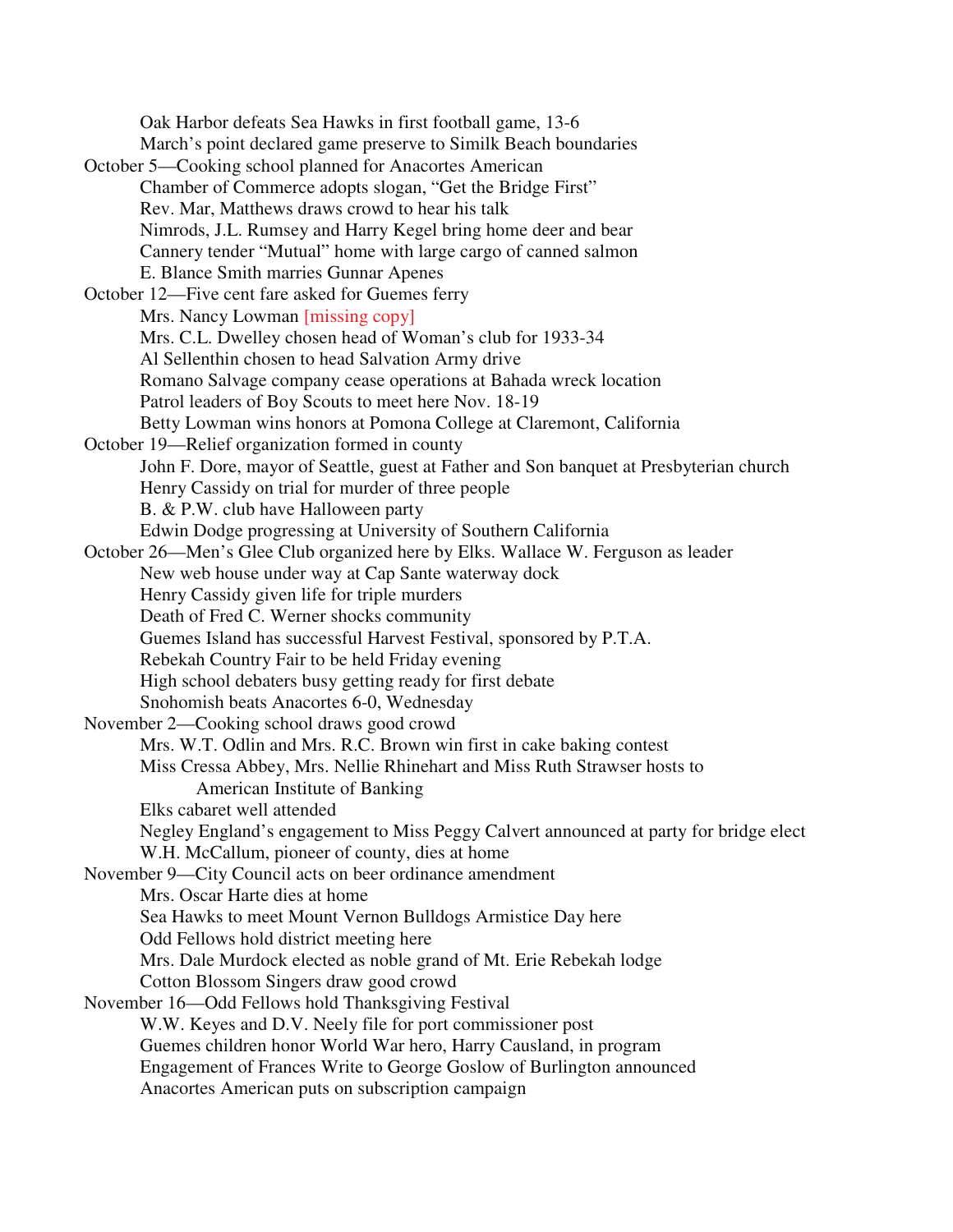Town basketball team beats Edison, 43-29 Social agencies form group in Anacortes Armistice Day observed by local legion and auxiliary here R.A. Bechaud elected to head Kiwanis club Football boys entertained by Chamber of Commerce November 23—Paul Luvera to celebrate  $11<sup>th</sup>$  anniversary of store Charles F. Schwartz, local merchant, called by death Sixteen girls enter subscription campaign "School Days" play put on by inter-city P.T.A. council breaks record for crowd Russell K. Mokley received patent for invention Mothers banquet foot ball boys November 30—Salvation Army drive realizes \$703.20 National bridge tournament held at Elks home School children receive toxoid treatment for diphtheria Frances Write-George Goslow have pretty wedding Maryott's greenhouse adding new material and houses December 7—Rasmus J. Petersen, pioneer merchant, dies at home

# Chronology of 1934

January 4, 1934—Community fund dinner January 11 plans complete Norman Cass weds Mount Vernon girl Prize waltz contest to be held by Indians Youngster beats the New Year by a few hours Pioneer publisher dead in California Anacortes woman's club to meet January 9 Fidalgo Lodge No. 77, F. & A.M. install Give your used clothes to welfare Double service on Indian reservation Seal sale success due to public help Leroy L. Todd heads farm board in county North Dakota club party Saturday Officers elected by Pilgrim Congregational Churches to have annual business meets County chamber to meet Processing tax to be same in January 1934 Mrs. W.R. Arges heads Eastern Star Puget M'Kenna, 49, dies at brother's Skagit Poultry Association meeting If you are not on the list see Stearns Guemes club send thanks for free ferry Chest clinic at Mt Vernon January 11-12 "These Thirty Years" to be here Saturday January 11—Four hundred tickets for community dinner sold "The Boomerang" to be given here January 21 Dave Neely given port duties; Howard Sackett re-elected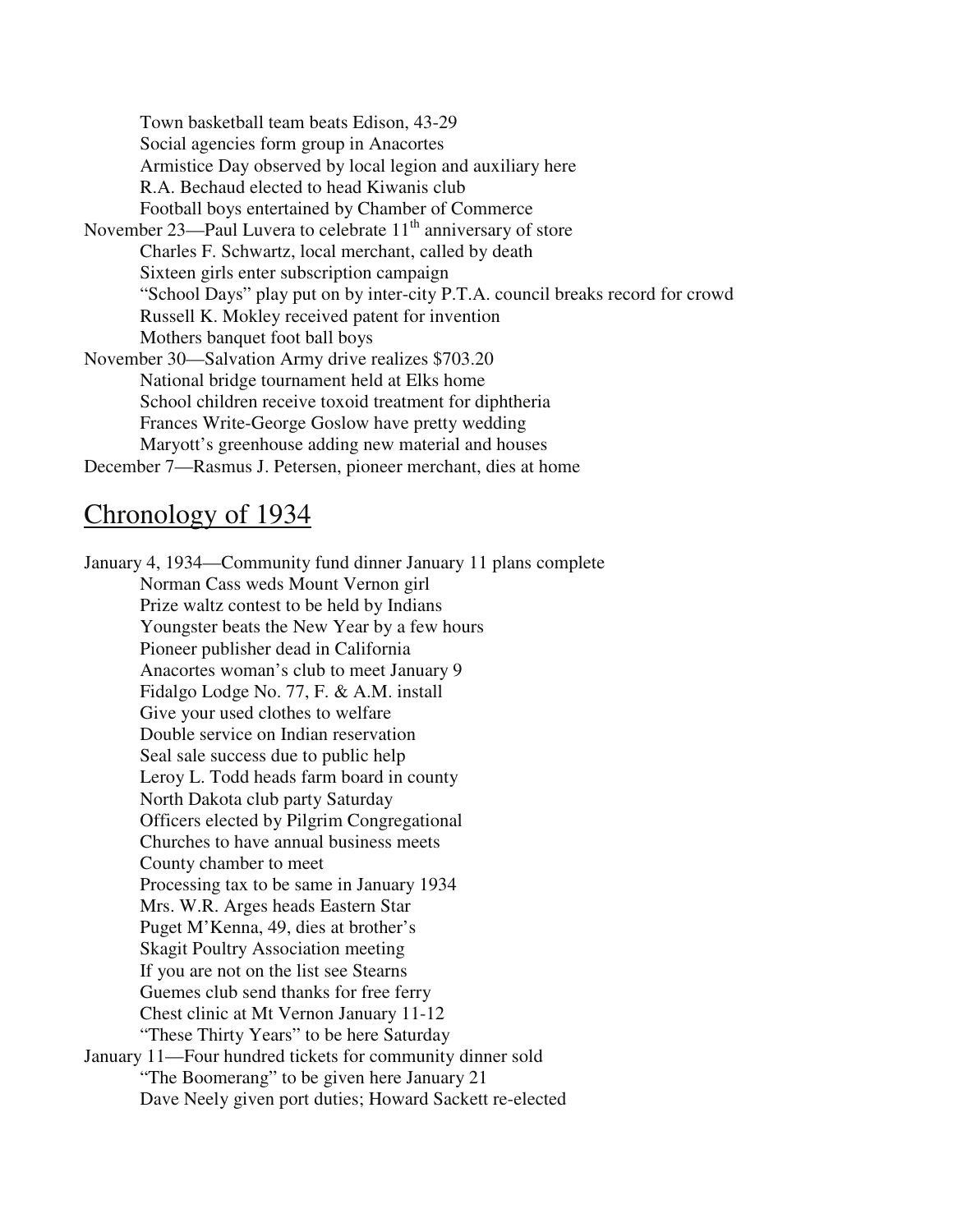1932 had more rain than year of 1933 Red Cross board hear work reports President Roosevelt's natal day to be celebrated Firemen to have ball February 22 Federal aid for flood control to be asked R.A. Bechaud is new Kiwanis president Neighbors of Woodcraft lodge installs new officers this year New citizens to be guests of Legion I.P. Rader buys Post house Women hear plea for American art Registration books show 229 names 1934 Firemen organize volunteer corps Paul Luvera is re-elected president of Anacortes Merchants' Association Usable clothing gives women work Mrs. Kenneth M'Rae dies in Oregon C.C. plans bridge celebration; will invite county chamber January 16—Community has grand party at welfare dinner Gragg Gilkey heads DeMolay club order Gear's cow makes new official record Man finds sister after fifty years Capt. Willie Gray dies in Alaska Rural federation to meet Friday \$100,000 granted from state funds for county dredger "The Boomerang" is nearly read to show Union services to be held in local theatre Adult education classes register now at A.H.S. New citizens given welcome by city George E. Clark dies George Nulph wins egg grading contest Rebekah officers installed tonight Oak Harbor to have quilt show Friday New undertaking parlors to open here Work started on Deception Bridge Chamber against state entering insurance field Dean Lewis speaks on Temperance Day January 25—Birthday ball to be civic social affair Many sign up for round robin party Police kept busy with city business Women hear talk on legislative doings John Lamphear laid to rest Friday Commissioners reply to charge made by Brisky Delphians host to Los Angeles speaker John T. Stevenson called by death "The Boomerang" is postponed to Feb. 2 "Tom Thumb" wedding pleases audience Amsberry's have fourth birthday anniversary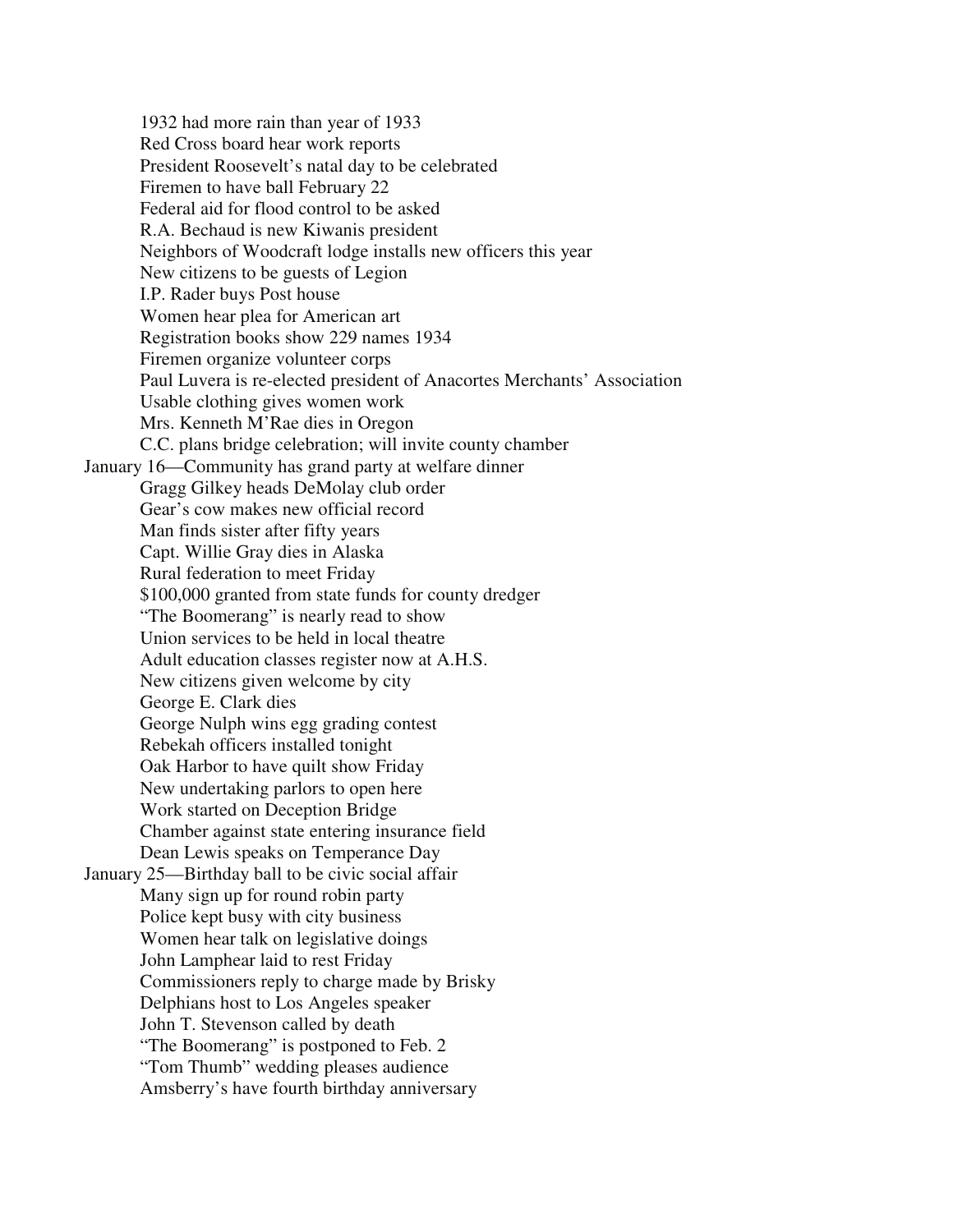John Campbell buried Sunday Lineman rescues kitten from tree Quota in adult education reached Union services to be held next week Gov. Martin and Whidby Is. Folk invited to C.C. Senator Ryan and Pat Hurley here Mrs. J.C. Farrell dies suddenly at home Monday Yearly report of public library, 1933 Mrs. Velma Rickdall purchases Jennette's February 1—Power, lights for Guemes is C.C. objective Rosario grangers visit Skagit Valley Christian Endeavors meet in Bellingham Arnold Mok married to Miss Dorothy Cudmore Register now for next school election Elmer E. Ray dies Saturday evening Mrs. Ida Richardson dies at hospital Bride (Mrs. Arnold Mok) receives many gifts from friends C.W.A. work outside city; local projects wait Trulson Motors has new Chevrolet now Round robin proves a social success Odd Fellows to dance Wednesday evening Skagit National Bank sold to Seattle Bank City wood price to be \$1 unit "The Boomerang" to play Friday night Dairymen re-elect officers for 1934 Frank Powell is arrested; car theft President's ball brings crowd to Elks ballroom Warning given to watch for measles Business men call on relief heads February 8—Greater division of C.W.A. work; county chamber Dairymen's association to meet February 20-21 Francis Brown dies at aunt's home Monday Skagit County public health nursing Council cuts police force: claims paid Wood cutting barred on city watershed Merchants association make plans for summer activity Boy Scouts celebrate  $24<sup>th</sup>$  anniversary World war veterans to have preference Rev. Redd to make revival addresses Dredging prospects better for slough Social agency council meets Mrs. H.J. Belch killed in tragid auto accident Old age pensions legal, says court Women's club to meet Tuesday, February 13 February 15—Chamber of Commerce election set for February 26; nomination open Mrs. Thomas Smith laid to rest Saturday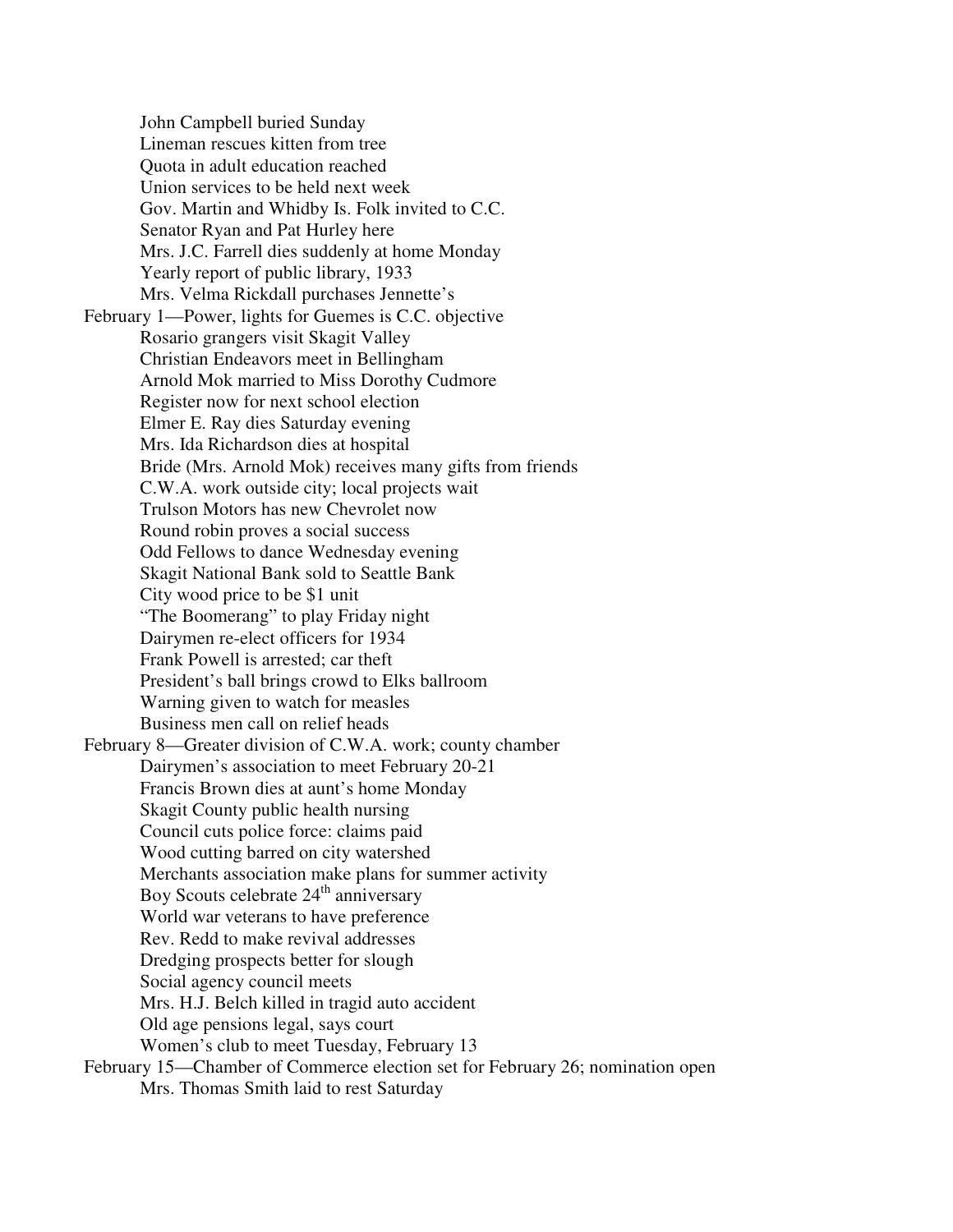William Jarvis dead Information wanted on deceased veterans School board grants Sunday baseball Elks glee club have fine benefit program As the artist sees it: Deception and Canoe Pass Bridge spans drawing H. de Remer in race for school director State legislators attend county chamber bridge meeting; model shown Church observes birthdays of presidents Women's club plan membership campaign J.D. Faulconer summed by death Rosario C.C.C. boys entertain business men Voyvodich-Smith wed in Seattle, February 7 Mount-Peterson marriage February 22—Fire alarm aids advertising for firemen's ball Traveling gavel brought by Skagit Valley Grange to Summit Park Grange Firemen to dance at Eagles tonight Earl Wolfe loses fight for life Evangelistic services at the Parmount Sunday school class entertained Friday Why not: editorial on CWA projects District meeting of women's club executive board Luvera's store is to be remodeled Shipping news La Conner men held for operating still Power companies 1934 tax \$5,828,711 Automobile show at Seattle March 3 to 10 1229 register; two candidates for school director A.L. Singham will be in Bellingham as C.E. union convention speaker Use certified potato seed March 1—School election voters must sign names at polls Seattle Volunteer Park art museum director to give talk here Veterans of foreign wars to organize Shipping news New fixtures for Luvera's store R.K. Anderson asks to finish projects Mildred Stanley is bride of Ralph Willis Roger Leckman wins clock guessing contest School board gives statement of facts Rotary-Kiwanis hear about far eastern situation in Japan and China Miss Lillian Veloni weds Roscoe Siegler Popular man, Captain John L. Downs, meets tragic ends Sunday Chimney fire breaks perfect fire record Ed E. Haugen dies Local artist, Mrs. Louise Williams, tells of art at P.T.A. De Remer states pre-election views C.W.A. work given out on basis of need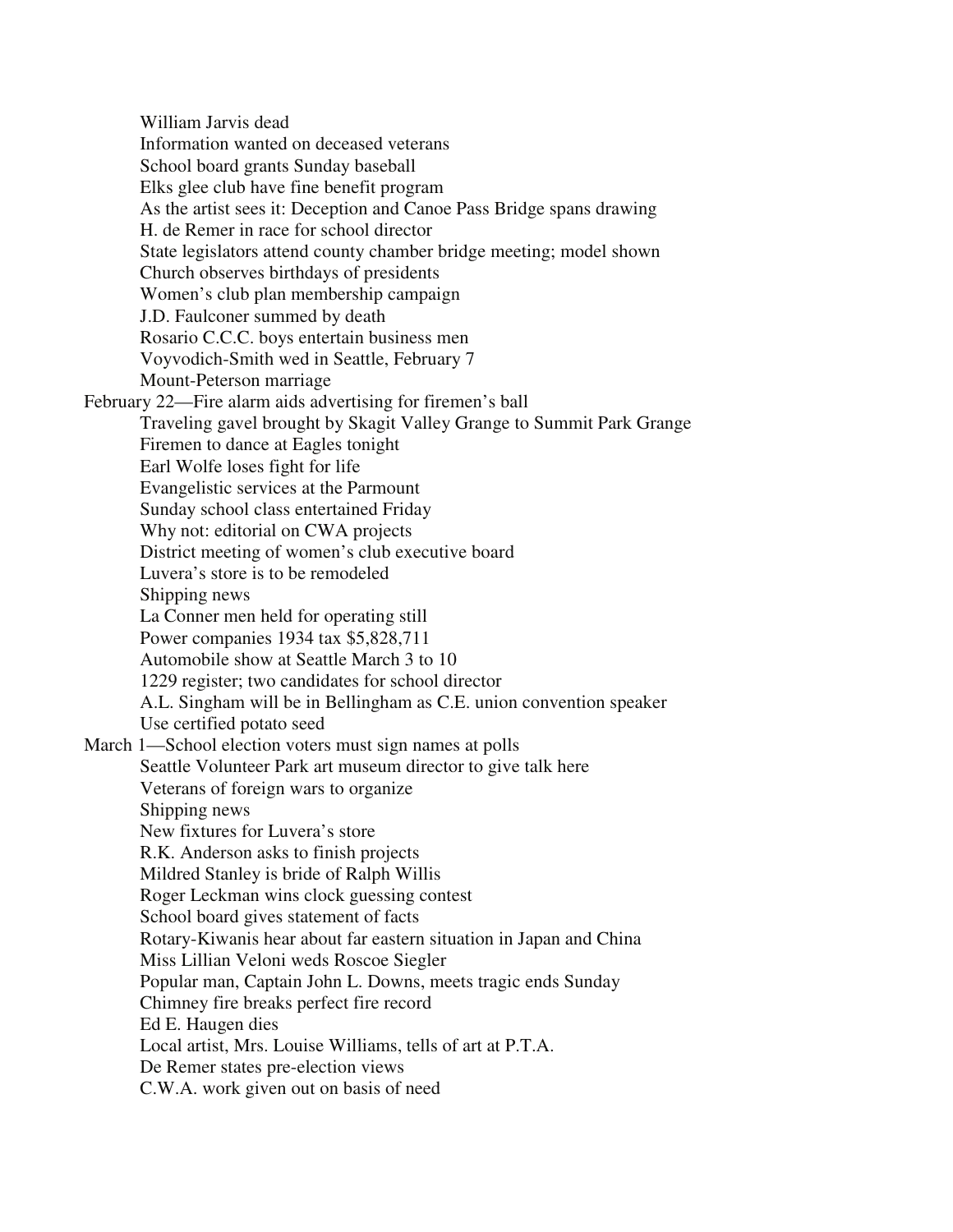Fred Stafford, Paul Luvera to head chamber Farm credit is given to new group Sun day baseball

March 8—Beloved pioneer, Nancy Lowman, called by death Anacortes graduates have high rating Key club members to give dance Friday Dalstead moves to new EBA grocery Mayor Phillips to act on beer license permits Initiative 77 explained to Chamber of Commerce by fish men Rainbow girls have round robin party Automobile show has large attendance County chamber to meet at La Conner Art lovers invited to hear Seattle Art Museum director Will J. Conner has birthday in Tacoma Barbara Pinneo's death (influenza) shocks her friends EBA Mutual Grocery opens in Moyer block Friends pay last tribute to Ed. E. Haugen Harry de Remer is new school director, 1934 Women's club to meet Tuesday, March 13 Ladies aid to give sock social March 9 March 15—Skagit Chamber of Commerce endorses three county development

 Seattle Art Museum talk enjoyed by small crowd Carnival at Junior High to be fun frolic Skagit Garden Club to give free lecture Former local man, George Kellogg, to show art in Seattle Foreign war vets have fine meeting Miss Ann See visits old time friends Kiwanis honor debate team at dinner Thursday Legion auxiliary to entertain officers B. & P.W. club to hold dinner Wednesday evening Committee to make federal loan survey Ruth Nicholson weds Peter Sylte Friay Postal Service to be cut for four months Robert Colvin laid to rest Tuesday Michell's boom spur being rebuilt for work Women's Club plan egg drive for orthopedic hospital Farmer loan blanks here for applicants March 22—Phone service now complete to Guemes Island Royal neighbors hold round robin Glen Wilkins back in Skagit County Self service show company to move next door Orthopedic egg week starts Monday, March 26 Eagles to back Washington children's home Anacortes gets \$336 from Highway fund

Public relations dinner of B. & P.W. successful

Thornton's store to move to new location in Citizens Bank building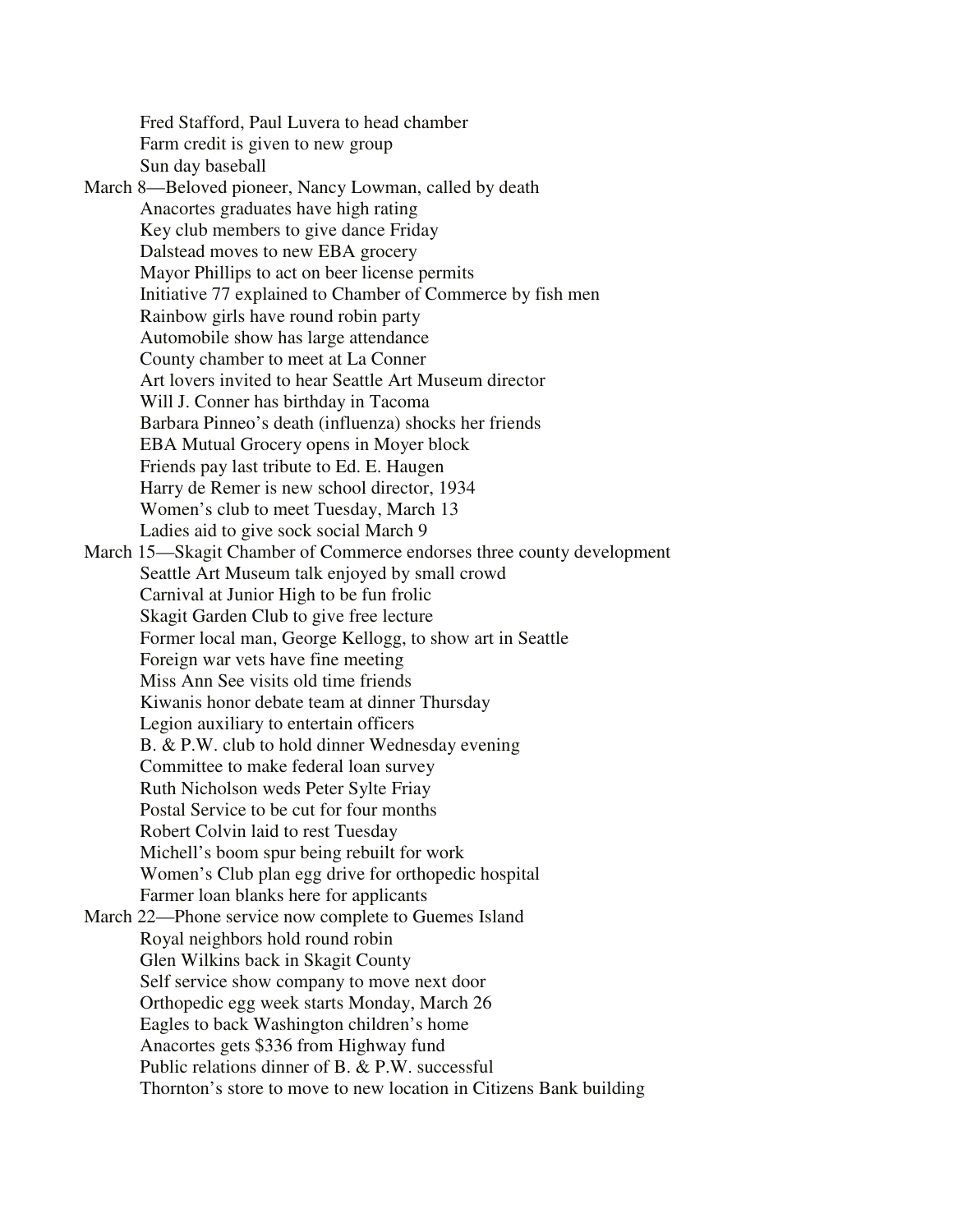Last call for U.S. markers for vets Episcopal church to have special services County music fete to be held March 30 Overton Titus hurt in traffic accident Congress asked for more P.W.A. funds CarlsonVFW post is host to large numbers Beer parlors being prepared for people Council zones Commercial Avenue for beer stores Junior high carnival tomorrow evening March 29—Local egg drive for orthopedic hospital ends Saturday Junior high carnival a splendid success National Temperence lecturer, Miss Maude Aldrich, gives fine talk Legion Auxliary president is guest Knapp-Baker nuptials Eastern Star visits La Conner lodge Program at church on Easter Sunday County W.C.T.U. to meet April 5 Foreign war vets to sponsor egg hunt Mrs. George Nafziger hangs self Friday Sybil Pickens weds to California man Educators meeting held in Bellingham U.S. Senate kills president's veto of veterans appropriation bill Northwest Indians to hold spring dance in Seattle Chamber asks to have Macon dirigible fly over Anacortes Mrs. Minor McLain dies at Bellingham Immigration office to change officers Sunrise service to be held at Cap Sante April 5—Water department has \$20,000 loss in year State planning council to study fish industry Easter egg hunt draws large crowd Wallace W. Sharpe in Commissioner's race Skagit social agencies hold meeting Tuesday Senior class play shows good talent Kiwanis hear of port operations Paul Rhodus newly appointed postmaster Rebekas initiate at District No. 9, Acme Chamber hears of new set-p in county relief Charles Stapp, Jr. injured in fall Milk agreements are explained by Schroeder April 12—A capella choir thrills audience Cramblitt reelected superintendent of city schools Poppy poster context will be on May  $26<sup>th</sup>$  Chamber holds special meeting Women's club has interesting program Guest day to receive merchants support County chamber of commerce endorses industrial plan of work relief in Skagit County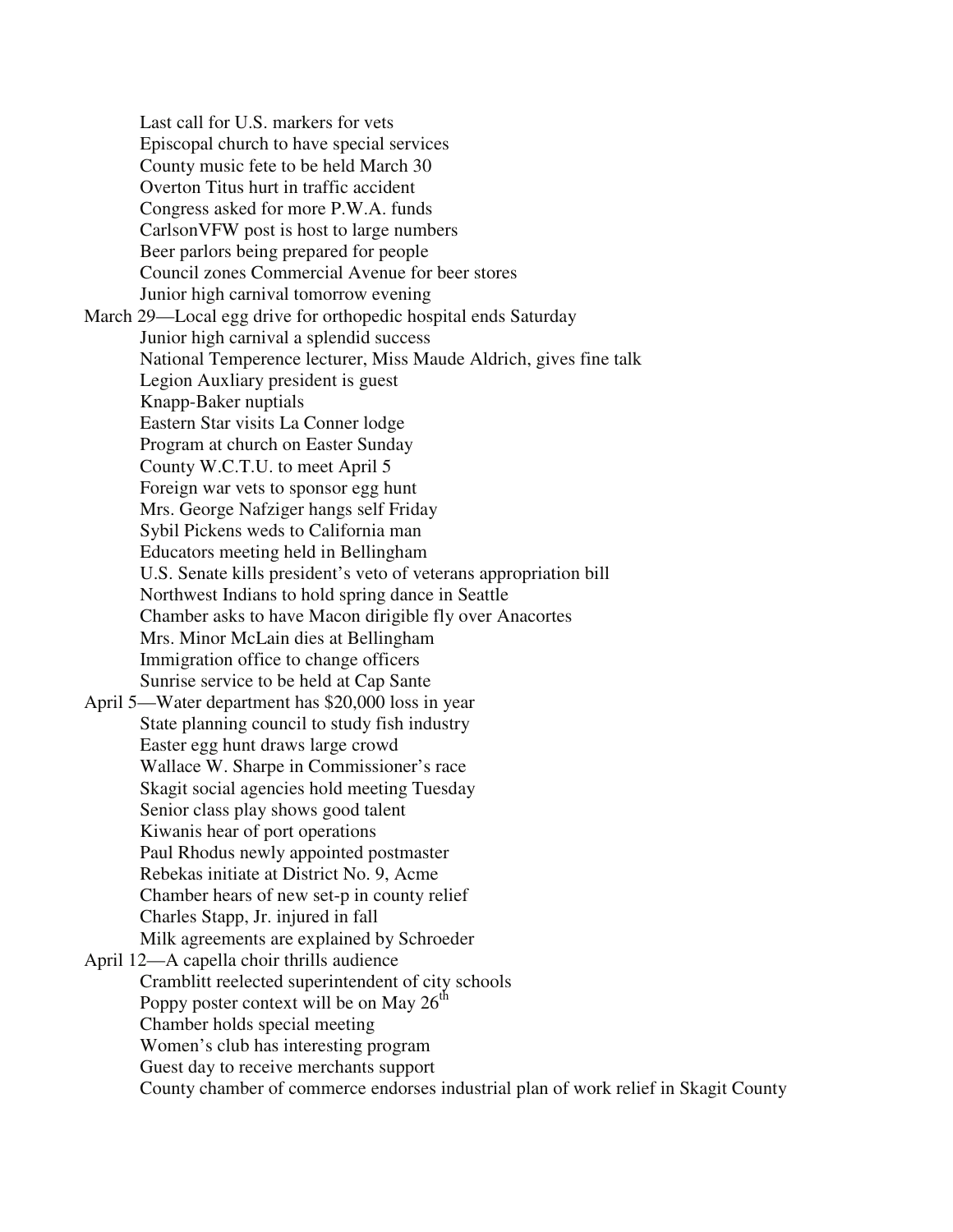Local candidates to file for civic offices Waterfront active during past week Republicans to hold convention, May 19 P.S.P.&L Co. manager changed at Woolley Boy Scouts take short camping trip Fishermen's dance proves huge success Optometrists visit eastern friends Anacortes chamber of commerce meets New immigration inspector arrives April 19—Operation of water department is praised by firm Skagit county pioneer, Mrs. Richard Hall, passes at age of 87 Great grandmother, Mrs. Amsberry, is new experience C.J. Henderson to file for office Devil fish captured after hard battle Final rites held for Mrs. G. Walton Port District finances in excellent condition says state auditors report 31 foot depth for commercial dock P.S.P. & L. Company makes manager change Two Republicans are given appointments Women's club will have May breakfast P.T.A.s elect officers for next school year Wild flowers to help beautify county spots L.E. Stearns to head guest day committee again Benefit program at Savalation Army hall Be Kind to Animals week is celebrated April 26—Nine students on honor roll Thornton's grand opening next week Orcas Island to celebrate August 4-5 State reformatory superintendent resigns job Fishermen's party for merchants is success Committees appointed for seventh annual Guest Day fete in June P.T.A. convention at Bellingham Summit Park pioneer, Indian woman Mrs. Julia Barkhousen, passes at age of 113 Governor's proclamation on Child Health Day to be on May Day Women's Club May breakfast to be social event New Democrat club holds first meeting Merchants association in drive for members High school operetta to be unusual one Margaret Wiggins marries H. Peterson Resume work on Deception road Mrs. Smith passes at Summit Park May 3—San Juan Islands and Olympic Peninsula travelogue is presented at Chamber of Commerce meeting May breakfast is successful event P.T.A. holds final meeting Tuesday Joint veterans committee program outlined for Memorial Day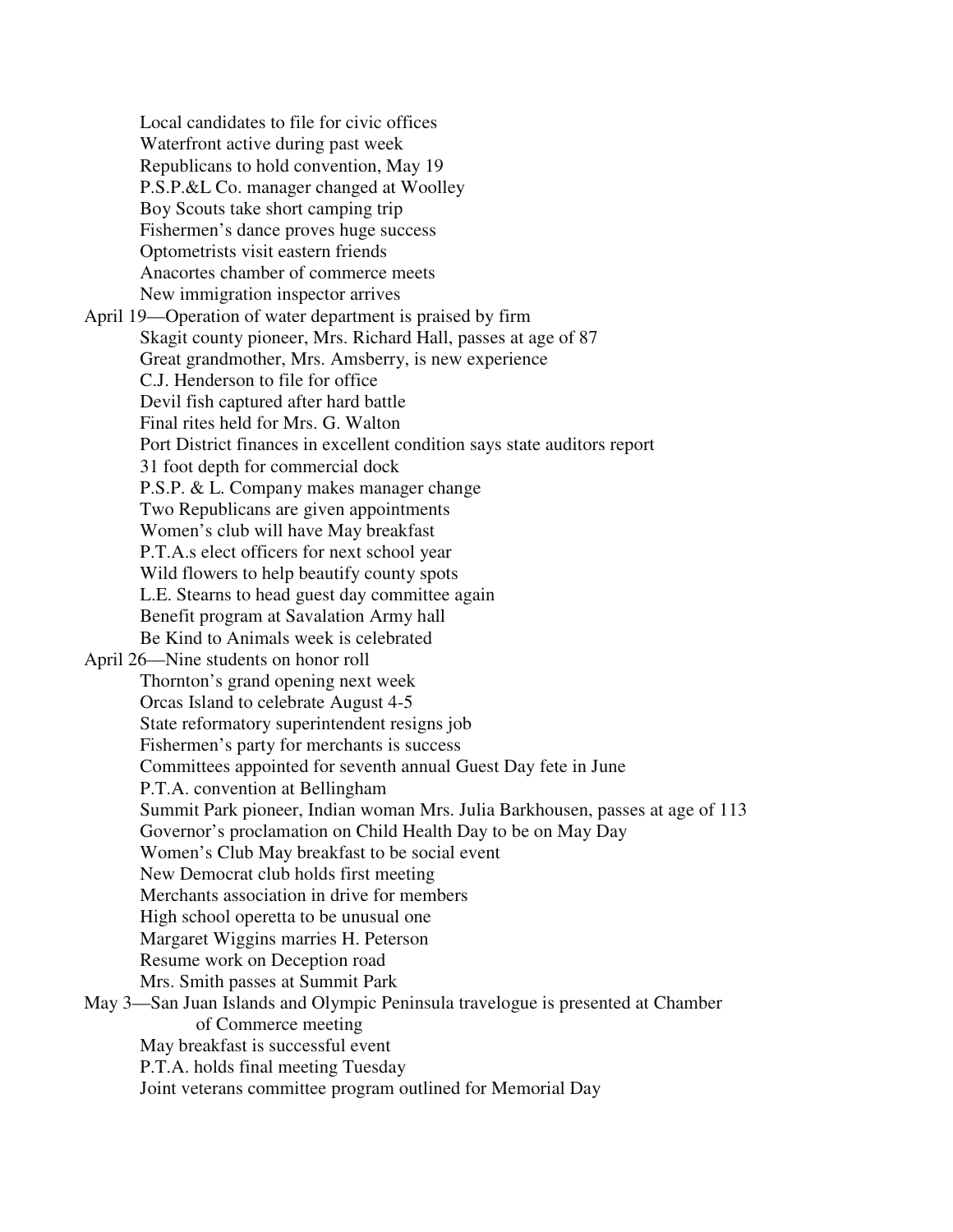Edens Cemetary on Guemes to be improved soon June 14 Guest Day; committee sets budget High school operetta presented on Friday Relief activities to be curtailed Anacortes high is fully approved Women's Club to elect next Tuesday Old age pension survey finished; April aid \$1,425 License on dogs, water suit are council topics Court of honor held for Boy Scout troops Mrs. Edna Graham passes away on Tuesday May 10—Guest Day date now changed to Wednesday, June 13 Orthopedic red heart drive to end Monday Charles Traftons have golden wedding Delegates hold P.T.A. meet at Bellingham Seattle mayor says "hands off" on liquor Officers elected for Women's Club Mother's Day honored by Eagles Lodge Monday School board budget fixed for coming year Annual meeting held for county T.B. League County Chamber meets at Stanwood Captain John J. See passes away in California Thornton's opening day is gala event B. & P. women elect officers for year Crippled kiddies enjoy picnic Sunday Anacortes labor not fully used on Pass road P.T.A. council meets for yearly election May 17—Chamber backs move for PWA construction First Baptist church celebrates its  $30<sup>th</sup>$  year Fine entertainment given by glee club Payback taxes before May 31, save interest Skagit county Guernsey makes champion record Mayor's chair vacant says councilmen: elect E.H. Keepers to post Exhibit Day is held by city schools Poppy day to be held on Saturday, May 26 Steelhead fishing to open Sunday in Samish Republicans rally at Burling,  $19<sup>th</sup>$  Continued increase in farm loans B. & P. Women give large bridge party Junior Red Cross include life saving Business tax shows increase for March Red Heart envelopes must be in by this week Flax industry grows: dikes in good shape Niece of local people, Miss Martha Harrison, awarded high Girl Scout honor Powder Puff Beauty Shop now under new management May 24—Chamber of Commerce plan to sponsor canoe water festival

Girls win prizes as seamstresses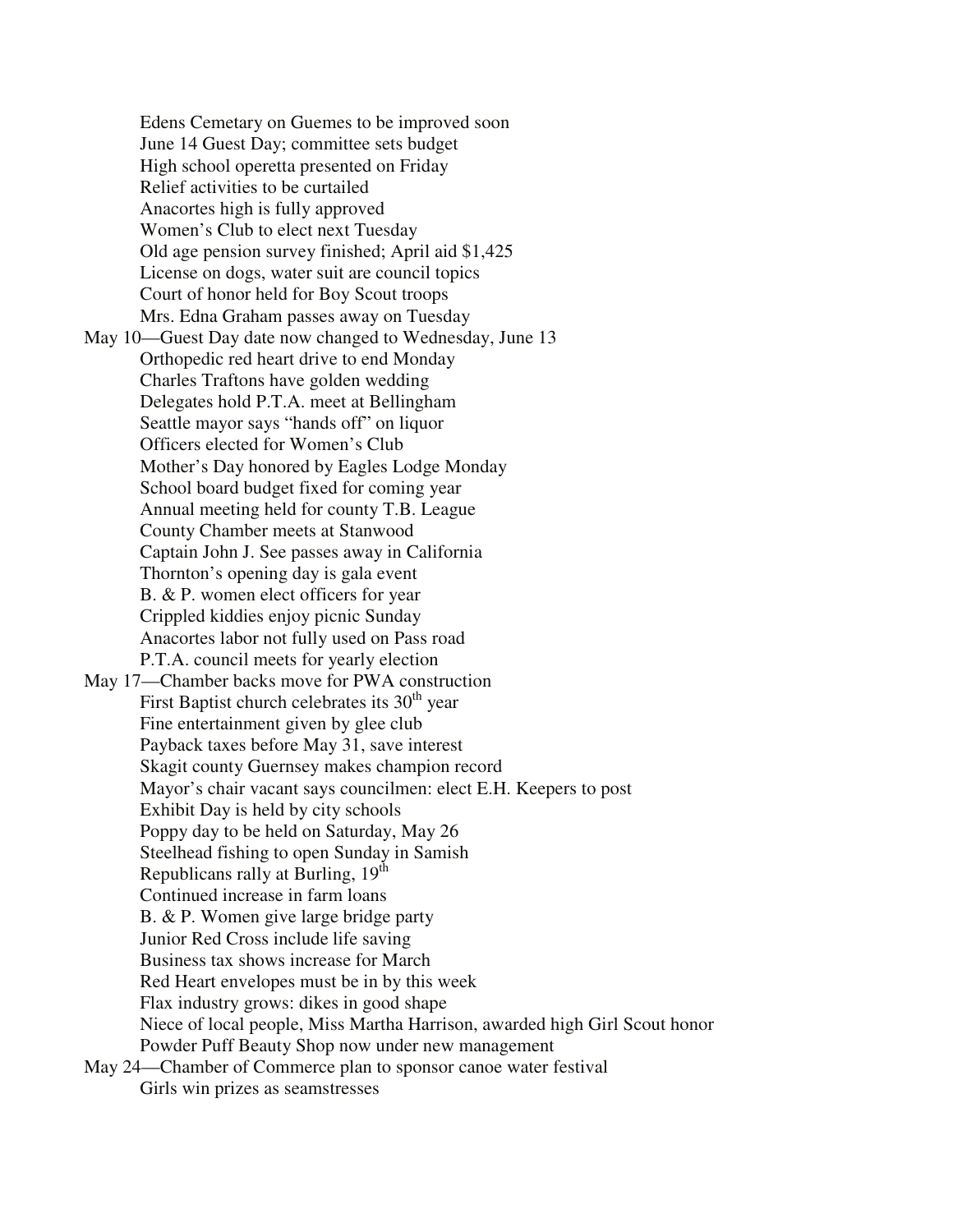Senior ball proves successful event Republican caucus held at Burlington Order of Rainbow elect new officers Downtown lending library for readers Baccalaureate services and commencement exercises at high school Delegates are chosen to attend B. & P. W. convention Sidney ferry run opened Wednesday Anacortes Athletic Cclub opened on Monday evening Car smashup causes very serious injury Poppy day Saturday for veterans fund Democratic delegates named for convention Anacortes liquor store has opening Thursday Arrangements for guest day are complete Engagement of Miss Marian Souliere to Worth B. Knapp made at tea Thursday May 31—Parking place for Alexander beach is topic at Chamber of Commerce meeting Eagles hold meet at Sedro Woolley Tuesday Guest Day program arranged for visitors Baccalaureate services held for graduates Veterans unite in memorial program Entertainment given for Gladys Strong Bridge guaranteed by county commissioners Banquet to be held in Mount Vernon church Sacred concert by Anacortes musicians will be given June 3 at Westminster Presbyterian Mrs. W. Wells hostess at delightful tea to open her music studio in the Wells building Deception Pass picnic to be held on Whidby Court of honor held in Mount Vernon for scouts Mrs. Anna Grimison, only woman steamboat operator, loses court case Memorial day talk given by war vet Warren J. Gilbert Seventy-five persons attend musical program Business women hold meeting at Port Angeles Democratic women to organice Friday Elks to install officers for ensuing year Wednesday June 7—Housing bill and longshoremen get Chamber of Commerce action Democratic women organice city unit Hickory Hat day for Mount Vernon planned Black Ball line excursion steamer Tacoma to bring island folk for Guest Day June 13 Thurston county endorses Odlin for U.S. Senate Gladys Strong wed to Langford White Kelvinator company is supplied by Anacortes Lumber and Box Company Sedo-Woolley plans for  $4^{\text{th}}$  celebration Off again, on again, Phillips; council returns mayor's job: new deal on pulp mill water Eagles installation held Monday evening Ann Marinakos has poem in national Presbyterian publication Spokane woman heads Rebekahs of Washington Salt water is to be used in Anacortes Fire Department water fighting for Guest Day June 14—Visitors enjoy various events Guest Day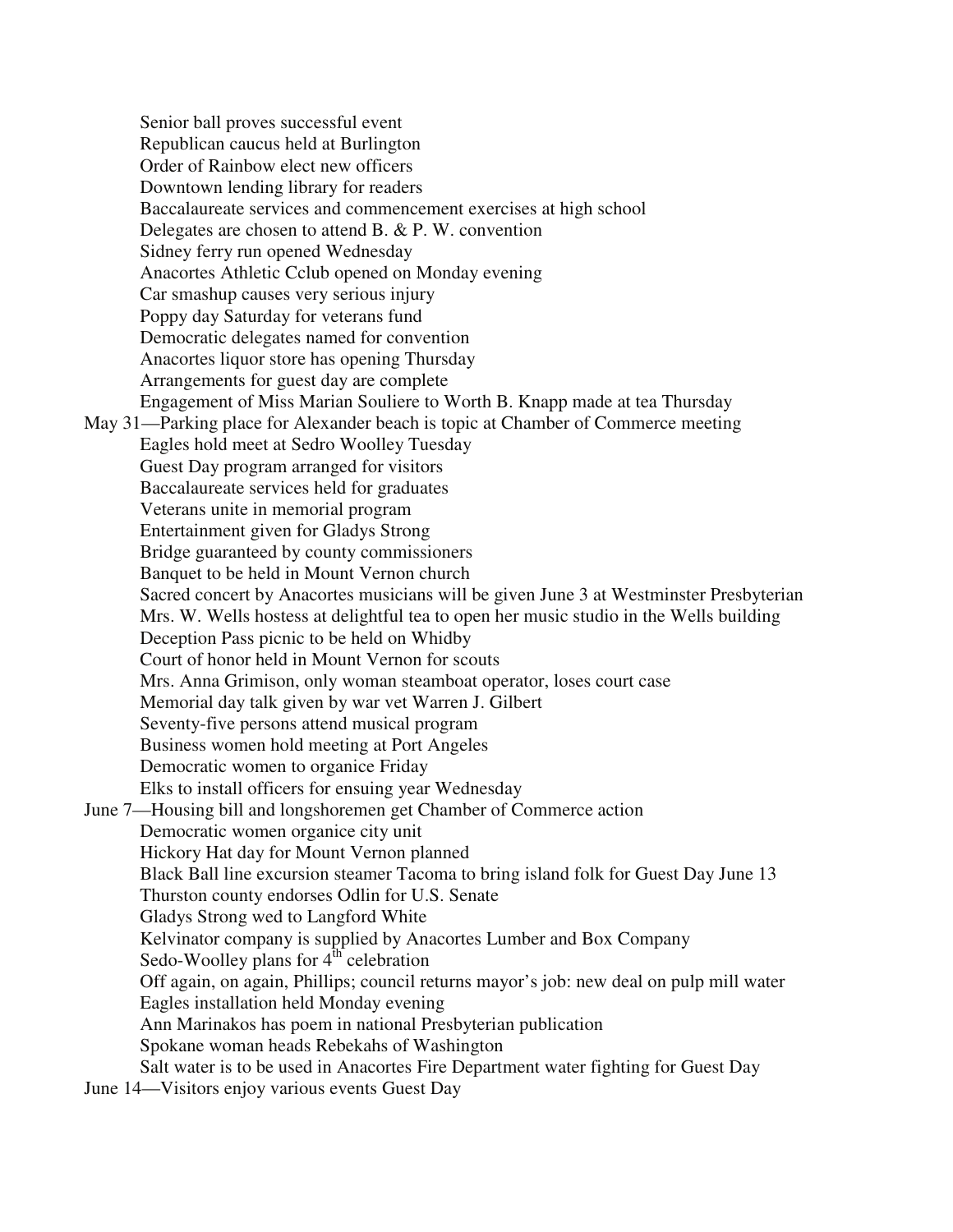Chamber meeting has routine business Merchants told how to increase business Col. Hanson urges action, flood control Bank of Commerce to be operated on unrestricted basis Warm salt water pool may be built at Similk Beach Club women to picnic Tuesday at Sunrise Park Ladies hold meeting at Similk Beach club Wood haulers warned by commissioners Robert Shaw gives address to agencies Keepers mayor pro tem; new committees Free chest clinic to be held on June 22 June 21—City council to find harmony in changed set-up Eagles convene in Bellingham last week Bathing not to be done in public say police to Paul Luvera Reno Odlin announces candidacy for office Alexander's parking space still uncleared Guest Day records closed for year Life saving classes to be held at Sunrise Beach July  $4<sup>th</sup>$  is big day in Sedro-Woolley Guest day committees extend appreciation Reorganization of Bank of Commerce to be completed soon Mrs. George Anderson elected state officer of State Federation of Women's Clubs Sebastian-Stuart cannery opens Monday with few employees June 28—Local citizens cooperate for parking space at Alexander Beach Grand Coulee dam has no major defects Skagit County praised for Chamber of Commerce Vision test for motorist needed WERA allots 2,760 man hours work to district Dancers present very entertain program at the Empire Theatre No age limit for learning to swim Kelvinator birthday party held at Shannon Hardware store Boy scouts contest for honors in camp Have you registered? Voting to be slower Skagit county receives school fund allotment Big events at Woolley on  $4<sup>th</sup>$  of July Three hurt as auto skids from highway July bride, Miss Beatrice Lambert, showered at Lambert home Commissioner J. Hayton tells of bridge plans Dedication services at new entrance at Edens cemetery Rev. Moore transfers to Parkland church Abe Himmelschein rites to be held Thursday July 5—Double tragedy hits family of E.P. Parker July 4 takes toll of accidents, fires Funeral rites held for Edward Titus on Friday Work on school grounds progresses Food movie "Your unexpected guest" comes to Marine Supply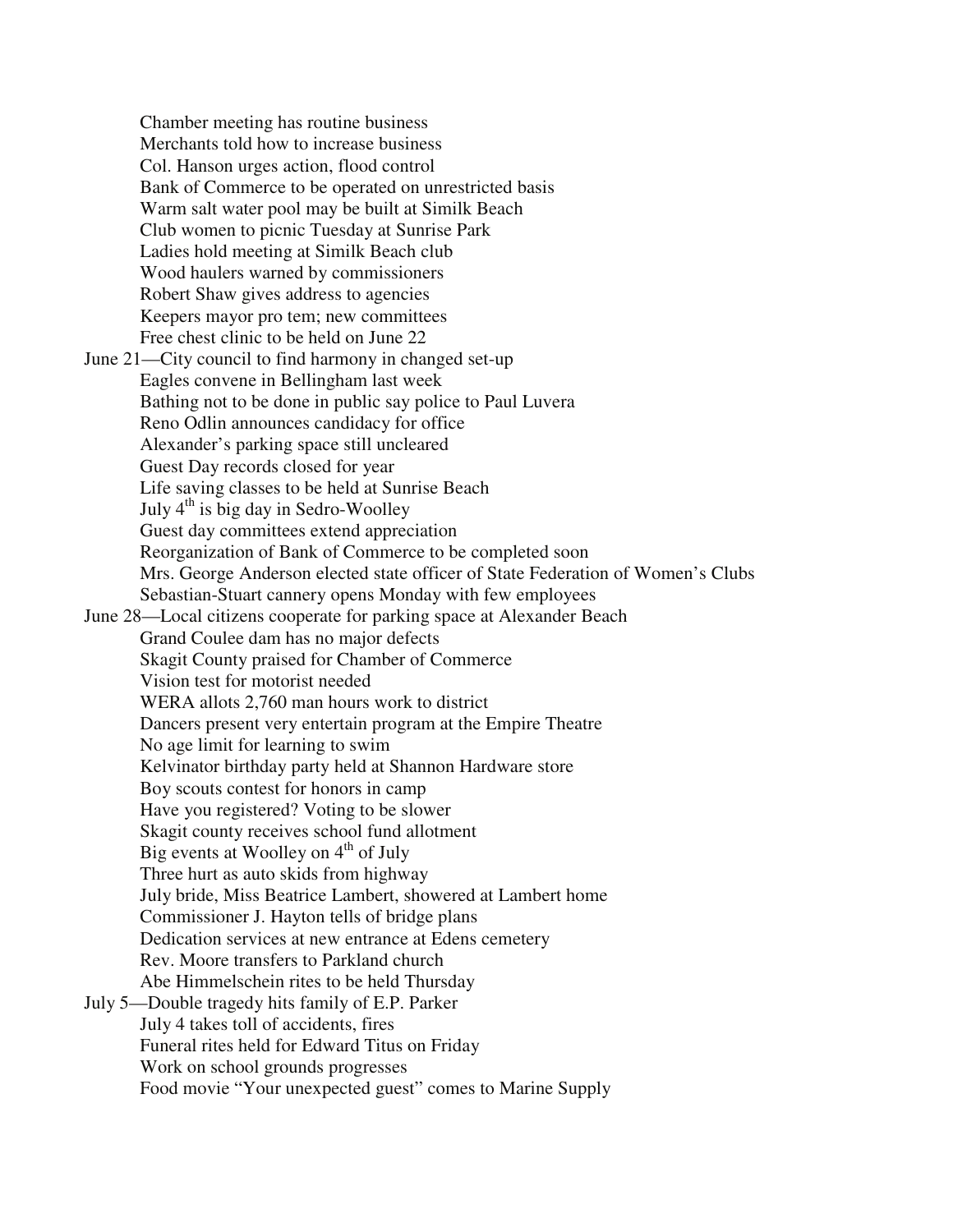Friedrich's cow makes new official production record Board of Equalization in session next week Dedication ceremonies held at Edens Cemetery Guemes islanders to be hosts at Chamber of Commerce picnic Idaho lakes named for Virginia twin children Geline and Killian Junior Red Cross work to be told to teachers Metal detector finds hidden weapons, keys Unregistered voters are unqualified for election Grand Coulee project boon to northwest "Angels on horseback" is delicious campfire picnic treat with graham crackers, marshmellows and chocolate Council enacts new ordinance for water use Picnickers enjoy Alexander Beach on July 4<sup>th</sup> Democratic women hold meeting Thursday Democratic women to meet July 13 July 12—Schwartz heads county chamber:  $9<sup>th</sup>$  anniversary School executives to meet at University of Washington La Conner newspaper sold to R. McFadden Swinomish Channel draw bridge to be closed Tuesday for minor repair Democratic women to meet Friday evening West coast shows to be here July 16 to 21 Fire destroys Big Lake dance pavilion Sunday Attendance contest given by Rebekah lodge Grant Sission files for state Republican office Guemes islanders to be picnic host to Chamber of Commerce and all city service **Organizations** Schwartz to enter commissioner race Junior leaguers lose to Everett ball nine Mon C. Wallgren rallies with Democrats Mrs. Frank Giles writes prize winning last line for limerick contest in Seattle Veterans to form non-partisan club Roy Putnam honored as Grand Patriarch of Odd Fellows School board holds regular meeting Friday Anacortes clubs to picnic at Guemes Rotary club hear interesting speaker talk of the "ethics of Rotary" New Colorado highway built through ice mountain near Hot Sulphur Springs Deception Pass bridge association to picnic July 25 Norine Kasch to wed Henry Haloy in China La Conner man files for position of county clerk July 18—Council hunts for additional funds for City of Anacortes Former resident taken by death Centralia celebrates pioneer days in August Tuberculosis league meet in Sedro-Woolley Deception Pass Bridge: short history of a vision will be a reality soon Democratic women hold meeting Friday Odd Fellows install new officers Monday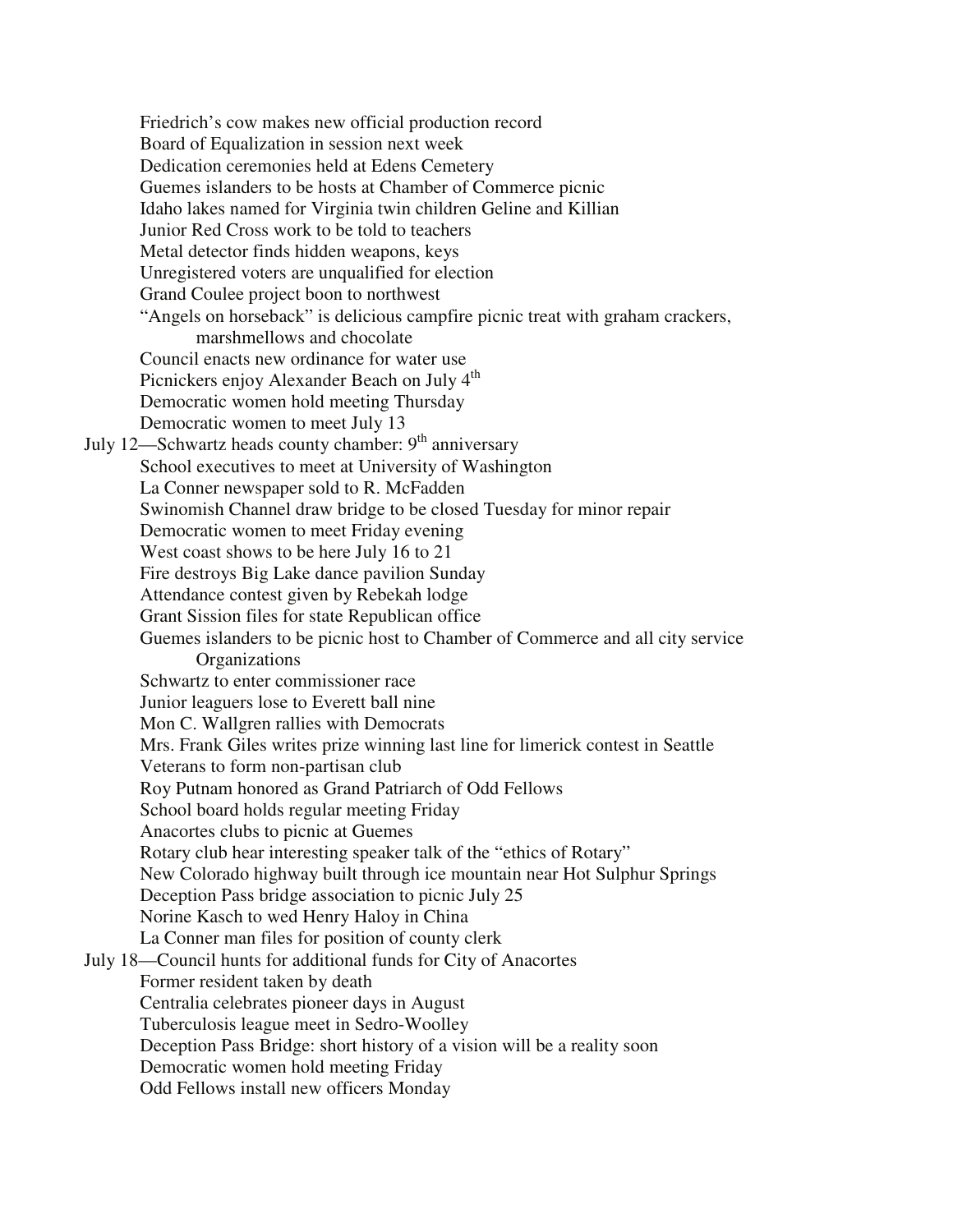Wedding ceremony held Saturday evening Ketchikan pioneer claimed by death Anacortes clubs enjoy rainy picnic on Guemes Island Red Cross first aid instruction taught More money is need: Council in conjure act New restaurant for Burlington, Tumble Inn, now open Local man accepts place on Daily Herald July 26—3,000 people enjoy Deception Pass picnic, program varied Mine owners, holders to meet at Bellingham School budget is approved Friday evening Veterans hear from Dr. Deegan as speaker Montana reunion to be staged at Seattle Pea crop has mildew Strikers arbitrate Lady Eagles enjoy picnic at sunrise Adjourned picnic on Guemes Sunday Bowman's Bay may be location of new dock All-Anacortes Christian Endeavor picnic at Similk next Tuesday Former teacher, Miss Geraldine McKee, weds local man, Mr. John McDiarmid, at Everett William Everett quits phone company for logging business Voters must hurry to register permanently Mrs. Ernest Kasch is State Federation of Women's Clubs officer Government announce exams for engineers Red Cross life saving classes at Lake Campbell Eagles Lodge enjoy entertaining meeting Snohomish legion unit choose office candidate Mrs. Ada Clagett August 2—[missing copy – page copied off center] cases of…port adds…space [missing copy – page copied off center] …resumed on….county airport G.A.R. Hall to be made for reading room Guemes field day successful for all Rotarians receive Mount Vernon guests Do you and your husband reside in the same house? Get your house number firmly fixed in your head Approval of dam sought from President Roosevelt \$15,000 structure may replace Sedro bridge Grange will sponsor fair at Friday Harbor Pass bridge equipment stored at port dock Rebekah contest is creating interest School building work is nearing completion Band concerts begin next Tuesday evening Pioneers to picnic at park at La Conner Coupeville water festival August 10, 11, 12 Local couple wed in Missoula, Montana Chamber of Commerce hears of speed, comfort of air travel Work on approaches to Deception Pass bridge progressing rapidly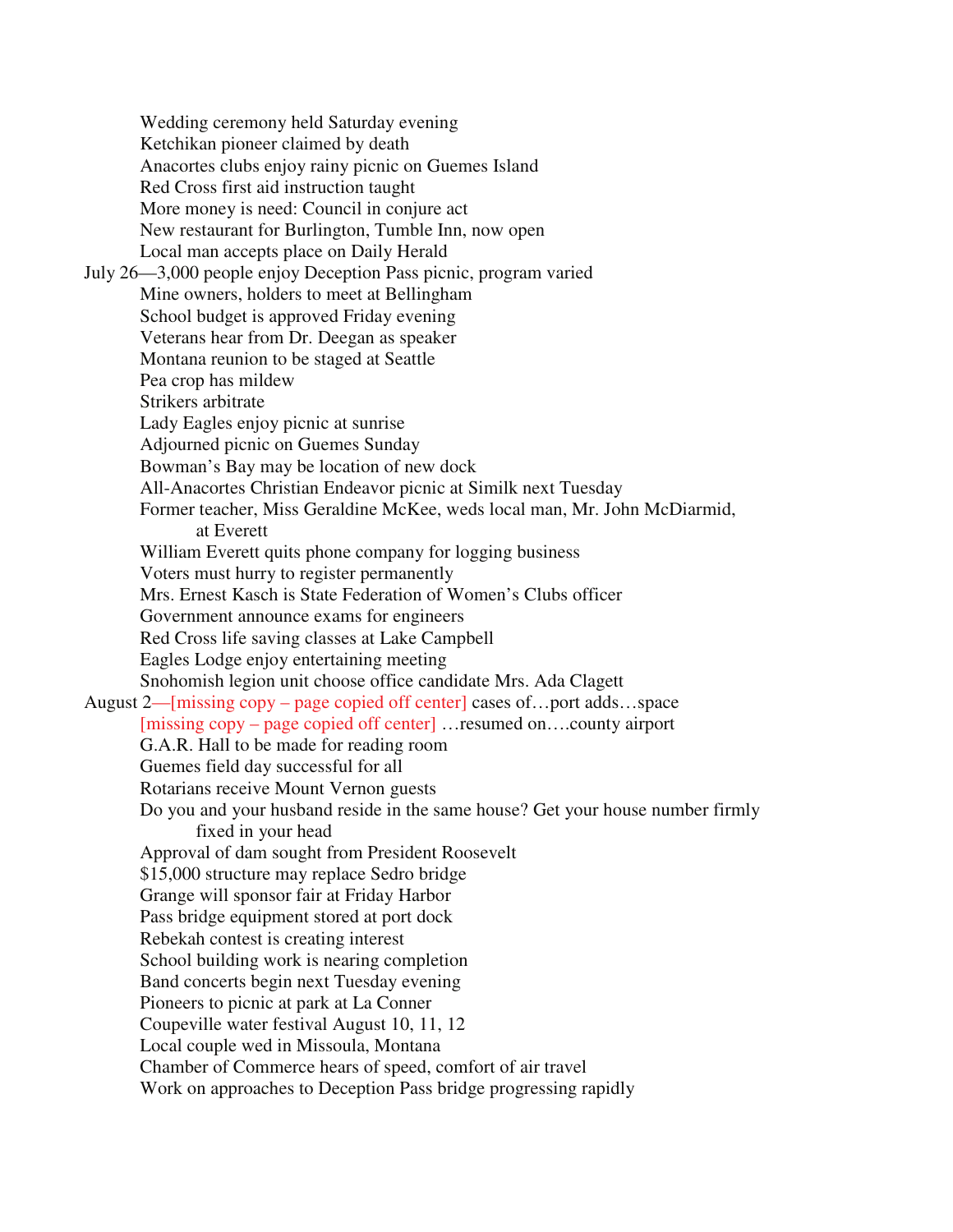Edwin Dodge honored by California State Board of Examiners Penny's Store has new coating of paint, varnish American Legion auxiliary to meet Tuesday evening August 9—City council in session as class in electric engineering Mount Vernon women named deputy Internal Revenue collector Merchants plan for annual celebration Democratic women meet at Snee-Oosh Roosevelt democrat club to hold meeting Fishermen tell story of purse seine strike President visits at Grand Coulee dam Band concert at park attracts large crowd S.S. Shelton crew escape damage from knife wielding crewman Railway trestle near Weaverling Spit burns Rebekahs and I.O.O.F. go to Mount Vernon New canoes entered in Coupeville races Local women file for official democratic positions Industrial committee named; pea cannery sought for Anacortes at Chamber meeting Grand Coulee jobs let on PWA plan; workers on the dam project will not be hired August 16—Veterans have first chance at Deception Pass bridge jobs Rebekah contest brings good results Former local man, Gordon Elliott, marries in Seattle Dr. Gail White new ruler for Elks Lodge Members resign from local school faculty Election roster Officers now here of Salvation Army Have you registered to vote? Lady Eagles honor former president Mason Bell, Ringers to play on Friday evening Democratic women hear candidates Chest clinic will be in Mount Vernon August 23 Mrs. Fenno to sail for new home in Alaska Friday Post office site chosen by Mount Vernon Chamber of Commerce County Chamber told of Rosario improvements School board to meet Friday to fill vacancies August 23—Council refuses dance license to Taylor Hotel Children of Junior Red Cross plan work Delphian forum is new organization Bible study class to be formed by young people School board fills remaining vacancies High school students may register now Stanwood starts festival Saturday Varied features enliven potlatch Chamber of Commerce news Fresh water lakes closed to swimming Skagit schools show decrease on costs Montanans to picnic at Vasa Park on Lake Samamish, August 26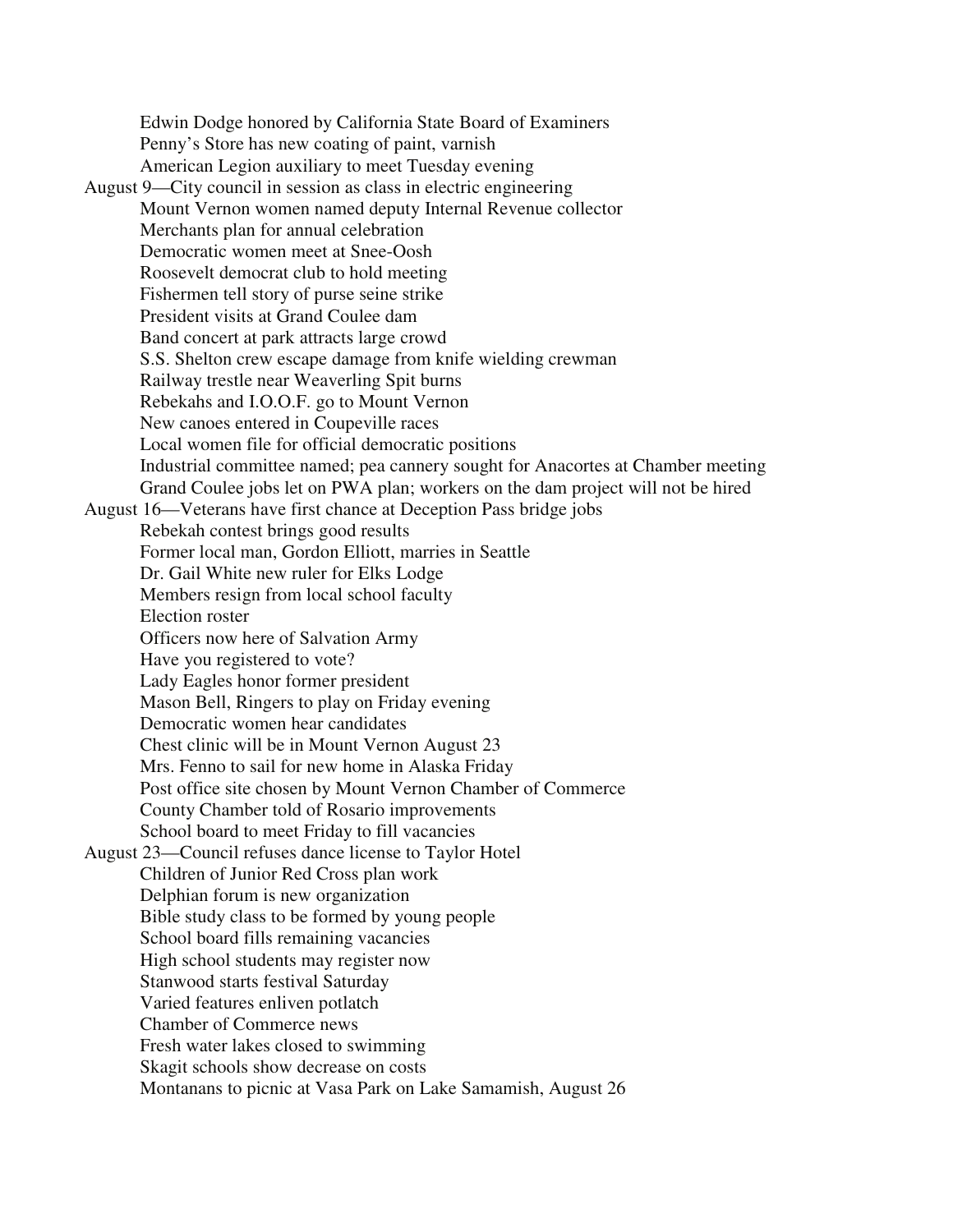Government calls for press assistant Masonic Lodge to hold conclave next week Whistles, bells: church bells and whistles from mills and factories will remind voters to register Swimming students receive awards Skagit county chamber visits Bellingham Tuesday Survey taken of local high school August 30—Mon C. Wallgren, Rev. Friborg to speak here Tuesday C.O. Lenning in distributing company "Dear Old Golden Rule Days" are here Captain E.J. Beard passes suddenly Christianson's celebrate  $25<sup>th</sup>$  year of marriage Canadian neighbors guests of Anacortes Stolen car wrecked on Concrete bulkhead Special Labor Day rates for excurtionists on Anacortes-Sydney ferry County chamber to meet in Anacortes on Tuesday Red Cross board hold meeting Tuesday Dan Meagher lost in Guemes Channel Islanders have ease under new ferry run John Christian Storme passes at Seattle Rental fee charged for school books Drum corps wins valuable silk flag Chamber of Commerce committee to aid in securing Fidalgo territory lands for Deception Pass park 1934-35 school budget adopted Five Navy planes thrill Dewey people September 6—Democrats see local speakers; hear Wallgren Lillian Smith weds Mount Vernon man Rev. Clayton Rice on tour of churches Fishing schooners Wawona and Azlea to be in port soon Wedding held at home of bride's mother, Marie Mattson Colorado ranchers, herds to move to coast via truck Council says nay to added police expense County teachers convene Saturday Women's Club to start meetings Mrs. Martha Gardner passes away Tuesday Local committee to aid state in reviving building industry Closed fishing season is for twenty days Business women meet to discuss activities Wallgren takes stand in his own defense Engagement has been announced of Miss Aurelia LeVeque and Mr. Clifford Jacobson Mrs. Kasch invited to New York conference of Republican party Murl Miller receives Whitman scholarship Commissioners asked to buy land at Pass Lake for park Independent truckers to hold October meeting

September 13—Institute for teachers held; W.L. Uhl speaks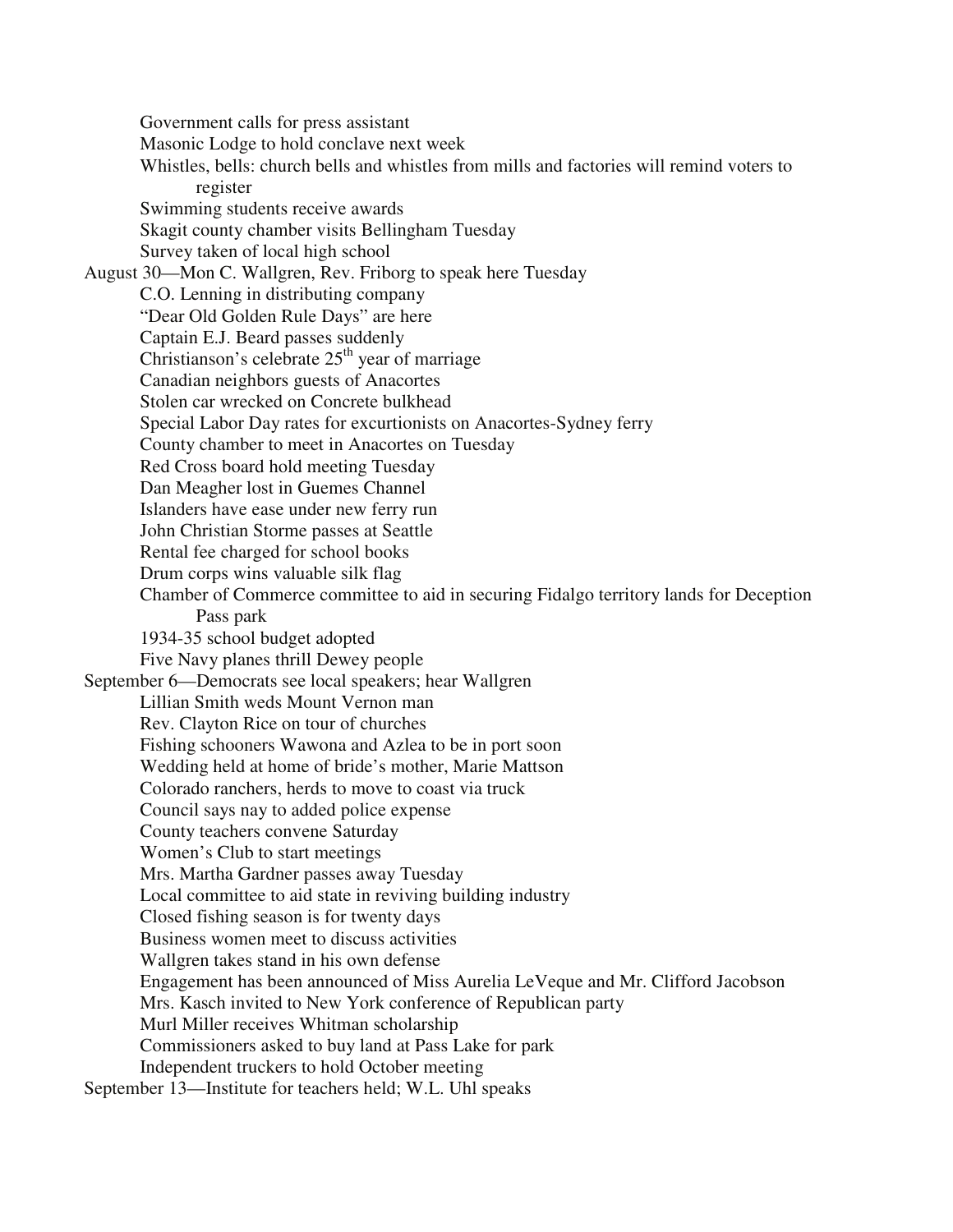Government to place settlers from drought stricken farmlands in northwest Women's club will study art history B. & P.W. to hold dinner Wednesday Armistice party of American Legion planned Double wedding at H.G. Wilson home 4-H club fair at Avon attracts crowd Send-off planned at Sedro-Woolley Wednesday Schwellenbach leads Democratic race; Gilbert-Brickey and Walker-Bessner contests close Delphian forum holds first session Paralysis symptoms watched in schools Tuberculosis league hold regular meeting Mount Vernon people choose Post Office site by ballot September 20—Business women plan for 1935 national convention Margaret Pusey shows work in east Fine exhibits shown at 4-h club fair W.C.T.U. women hold  $40<sup>th</sup>$  meeting Two killed in hiway crash: four injured Chamber hears of San Juan fair Cascade pass road survey is finished Sinclair's "EPIC" plan tried in Skagit County Sea plant marchantia sent to eastern laboratories Washington woman presented for national president of American Legion Auxiliary New citizens receive citizenship papers Council adopts tentative 1935 budget Tuesday Committeemen for Anacortes elected September 27—Bank of Commerce is reorganized: Friday, September 28, set for unrestricted Operation Modern lighting planned for city chamber topic WCTU elects local women as officers Political parties choose leaders Presbyterian church to hold program Kiwanis observe constitution week, Thursday Whatcom to play here Friday; game will be called at 3 pm Anacortes delegation to attend county fair Classes in adult education to open Delphian forum hear many speakers Thursday Public invited to chicken stew dinner Young G.O.P. to rally Friday October 4—Beloved attorney Thomas Smith passes away Dead lays claim on pioneer farmer Robert Richardson Rev. Rickerson will finish addresses here Council adopts 1935 budget at Tuesday session Adult classes being shaped for start Odlin to speak in Anacortes on Monday Huge pumpkin grown on D.L. Smith farm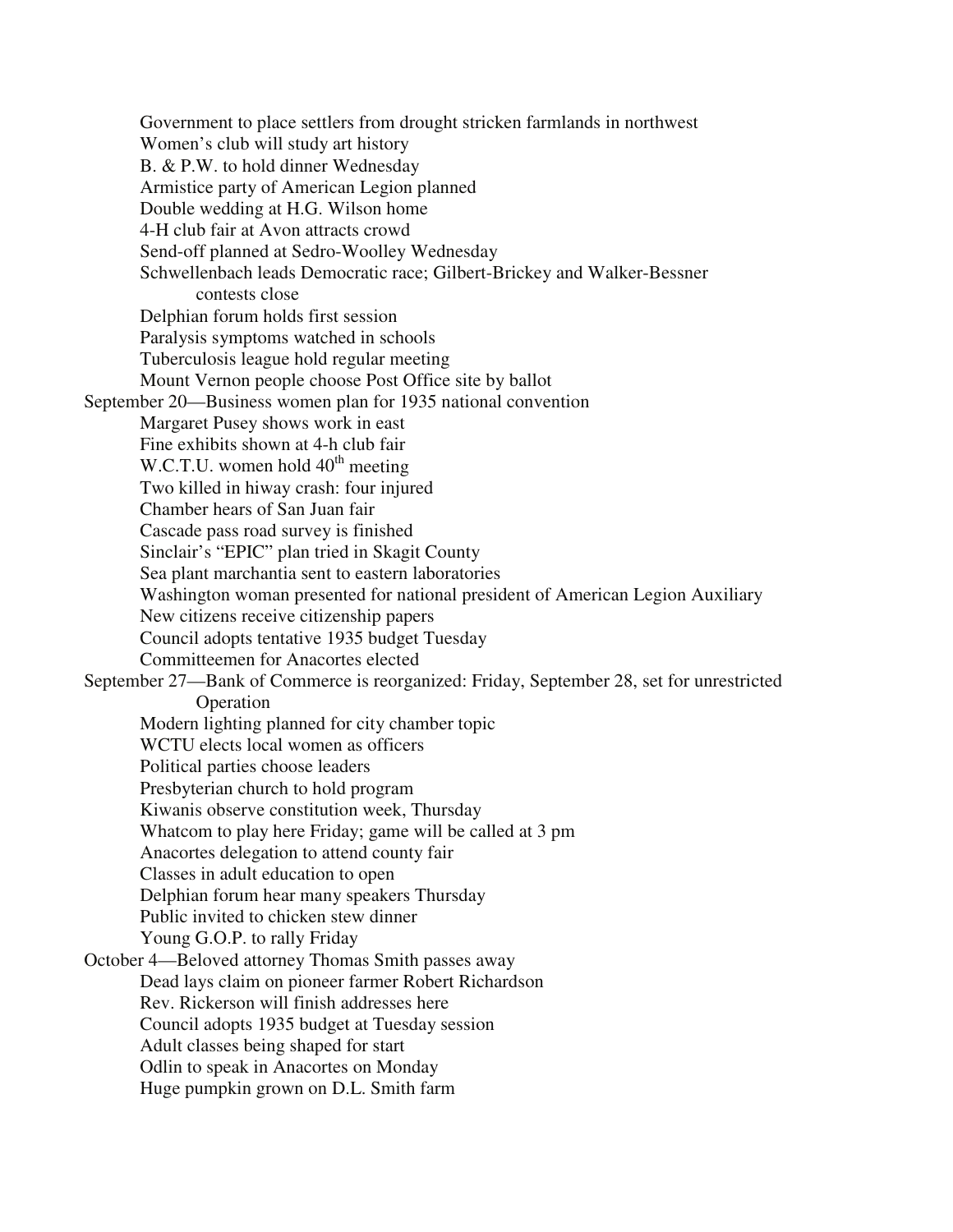San Juan County Fair visited by Anacortesans Scholarship won by Miss Elsie Hartmann Rebekah district 10 meet here next week Harvest festival held by Summit Park Thursday Mrs. Williams has exhibit of work Scandinavians celebrate in Leif Erickson's honor Mrs. Ralph Phelps passes unexpectedly Schools to have special hour on radio October 9 Filings to close on Saturday noon New preacher arrives in Anacortes Wednesday Land settlement to be forwarded in scientific way I.O.O.F. lodge honor past, noble grands Well known couple, Miss Maxine Thorston and Claud Wood wed in Mount Vernon October 11—Odlin, Peterson address large crowd Monday William Maris passes away in Mount Vernon American Legion auxiliary to have important meeting Warren J. Gilbert addresses women Sewing machines needed by WERA Women's clubs to gather in Mount Vernon Eugene Foreest is killed on highway Groceries given to lucky winners Rosario grange band add to dance circuit Red Cross roll call drive to begin soon Junior high P.T.A. to hold first meeting Candidates file on three tickets for the city primaries Chamber meeting well attended Young men's league to rally at Sedro-Woolley Housing loans to be made by local bank Bank deposits gain during past weeks Rockport host to county chamber; see Pass road October 18—Chamber to ask commissioners to rebuild dike Groceries to be given away Saturday Communist candidates now in political pot Booster meeting to spur Eagles on Anacortes young men hitch hike to college Lt. Arthur Carlson auxiliary installed Rotary club hears Kiwanis history Council approves 21,216 mill levy Fish initiative debate set for this Friday George C. Harris dies at Hoquiam Two more days for registration Dr. White addresses local BPOE lodge Eagles lodge to hold big conclave Jack Crowder named on NRA committee Shannon's displays Heatrola models WERA adult classes open Wed. at school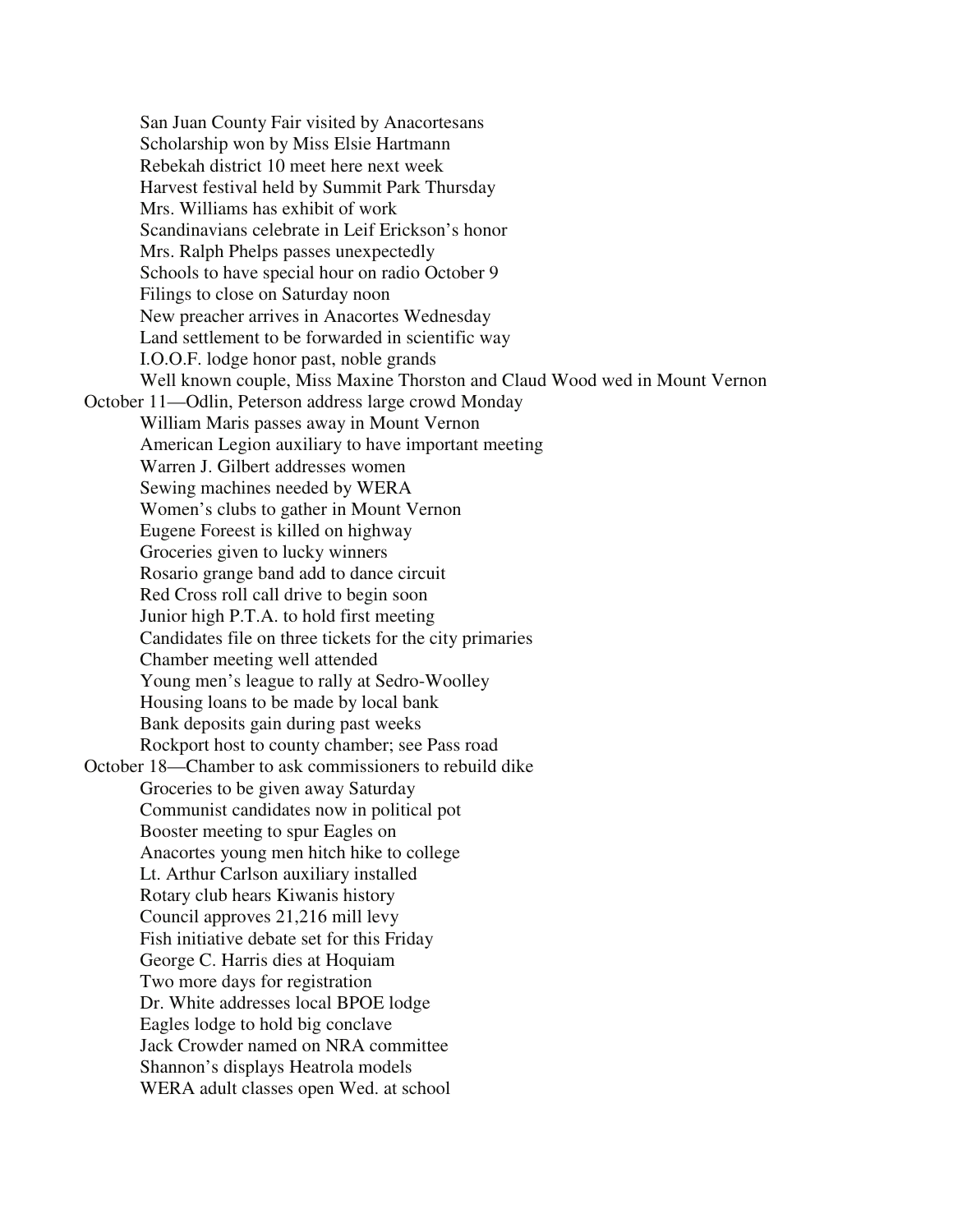Final rites held for William Parker Junior high committees chosen for year Mrs. Fred B Fulton wins 3<sup>rd</sup> in song contest at Skagit District Federation of Women's Clubs Payson Peterson makes charges at Mount Vernon Republican rally Mrs. Williams exhibits paintings in Mount Vernon October 25—Ferry service at Keystone and freight transport between La Conner and Anacortes chamber topics Reno Odlin to speak at Mount Vernon Republicans meeting Adult economics at state hospital Margaret Dexter honored at CPS W.E.A. Institute at Bellingham Rebekah fair to be November 2nd Golden wedding anniversary is celebrated by Mr and Mrs E.J. Stewart Former Anacortes resident passes Gale does much damage Ladies Aid to hold rummage sale Saturday Groceries given away by community merchants Senior high PTA holds good program on "Art: What and Why" Delphian forums meet Thursday Thomas Conway dies suddenly Friday Senator Bone, Mon Wallgren here on Friday Schwellenbach to speak here Fish debate ends in near riot November 1—Democrats hear Bone, Wallgren: many attend Mrs. C.B. Crout laid to rest Sunday Clyde Ray to run as sticker candidate City primaries Tuesday; 2313 registered to vote VFW auxiliary installs officers Dairy prospects are much better Schwellenbach at Anacortes Rebekah fair ready for Friday evening U.S. calls for marine recruits Republican women to meet in Mount Vernon DARs will soon convene in Everett Old clothes, toys for unemployed San Juan asks house member Anacortes students at Washington state Blue and white licenses for 1935 Mystery play given by high school Chamber of commerce news Merchants, kids hold big party on Halloween Patriotic services at Presbyterian church November 8—Mansfield wins primary nomination for mayor Martin proclaims admission day as holiday, November 12 Women's club to sponsor matinee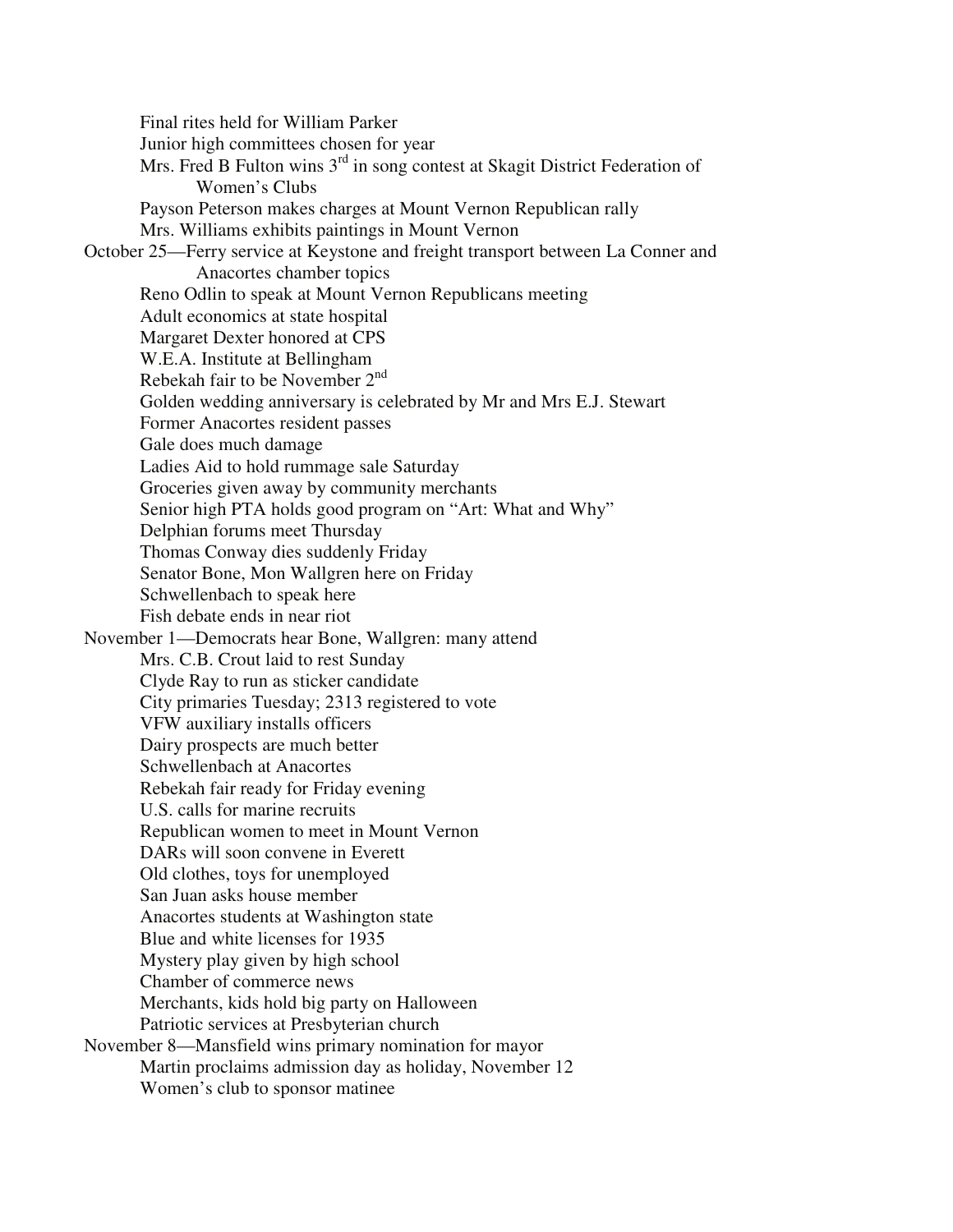Mrs. Ballsnider called by death New lights for Commercial Ave Father and son's banquet success Past grand exalted ruler visits Elks Eagles going to Blaine Thursday night Rebekah fair real success Guemes road project receives endorsement New relief project started Shipping notes Schwellenbach, Wallgren lead: Skagit County joins Demos Hurley, Martin, Boede win Turkey shot to be next Monday Old clothes needed for unemployed Rebekahs and Odd Fellows elect new officers for 1935 Elks planning armistice party Ladies of Elks grateful for service Amsberry's opening confectionery Friday Mrs. Addie Barbee called by death Independent party formed Tuesday Registration books open till November 16 Catholic altar society plans bazaar Schools observe armistice day Adult teachers to meet in Seattle November 15—Riverside grange entertains Skagit county chamber Senior class presents "Nothing but the Truth" Eagles journey to Blaine Chest clinic in Mount Vernon November 30 Elks armistice party is real success Catholic ladies change bazaar dates J.A. Webb wins Ford sedan 1934 Red Cross poster invites your membership Red Cross funds divided many ways Dr O.A. Wehinger of Seattle gives lecture Red Cross drive meeting success La Conner lodge celebrates fifty years of service Anacortes rifle club to be reorganized Legion auxiliary meets Marchand-Asseln wedding Sunday Armistice card party enjoyable affair Skagit county has largest milk powder plant Price of milk raised one cent National WCTU organizer Mrs. Josephine Sizer to give lecture November 22—Merchants give \$225 in prizes at Christmas festival CCC elimination contest Friday Dr. L.A. Baird speaker at annual Laymen's banquet Music pupils in join recital Ten teams enter legion turkey shoot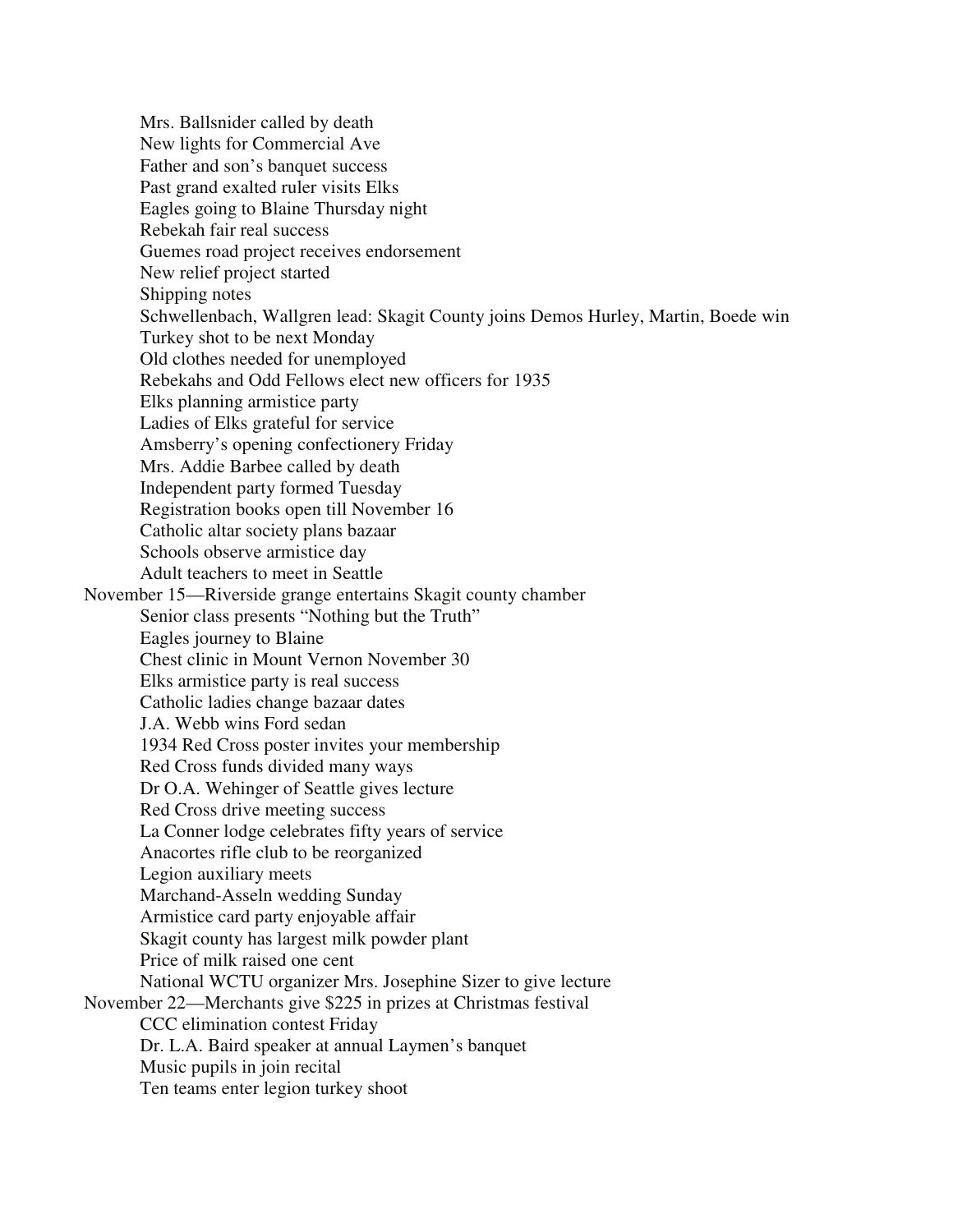Ross W. Sparks and E.C. Kaune in race Port of Anacortes proves ability to serve: 26,000 tons of cargo pass over port Docks during past nine months \$8,000 now in the general fund for port operation and to make new improvements No port tax levied for operation Chamber of Commerce and Rotary to give dance Eagles hold large rally Wilbert Dolph is called by death Ministers ask City Council for Sunday beer parlor closing enforcement Education dinner held Wednesday Rotary club to present play Grand master to be here Tuesday November 29—Freight truck franchise hearing to be held Wednesday, Dec. 5 Grand master gives address Indian folk to give dances Shipping news Suryan-Kearney wedding Saturday Cornish puppeteers to give the play "Wizard of Oz" John A. Greathouse called by death Local artists displays watercolor paintings Eagles entertain at district meeting Elmer Storme leads in turkey shoot Port election Saturday Dec. 1 Turkey 'an Fixins City election Tuesday Dec. 4 Dairy association to hold annual meeting Saturday Black Ball line asks for franchise Anacortes Moose initiate Tuesday New light plan for Commercial is too expensive County treasurer makes warrant call December 6—Agricultural census January  $1<sup>st</sup>$  ask for blanks Council discusses new water mains Franchise hearing continued  $3<sup>rd</sup>$  day Talk given on Christmas preparations Local girl is victim of amnesia due to lack of work Legion auxiliary closes drive Miss Beiswenger visits adult classes Business site changes hands The first sanitorium: Christmas seal of 1934 to help fight tuberculosis Legion dance to be next week Mansfield elected mayo; only 1974 cast ballots Will Arges missing since Wednesday night Demos to hold victory rally Christmas festival drawing held Wednesday Legion auxiliary plans conference Telephone bridge party given